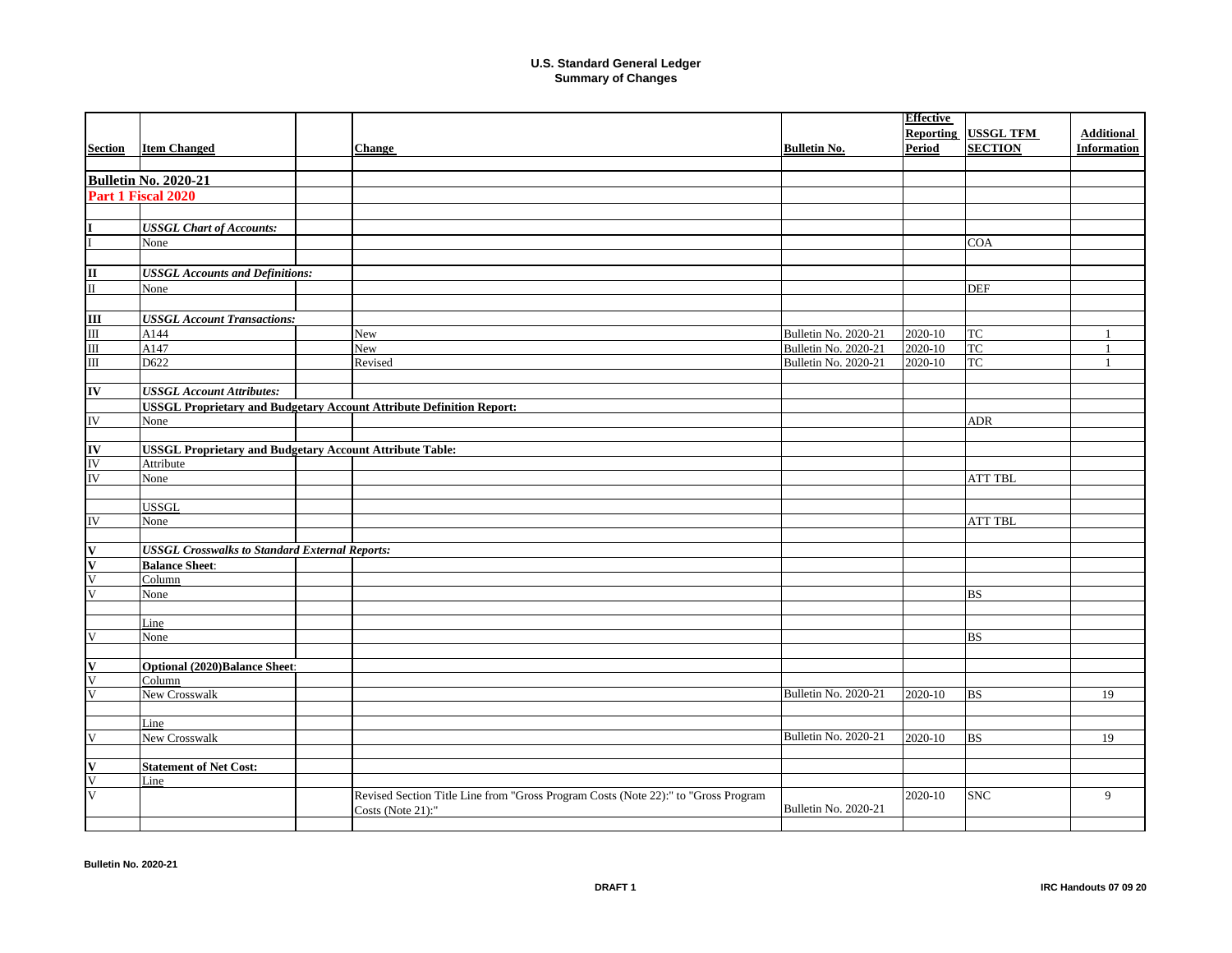|                         |                                             |                                                                                                                     |                             | <b>Effective</b> |                   |                    |
|-------------------------|---------------------------------------------|---------------------------------------------------------------------------------------------------------------------|-----------------------------|------------------|-------------------|--------------------|
|                         |                                             |                                                                                                                     |                             | Reporting        | <b>USSGL TFM</b>  | <b>Additional</b>  |
| <b>Section</b>          | <b>Item Changed</b>                         | <b>Change</b>                                                                                                       | <b>Bulletin No.</b>         | Period           | <b>SECTION</b>    | <b>Information</b> |
| V                       | Footnote                                    |                                                                                                                     |                             |                  |                   |                    |
| V                       | None                                        |                                                                                                                     |                             |                  | <b>SNC</b>        |                    |
|                         |                                             |                                                                                                                     |                             |                  |                   |                    |
| V                       | <b>Statement of Changes in Net Position</b> |                                                                                                                     |                             |                  |                   |                    |
| V                       | Line                                        |                                                                                                                     |                             |                  |                   |                    |
| $\overline{\mathbf{V}}$ | None                                        |                                                                                                                     |                             |                  | <b>SCNP</b>       |                    |
|                         |                                             |                                                                                                                     |                             |                  |                   |                    |
| V                       | Footnote                                    |                                                                                                                     |                             |                  |                   |                    |
| $\overline{\mathbf{V}}$ | None                                        |                                                                                                                     |                             |                  | <b>SCNP</b>       |                    |
|                         |                                             |                                                                                                                     |                             |                  |                   |                    |
| V                       | <b>Statement of Custodial Activity:</b>     |                                                                                                                     |                             |                  |                   |                    |
| $\overline{\mathbf{V}}$ | Line                                        |                                                                                                                     |                             |                  |                   |                    |
| $\overline{\mathbf{V}}$ |                                             |                                                                                                                     |                             |                  | <b>SCA</b>        |                    |
|                         |                                             |                                                                                                                     |                             |                  |                   |                    |
| $\overline{\mathbf{V}}$ | Footnote                                    |                                                                                                                     |                             |                  |                   |                    |
| V                       |                                             |                                                                                                                     |                             |                  | <b>SCA</b>        |                    |
|                         |                                             |                                                                                                                     |                             |                  |                   |                    |
| IV                      | <b>Statement of Budgetary Resources:</b>    |                                                                                                                     |                             |                  |                   |                    |
| $\overline{\mathsf{V}}$ | Column                                      |                                                                                                                     |                             |                  |                   |                    |
| $\overline{\mathsf{V}}$ | Financing Account Code                      | Added                                                                                                               | Bulletin No. 2020-21        | 2020-10          | <b>SBR</b>        | 9                  |
|                         | attribute domain value                      |                                                                                                                     |                             |                  |                   |                    |
|                         |                                             |                                                                                                                     |                             |                  |                   |                    |
| V                       | Line                                        |                                                                                                                     |                             |                  |                   |                    |
| $\overline{\mathsf{V}}$ |                                             | Revised title "Outlays, net:" to "Outlays, Net and Disbursements, Net"                                              | Bulletin No. 2021-21        | 2020-10          | <b>SBR</b>        | 9                  |
| $\overline{\mathsf{V}}$ | 1051                                        | Revised line title                                                                                                  | Bulletin No. 2021-21        | 2020-10          | <b>SBR</b>        | 9                  |
| $\overline{\mathsf{V}}$ | 1290                                        | Deleted USSGL account 415901                                                                                        | Bulletin No. 2021-21        | 2020-10          | <b>SBR</b>        | $\overline{2}$     |
| $\overline{\mathsf{V}}$ | 1490                                        | Deleted USSGL account 415901                                                                                        | <b>Bulletin No. 2021-21</b> | 2020-10          | <b>SBR</b>        | $\overline{2}$     |
| V                       | 2190                                        | Revised line title                                                                                                  | Bulletin No. 2021-21        | 2020-10          | <b>SBR</b>        | 9                  |
| $\overline{\mathbf{V}}$ | 4190                                        | Revised Debit/Credit attribute domain value from "D/C" to "D" for USSGL accounts                                    | <b>Bulletin No. 2021-21</b> | 2020-10          | <b>SBR</b>        | $\mathbf{1}$       |
|                         |                                             | 425200, 425300, 426100, 426200, 426500, 427100, 427700, 487200, and 497200;                                         |                             |                  |                   |                    |
|                         |                                             | Revised Debit/Credit attribute domain value from "D/C" to "C" for USSGL accounts                                    |                             |                  |                   |                    |
|                         |                                             | 488200 and 498200                                                                                                   |                             |                  |                   |                    |
| V                       | 4220                                        | Added                                                                                                               | Bulletin No. 2021-21        | 2020-10          | <b>SBR</b>        | 9                  |
|                         |                                             |                                                                                                                     |                             |                  |                   |                    |
| V                       | Footnote                                    |                                                                                                                     |                             |                  |                   |                    |
| V                       | None                                        |                                                                                                                     |                             |                  | <b>SBR</b>        |                    |
|                         |                                             |                                                                                                                     |                             |                  |                   |                    |
| V                       |                                             | SF 133 and Schedule P: Report on Budget Execution and Budgetary Resources and Budget Program and Financing Schedule |                             |                  |                   |                    |
| V                       | Column                                      |                                                                                                                     |                             |                  |                   |                    |
| $\overline{\mathsf{V}}$ | None                                        |                                                                                                                     |                             |                  | SF 133/Schedule P |                    |
|                         |                                             |                                                                                                                     |                             |                  |                   |                    |
| $\overline{\mathbf{V}}$ | Line                                        |                                                                                                                     |                             |                  |                   |                    |
| V                       | 1082                                        | Deleted                                                                                                             |                             | 2020-10          | SF 133/Schedule P | $\overline{4}$     |
| $\overline{\mathsf{V}}$ | 1083                                        | Deleted                                                                                                             |                             | 2020-10          | SF 133/Schedule P | $\overline{4}$     |
| $\overline{\mathbf{V}}$ | 1203                                        | Added USSGL account 438400 with Reduction Type Code attribute domain value                                          |                             | 2020-08          | SF 133/Schedule P | $\mathbf{1}$       |
|                         |                                             | "OTR"                                                                                                               |                             |                  |                   |                    |
|                         |                                             |                                                                                                                     |                             |                  |                   |                    |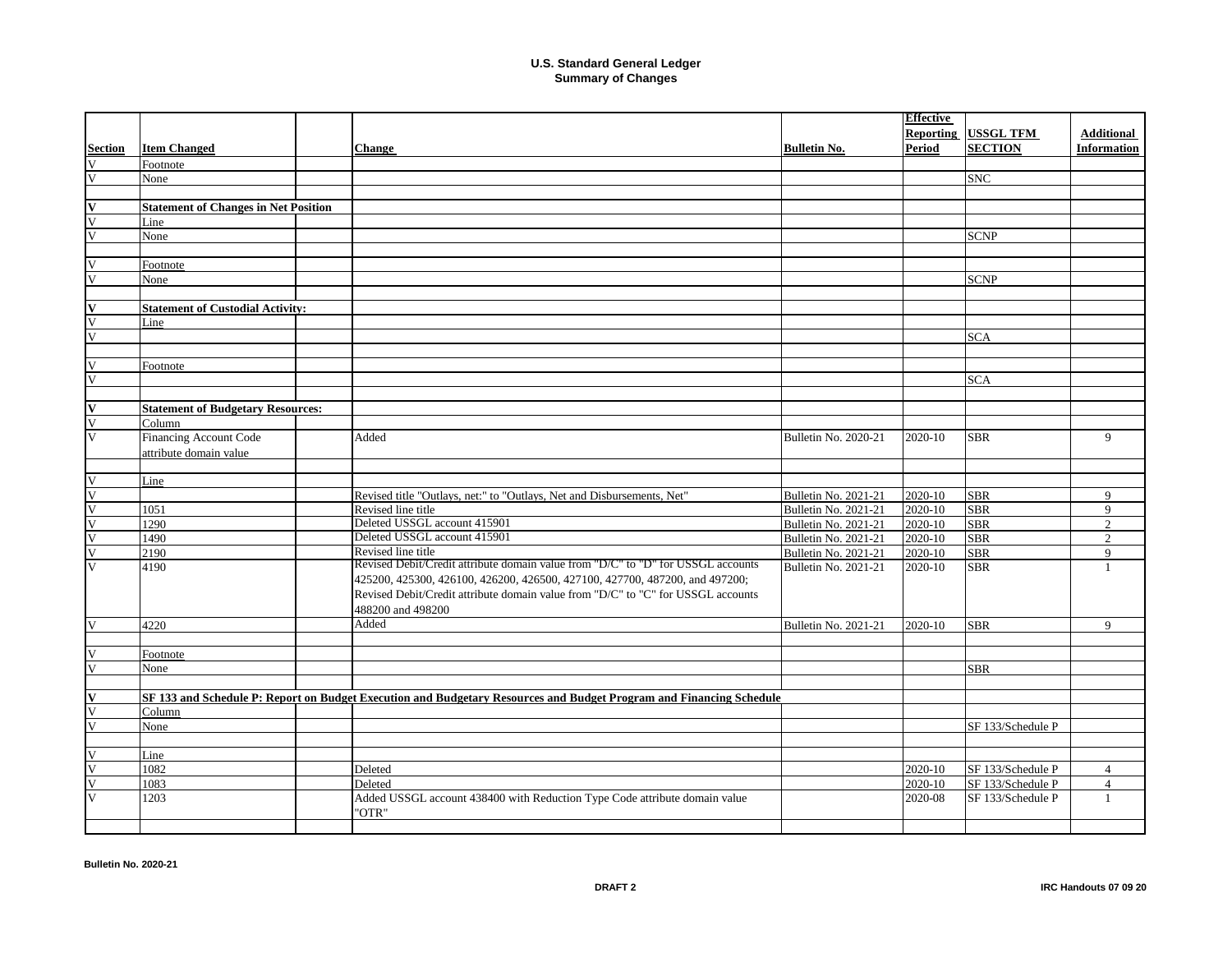| Reporting USSGL TFM<br><b>Additional</b><br><b>SECTION</b><br><b>Item Changed</b><br><b>Period</b><br><b>Information</b><br><b>Bulletin No.</b><br><b>Change</b><br>V<br>Footnote<br>$\mathbf{V}$<br>None<br>VI<br><b>USSGL Crosswalks to Reclassified Statements:</b><br>VI<br><b>Reclassified Balance Sheet:</b><br>VI<br>Column<br>VI<br>None<br><b>RBS</b><br>VI<br>Line<br>Bulletin No. 2020-21<br>VI<br>1(old)<br>2020-10<br><b>RBS</b><br>19<br>Revised title; no line number<br>VI<br>Bulletin No. 2020-21<br>19<br>2(old)<br>Revised title: no line number<br>2020-10<br><b>RBS</b><br>VI<br>Bulletin No. 2020-21<br>19<br>$2.1\text{ (old)}$<br>Revised line number from 2.1 to 7<br>2020-10<br><b>RBS</b><br>VI<br>Bulletin No. 2020-21<br><b>RBS</b><br>19<br>Revised title<br>2020-10<br>$7$ (new)<br>VI<br>$2.2\text{ (old)}$<br>Bulletin No. 2020-21<br><b>RBS</b><br>19<br>Revised line number from 2.2 to 8<br>2020-10<br>VI<br>Bulletin No. 2020-21<br><b>RBS</b><br>19<br>$8$ (new)<br>Revised title<br>2020-10<br>VI<br>Bulletin No. 2020-21<br><b>RBS</b><br>19<br>$2.3\text{ (old)}$<br>Revised line number from 2.3 to 9<br>2020-10<br>VI<br>Bulletin No. 2020-21<br>2020-10<br><b>RBS</b><br>19<br>Revised title<br>$9$ (new)<br>VI<br><b>RBS</b><br>19<br>$2.4\text{ (old)}$<br>Revised line number from 2.4 to 10<br>Bulletin No. 2020-21<br>2020-10<br>VI<br>Bulletin No. 2020-21<br><b>RBS</b><br>2020-10<br>19<br>$10$ (new)<br>Revised title<br>VI<br>Bulletin No. 2020-21<br><b>RBS</b><br>19<br>$2.5\text{ (old)}$<br>Revised line number from 2.5 to 11<br>2020-10<br>VI<br>Bulletin No. 2020-21<br>2020-10<br><b>RBS</b><br>19<br>Revised title<br>$11$ (new)<br>VI<br><b>RBS</b><br>Bulletin No. 2020-21<br>2020-10<br>19<br>$2.6\text{ (old)}$<br>Revised line number from 2.6 to 12<br>VI<br>Bulletin No. 2020-21<br>2020-10<br><b>RBS</b><br>19<br>$12$ (new)<br>Revised title<br>VI<br><b>Bulletin No. 2020-21</b><br><b>RBS</b><br>19<br>$2.7\text{ (old)}$<br>Revised line number from 2.7 to 13<br>2020-10<br>VI<br>Bulletin No. 2020-21<br>2020-10<br><b>RBS</b><br>19<br>$13$ (new)<br>Bulletin No. 2020-21<br>VI<br><b>RBS</b><br>19<br>$2.8\text{ (old)}$<br>2020-10<br>Revised line number from 2.8 to 14<br>VI<br>Bulletin No. 2020-21<br>2020-10<br><b>RBS</b><br>19<br>$14$ (new)<br>Revised title<br>Bulletin No. 2020-21<br>VI<br>Revised line number from 2.9 to 15<br>2020-10<br><b>RBS</b><br>19<br>$2.9\text{ (old)}$<br>Bulletin No. 2020-21<br>2020-10<br><b>RBS</b><br>19<br>VI<br>$15$ (new)<br>Revised title<br><b>Bulletin No. 2020-21</b><br>2020-10<br><b>RBS</b><br>19<br>VI<br>3(old)<br>Revised title: no line number<br>Bulletin No. 2020-21<br>VI<br>2020-10<br><b>RBS</b><br>19<br>Added<br>$3$ (new)<br>Bulletin No. 2020-21<br>19<br>VI<br>2020-10<br><b>RBS</b><br>$3.1$ (old)<br>Revised line number from 3.1 to 1<br>Bulletin No. 2020-21<br>2020-10<br><b>RBS</b><br>19<br>VI<br>1(new)<br>Revised title<br>VI<br>Bulletin No. 2020-21<br>2020-10<br><b>RBS</b><br>19<br>$3.2\text{(old)}$<br>Revised line number from 3.2 to 2.1<br>Bulletin No. 2020-21<br>19<br>VI<br>2020-10<br><b>RBS</b><br>$2.1$ (new)<br>Revised title<br>Bulletin No. 2020-21<br>VI<br>Revised line number from 3.3 to 3.4<br>2020-10<br><b>RBS</b><br>19<br>$3.3\text{ (old)}$<br>Bulletin No. 2020-21<br>VI<br>2020-10<br><b>RBS</b><br>19<br>$3.4$ (new)<br>Revised title<br>Bulletin No. 2020-21<br>VI<br>2020-10<br><b>RBS</b><br>19<br>$3.4\text{ (old)}$<br>Revised line number from 3.4 to 3.2<br>VI<br>Bulletin No. 2020-21<br>2020-10<br><b>RBS</b><br>19<br>$3.2$ (new)<br>VI<br>Bulletin No. 2020-21<br><b>RBS</b><br>$3.5\text{(old)}$<br>2020-10<br>19<br>Revised line number from 3.5 to 2.2<br>Bulletin No. 2020-21<br><b>RBS</b><br>VI<br>2020-10<br>19<br>$2.2$ (new)<br>Revised title<br>VI<br>Bulletin No. 2020-21<br>2020-10<br><b>RBS</b><br>19<br>4(new)<br>Added<br>VI<br>Revised line number from 3.6 to 4.1<br>Bulletin No. 2020-21<br><b>RBS</b><br>2020-10<br>19<br>3.6(old)<br>VI<br>Bulletin No. 2020-21<br>19<br>$4.1$ (new)<br>2020-10<br><b>RBS</b><br>VI<br>Bulletin No. 2020-21<br>$3.7\text{(old)}$<br>2020-10<br><b>RBS</b><br>19<br>Revised line number from 3.7 to 4.2<br>VI<br>Bulletin No. 2020-21<br>19<br>$4.2$ (new)<br>2020-10<br><b>RBS</b><br>$3.8\text{ (old)}$<br>Bulletin No. 2020-21<br>2020-10<br><b>RBS</b><br>19<br>Revised line number from 3.8 to 3.5 |                |  |  | <b>Effective</b> |  |
|--------------------------------------------------------------------------------------------------------------------------------------------------------------------------------------------------------------------------------------------------------------------------------------------------------------------------------------------------------------------------------------------------------------------------------------------------------------------------------------------------------------------------------------------------------------------------------------------------------------------------------------------------------------------------------------------------------------------------------------------------------------------------------------------------------------------------------------------------------------------------------------------------------------------------------------------------------------------------------------------------------------------------------------------------------------------------------------------------------------------------------------------------------------------------------------------------------------------------------------------------------------------------------------------------------------------------------------------------------------------------------------------------------------------------------------------------------------------------------------------------------------------------------------------------------------------------------------------------------------------------------------------------------------------------------------------------------------------------------------------------------------------------------------------------------------------------------------------------------------------------------------------------------------------------------------------------------------------------------------------------------------------------------------------------------------------------------------------------------------------------------------------------------------------------------------------------------------------------------------------------------------------------------------------------------------------------------------------------------------------------------------------------------------------------------------------------------------------------------------------------------------------------------------------------------------------------------------------------------------------------------------------------------------------------------------------------------------------------------------------------------------------------------------------------------------------------------------------------------------------------------------------------------------------------------------------------------------------------------------------------------------------------------------------------------------------------------------------------------------------------------------------------------------------------------------------------------------------------------------------------------------------------------------------------------------------------------------------------------------------------------------------------------------------------------------------------------------------------------------------------------------------------------------------------------------------------------------------------------------------------------------------------------------------------------------------------------------------------------------------------------------------------------------------------------------------------------------------------------------------------------------------------------------------------------------------------------------------------------------------------------------------------------------------------------------------------------------------------------------------------------------------------------------------------------------------------------------------------------------------------------------------------------------------------------------------------------------------------------------------------------------------------------------------------------------------------------------------|----------------|--|--|------------------|--|
|                                                                                                                                                                                                                                                                                                                                                                                                                                                                                                                                                                                                                                                                                                                                                                                                                                                                                                                                                                                                                                                                                                                                                                                                                                                                                                                                                                                                                                                                                                                                                                                                                                                                                                                                                                                                                                                                                                                                                                                                                                                                                                                                                                                                                                                                                                                                                                                                                                                                                                                                                                                                                                                                                                                                                                                                                                                                                                                                                                                                                                                                                                                                                                                                                                                                                                                                                                                                                                                                                                                                                                                                                                                                                                                                                                                                                                                                                                                                                                                                                                                                                                                                                                                                                                                                                                                                                                                                                                                                    |                |  |  |                  |  |
|                                                                                                                                                                                                                                                                                                                                                                                                                                                                                                                                                                                                                                                                                                                                                                                                                                                                                                                                                                                                                                                                                                                                                                                                                                                                                                                                                                                                                                                                                                                                                                                                                                                                                                                                                                                                                                                                                                                                                                                                                                                                                                                                                                                                                                                                                                                                                                                                                                                                                                                                                                                                                                                                                                                                                                                                                                                                                                                                                                                                                                                                                                                                                                                                                                                                                                                                                                                                                                                                                                                                                                                                                                                                                                                                                                                                                                                                                                                                                                                                                                                                                                                                                                                                                                                                                                                                                                                                                                                                    | <b>Section</b> |  |  |                  |  |
|                                                                                                                                                                                                                                                                                                                                                                                                                                                                                                                                                                                                                                                                                                                                                                                                                                                                                                                                                                                                                                                                                                                                                                                                                                                                                                                                                                                                                                                                                                                                                                                                                                                                                                                                                                                                                                                                                                                                                                                                                                                                                                                                                                                                                                                                                                                                                                                                                                                                                                                                                                                                                                                                                                                                                                                                                                                                                                                                                                                                                                                                                                                                                                                                                                                                                                                                                                                                                                                                                                                                                                                                                                                                                                                                                                                                                                                                                                                                                                                                                                                                                                                                                                                                                                                                                                                                                                                                                                                                    |                |  |  |                  |  |
|                                                                                                                                                                                                                                                                                                                                                                                                                                                                                                                                                                                                                                                                                                                                                                                                                                                                                                                                                                                                                                                                                                                                                                                                                                                                                                                                                                                                                                                                                                                                                                                                                                                                                                                                                                                                                                                                                                                                                                                                                                                                                                                                                                                                                                                                                                                                                                                                                                                                                                                                                                                                                                                                                                                                                                                                                                                                                                                                                                                                                                                                                                                                                                                                                                                                                                                                                                                                                                                                                                                                                                                                                                                                                                                                                                                                                                                                                                                                                                                                                                                                                                                                                                                                                                                                                                                                                                                                                                                                    |                |  |  |                  |  |
|                                                                                                                                                                                                                                                                                                                                                                                                                                                                                                                                                                                                                                                                                                                                                                                                                                                                                                                                                                                                                                                                                                                                                                                                                                                                                                                                                                                                                                                                                                                                                                                                                                                                                                                                                                                                                                                                                                                                                                                                                                                                                                                                                                                                                                                                                                                                                                                                                                                                                                                                                                                                                                                                                                                                                                                                                                                                                                                                                                                                                                                                                                                                                                                                                                                                                                                                                                                                                                                                                                                                                                                                                                                                                                                                                                                                                                                                                                                                                                                                                                                                                                                                                                                                                                                                                                                                                                                                                                                                    |                |  |  |                  |  |
|                                                                                                                                                                                                                                                                                                                                                                                                                                                                                                                                                                                                                                                                                                                                                                                                                                                                                                                                                                                                                                                                                                                                                                                                                                                                                                                                                                                                                                                                                                                                                                                                                                                                                                                                                                                                                                                                                                                                                                                                                                                                                                                                                                                                                                                                                                                                                                                                                                                                                                                                                                                                                                                                                                                                                                                                                                                                                                                                                                                                                                                                                                                                                                                                                                                                                                                                                                                                                                                                                                                                                                                                                                                                                                                                                                                                                                                                                                                                                                                                                                                                                                                                                                                                                                                                                                                                                                                                                                                                    |                |  |  |                  |  |
|                                                                                                                                                                                                                                                                                                                                                                                                                                                                                                                                                                                                                                                                                                                                                                                                                                                                                                                                                                                                                                                                                                                                                                                                                                                                                                                                                                                                                                                                                                                                                                                                                                                                                                                                                                                                                                                                                                                                                                                                                                                                                                                                                                                                                                                                                                                                                                                                                                                                                                                                                                                                                                                                                                                                                                                                                                                                                                                                                                                                                                                                                                                                                                                                                                                                                                                                                                                                                                                                                                                                                                                                                                                                                                                                                                                                                                                                                                                                                                                                                                                                                                                                                                                                                                                                                                                                                                                                                                                                    |                |  |  |                  |  |
|                                                                                                                                                                                                                                                                                                                                                                                                                                                                                                                                                                                                                                                                                                                                                                                                                                                                                                                                                                                                                                                                                                                                                                                                                                                                                                                                                                                                                                                                                                                                                                                                                                                                                                                                                                                                                                                                                                                                                                                                                                                                                                                                                                                                                                                                                                                                                                                                                                                                                                                                                                                                                                                                                                                                                                                                                                                                                                                                                                                                                                                                                                                                                                                                                                                                                                                                                                                                                                                                                                                                                                                                                                                                                                                                                                                                                                                                                                                                                                                                                                                                                                                                                                                                                                                                                                                                                                                                                                                                    |                |  |  |                  |  |
|                                                                                                                                                                                                                                                                                                                                                                                                                                                                                                                                                                                                                                                                                                                                                                                                                                                                                                                                                                                                                                                                                                                                                                                                                                                                                                                                                                                                                                                                                                                                                                                                                                                                                                                                                                                                                                                                                                                                                                                                                                                                                                                                                                                                                                                                                                                                                                                                                                                                                                                                                                                                                                                                                                                                                                                                                                                                                                                                                                                                                                                                                                                                                                                                                                                                                                                                                                                                                                                                                                                                                                                                                                                                                                                                                                                                                                                                                                                                                                                                                                                                                                                                                                                                                                                                                                                                                                                                                                                                    |                |  |  |                  |  |
|                                                                                                                                                                                                                                                                                                                                                                                                                                                                                                                                                                                                                                                                                                                                                                                                                                                                                                                                                                                                                                                                                                                                                                                                                                                                                                                                                                                                                                                                                                                                                                                                                                                                                                                                                                                                                                                                                                                                                                                                                                                                                                                                                                                                                                                                                                                                                                                                                                                                                                                                                                                                                                                                                                                                                                                                                                                                                                                                                                                                                                                                                                                                                                                                                                                                                                                                                                                                                                                                                                                                                                                                                                                                                                                                                                                                                                                                                                                                                                                                                                                                                                                                                                                                                                                                                                                                                                                                                                                                    |                |  |  |                  |  |
|                                                                                                                                                                                                                                                                                                                                                                                                                                                                                                                                                                                                                                                                                                                                                                                                                                                                                                                                                                                                                                                                                                                                                                                                                                                                                                                                                                                                                                                                                                                                                                                                                                                                                                                                                                                                                                                                                                                                                                                                                                                                                                                                                                                                                                                                                                                                                                                                                                                                                                                                                                                                                                                                                                                                                                                                                                                                                                                                                                                                                                                                                                                                                                                                                                                                                                                                                                                                                                                                                                                                                                                                                                                                                                                                                                                                                                                                                                                                                                                                                                                                                                                                                                                                                                                                                                                                                                                                                                                                    |                |  |  |                  |  |
|                                                                                                                                                                                                                                                                                                                                                                                                                                                                                                                                                                                                                                                                                                                                                                                                                                                                                                                                                                                                                                                                                                                                                                                                                                                                                                                                                                                                                                                                                                                                                                                                                                                                                                                                                                                                                                                                                                                                                                                                                                                                                                                                                                                                                                                                                                                                                                                                                                                                                                                                                                                                                                                                                                                                                                                                                                                                                                                                                                                                                                                                                                                                                                                                                                                                                                                                                                                                                                                                                                                                                                                                                                                                                                                                                                                                                                                                                                                                                                                                                                                                                                                                                                                                                                                                                                                                                                                                                                                                    |                |  |  |                  |  |
|                                                                                                                                                                                                                                                                                                                                                                                                                                                                                                                                                                                                                                                                                                                                                                                                                                                                                                                                                                                                                                                                                                                                                                                                                                                                                                                                                                                                                                                                                                                                                                                                                                                                                                                                                                                                                                                                                                                                                                                                                                                                                                                                                                                                                                                                                                                                                                                                                                                                                                                                                                                                                                                                                                                                                                                                                                                                                                                                                                                                                                                                                                                                                                                                                                                                                                                                                                                                                                                                                                                                                                                                                                                                                                                                                                                                                                                                                                                                                                                                                                                                                                                                                                                                                                                                                                                                                                                                                                                                    |                |  |  |                  |  |
|                                                                                                                                                                                                                                                                                                                                                                                                                                                                                                                                                                                                                                                                                                                                                                                                                                                                                                                                                                                                                                                                                                                                                                                                                                                                                                                                                                                                                                                                                                                                                                                                                                                                                                                                                                                                                                                                                                                                                                                                                                                                                                                                                                                                                                                                                                                                                                                                                                                                                                                                                                                                                                                                                                                                                                                                                                                                                                                                                                                                                                                                                                                                                                                                                                                                                                                                                                                                                                                                                                                                                                                                                                                                                                                                                                                                                                                                                                                                                                                                                                                                                                                                                                                                                                                                                                                                                                                                                                                                    |                |  |  |                  |  |
|                                                                                                                                                                                                                                                                                                                                                                                                                                                                                                                                                                                                                                                                                                                                                                                                                                                                                                                                                                                                                                                                                                                                                                                                                                                                                                                                                                                                                                                                                                                                                                                                                                                                                                                                                                                                                                                                                                                                                                                                                                                                                                                                                                                                                                                                                                                                                                                                                                                                                                                                                                                                                                                                                                                                                                                                                                                                                                                                                                                                                                                                                                                                                                                                                                                                                                                                                                                                                                                                                                                                                                                                                                                                                                                                                                                                                                                                                                                                                                                                                                                                                                                                                                                                                                                                                                                                                                                                                                                                    |                |  |  |                  |  |
|                                                                                                                                                                                                                                                                                                                                                                                                                                                                                                                                                                                                                                                                                                                                                                                                                                                                                                                                                                                                                                                                                                                                                                                                                                                                                                                                                                                                                                                                                                                                                                                                                                                                                                                                                                                                                                                                                                                                                                                                                                                                                                                                                                                                                                                                                                                                                                                                                                                                                                                                                                                                                                                                                                                                                                                                                                                                                                                                                                                                                                                                                                                                                                                                                                                                                                                                                                                                                                                                                                                                                                                                                                                                                                                                                                                                                                                                                                                                                                                                                                                                                                                                                                                                                                                                                                                                                                                                                                                                    |                |  |  |                  |  |
|                                                                                                                                                                                                                                                                                                                                                                                                                                                                                                                                                                                                                                                                                                                                                                                                                                                                                                                                                                                                                                                                                                                                                                                                                                                                                                                                                                                                                                                                                                                                                                                                                                                                                                                                                                                                                                                                                                                                                                                                                                                                                                                                                                                                                                                                                                                                                                                                                                                                                                                                                                                                                                                                                                                                                                                                                                                                                                                                                                                                                                                                                                                                                                                                                                                                                                                                                                                                                                                                                                                                                                                                                                                                                                                                                                                                                                                                                                                                                                                                                                                                                                                                                                                                                                                                                                                                                                                                                                                                    |                |  |  |                  |  |
|                                                                                                                                                                                                                                                                                                                                                                                                                                                                                                                                                                                                                                                                                                                                                                                                                                                                                                                                                                                                                                                                                                                                                                                                                                                                                                                                                                                                                                                                                                                                                                                                                                                                                                                                                                                                                                                                                                                                                                                                                                                                                                                                                                                                                                                                                                                                                                                                                                                                                                                                                                                                                                                                                                                                                                                                                                                                                                                                                                                                                                                                                                                                                                                                                                                                                                                                                                                                                                                                                                                                                                                                                                                                                                                                                                                                                                                                                                                                                                                                                                                                                                                                                                                                                                                                                                                                                                                                                                                                    |                |  |  |                  |  |
|                                                                                                                                                                                                                                                                                                                                                                                                                                                                                                                                                                                                                                                                                                                                                                                                                                                                                                                                                                                                                                                                                                                                                                                                                                                                                                                                                                                                                                                                                                                                                                                                                                                                                                                                                                                                                                                                                                                                                                                                                                                                                                                                                                                                                                                                                                                                                                                                                                                                                                                                                                                                                                                                                                                                                                                                                                                                                                                                                                                                                                                                                                                                                                                                                                                                                                                                                                                                                                                                                                                                                                                                                                                                                                                                                                                                                                                                                                                                                                                                                                                                                                                                                                                                                                                                                                                                                                                                                                                                    |                |  |  |                  |  |
|                                                                                                                                                                                                                                                                                                                                                                                                                                                                                                                                                                                                                                                                                                                                                                                                                                                                                                                                                                                                                                                                                                                                                                                                                                                                                                                                                                                                                                                                                                                                                                                                                                                                                                                                                                                                                                                                                                                                                                                                                                                                                                                                                                                                                                                                                                                                                                                                                                                                                                                                                                                                                                                                                                                                                                                                                                                                                                                                                                                                                                                                                                                                                                                                                                                                                                                                                                                                                                                                                                                                                                                                                                                                                                                                                                                                                                                                                                                                                                                                                                                                                                                                                                                                                                                                                                                                                                                                                                                                    |                |  |  |                  |  |
|                                                                                                                                                                                                                                                                                                                                                                                                                                                                                                                                                                                                                                                                                                                                                                                                                                                                                                                                                                                                                                                                                                                                                                                                                                                                                                                                                                                                                                                                                                                                                                                                                                                                                                                                                                                                                                                                                                                                                                                                                                                                                                                                                                                                                                                                                                                                                                                                                                                                                                                                                                                                                                                                                                                                                                                                                                                                                                                                                                                                                                                                                                                                                                                                                                                                                                                                                                                                                                                                                                                                                                                                                                                                                                                                                                                                                                                                                                                                                                                                                                                                                                                                                                                                                                                                                                                                                                                                                                                                    |                |  |  |                  |  |
|                                                                                                                                                                                                                                                                                                                                                                                                                                                                                                                                                                                                                                                                                                                                                                                                                                                                                                                                                                                                                                                                                                                                                                                                                                                                                                                                                                                                                                                                                                                                                                                                                                                                                                                                                                                                                                                                                                                                                                                                                                                                                                                                                                                                                                                                                                                                                                                                                                                                                                                                                                                                                                                                                                                                                                                                                                                                                                                                                                                                                                                                                                                                                                                                                                                                                                                                                                                                                                                                                                                                                                                                                                                                                                                                                                                                                                                                                                                                                                                                                                                                                                                                                                                                                                                                                                                                                                                                                                                                    |                |  |  |                  |  |
|                                                                                                                                                                                                                                                                                                                                                                                                                                                                                                                                                                                                                                                                                                                                                                                                                                                                                                                                                                                                                                                                                                                                                                                                                                                                                                                                                                                                                                                                                                                                                                                                                                                                                                                                                                                                                                                                                                                                                                                                                                                                                                                                                                                                                                                                                                                                                                                                                                                                                                                                                                                                                                                                                                                                                                                                                                                                                                                                                                                                                                                                                                                                                                                                                                                                                                                                                                                                                                                                                                                                                                                                                                                                                                                                                                                                                                                                                                                                                                                                                                                                                                                                                                                                                                                                                                                                                                                                                                                                    |                |  |  |                  |  |
|                                                                                                                                                                                                                                                                                                                                                                                                                                                                                                                                                                                                                                                                                                                                                                                                                                                                                                                                                                                                                                                                                                                                                                                                                                                                                                                                                                                                                                                                                                                                                                                                                                                                                                                                                                                                                                                                                                                                                                                                                                                                                                                                                                                                                                                                                                                                                                                                                                                                                                                                                                                                                                                                                                                                                                                                                                                                                                                                                                                                                                                                                                                                                                                                                                                                                                                                                                                                                                                                                                                                                                                                                                                                                                                                                                                                                                                                                                                                                                                                                                                                                                                                                                                                                                                                                                                                                                                                                                                                    |                |  |  |                  |  |
|                                                                                                                                                                                                                                                                                                                                                                                                                                                                                                                                                                                                                                                                                                                                                                                                                                                                                                                                                                                                                                                                                                                                                                                                                                                                                                                                                                                                                                                                                                                                                                                                                                                                                                                                                                                                                                                                                                                                                                                                                                                                                                                                                                                                                                                                                                                                                                                                                                                                                                                                                                                                                                                                                                                                                                                                                                                                                                                                                                                                                                                                                                                                                                                                                                                                                                                                                                                                                                                                                                                                                                                                                                                                                                                                                                                                                                                                                                                                                                                                                                                                                                                                                                                                                                                                                                                                                                                                                                                                    |                |  |  |                  |  |
|                                                                                                                                                                                                                                                                                                                                                                                                                                                                                                                                                                                                                                                                                                                                                                                                                                                                                                                                                                                                                                                                                                                                                                                                                                                                                                                                                                                                                                                                                                                                                                                                                                                                                                                                                                                                                                                                                                                                                                                                                                                                                                                                                                                                                                                                                                                                                                                                                                                                                                                                                                                                                                                                                                                                                                                                                                                                                                                                                                                                                                                                                                                                                                                                                                                                                                                                                                                                                                                                                                                                                                                                                                                                                                                                                                                                                                                                                                                                                                                                                                                                                                                                                                                                                                                                                                                                                                                                                                                                    |                |  |  |                  |  |
|                                                                                                                                                                                                                                                                                                                                                                                                                                                                                                                                                                                                                                                                                                                                                                                                                                                                                                                                                                                                                                                                                                                                                                                                                                                                                                                                                                                                                                                                                                                                                                                                                                                                                                                                                                                                                                                                                                                                                                                                                                                                                                                                                                                                                                                                                                                                                                                                                                                                                                                                                                                                                                                                                                                                                                                                                                                                                                                                                                                                                                                                                                                                                                                                                                                                                                                                                                                                                                                                                                                                                                                                                                                                                                                                                                                                                                                                                                                                                                                                                                                                                                                                                                                                                                                                                                                                                                                                                                                                    |                |  |  |                  |  |
|                                                                                                                                                                                                                                                                                                                                                                                                                                                                                                                                                                                                                                                                                                                                                                                                                                                                                                                                                                                                                                                                                                                                                                                                                                                                                                                                                                                                                                                                                                                                                                                                                                                                                                                                                                                                                                                                                                                                                                                                                                                                                                                                                                                                                                                                                                                                                                                                                                                                                                                                                                                                                                                                                                                                                                                                                                                                                                                                                                                                                                                                                                                                                                                                                                                                                                                                                                                                                                                                                                                                                                                                                                                                                                                                                                                                                                                                                                                                                                                                                                                                                                                                                                                                                                                                                                                                                                                                                                                                    |                |  |  |                  |  |
|                                                                                                                                                                                                                                                                                                                                                                                                                                                                                                                                                                                                                                                                                                                                                                                                                                                                                                                                                                                                                                                                                                                                                                                                                                                                                                                                                                                                                                                                                                                                                                                                                                                                                                                                                                                                                                                                                                                                                                                                                                                                                                                                                                                                                                                                                                                                                                                                                                                                                                                                                                                                                                                                                                                                                                                                                                                                                                                                                                                                                                                                                                                                                                                                                                                                                                                                                                                                                                                                                                                                                                                                                                                                                                                                                                                                                                                                                                                                                                                                                                                                                                                                                                                                                                                                                                                                                                                                                                                                    |                |  |  |                  |  |
|                                                                                                                                                                                                                                                                                                                                                                                                                                                                                                                                                                                                                                                                                                                                                                                                                                                                                                                                                                                                                                                                                                                                                                                                                                                                                                                                                                                                                                                                                                                                                                                                                                                                                                                                                                                                                                                                                                                                                                                                                                                                                                                                                                                                                                                                                                                                                                                                                                                                                                                                                                                                                                                                                                                                                                                                                                                                                                                                                                                                                                                                                                                                                                                                                                                                                                                                                                                                                                                                                                                                                                                                                                                                                                                                                                                                                                                                                                                                                                                                                                                                                                                                                                                                                                                                                                                                                                                                                                                                    |                |  |  |                  |  |
|                                                                                                                                                                                                                                                                                                                                                                                                                                                                                                                                                                                                                                                                                                                                                                                                                                                                                                                                                                                                                                                                                                                                                                                                                                                                                                                                                                                                                                                                                                                                                                                                                                                                                                                                                                                                                                                                                                                                                                                                                                                                                                                                                                                                                                                                                                                                                                                                                                                                                                                                                                                                                                                                                                                                                                                                                                                                                                                                                                                                                                                                                                                                                                                                                                                                                                                                                                                                                                                                                                                                                                                                                                                                                                                                                                                                                                                                                                                                                                                                                                                                                                                                                                                                                                                                                                                                                                                                                                                                    |                |  |  |                  |  |
|                                                                                                                                                                                                                                                                                                                                                                                                                                                                                                                                                                                                                                                                                                                                                                                                                                                                                                                                                                                                                                                                                                                                                                                                                                                                                                                                                                                                                                                                                                                                                                                                                                                                                                                                                                                                                                                                                                                                                                                                                                                                                                                                                                                                                                                                                                                                                                                                                                                                                                                                                                                                                                                                                                                                                                                                                                                                                                                                                                                                                                                                                                                                                                                                                                                                                                                                                                                                                                                                                                                                                                                                                                                                                                                                                                                                                                                                                                                                                                                                                                                                                                                                                                                                                                                                                                                                                                                                                                                                    |                |  |  |                  |  |
|                                                                                                                                                                                                                                                                                                                                                                                                                                                                                                                                                                                                                                                                                                                                                                                                                                                                                                                                                                                                                                                                                                                                                                                                                                                                                                                                                                                                                                                                                                                                                                                                                                                                                                                                                                                                                                                                                                                                                                                                                                                                                                                                                                                                                                                                                                                                                                                                                                                                                                                                                                                                                                                                                                                                                                                                                                                                                                                                                                                                                                                                                                                                                                                                                                                                                                                                                                                                                                                                                                                                                                                                                                                                                                                                                                                                                                                                                                                                                                                                                                                                                                                                                                                                                                                                                                                                                                                                                                                                    |                |  |  |                  |  |
|                                                                                                                                                                                                                                                                                                                                                                                                                                                                                                                                                                                                                                                                                                                                                                                                                                                                                                                                                                                                                                                                                                                                                                                                                                                                                                                                                                                                                                                                                                                                                                                                                                                                                                                                                                                                                                                                                                                                                                                                                                                                                                                                                                                                                                                                                                                                                                                                                                                                                                                                                                                                                                                                                                                                                                                                                                                                                                                                                                                                                                                                                                                                                                                                                                                                                                                                                                                                                                                                                                                                                                                                                                                                                                                                                                                                                                                                                                                                                                                                                                                                                                                                                                                                                                                                                                                                                                                                                                                                    |                |  |  |                  |  |
|                                                                                                                                                                                                                                                                                                                                                                                                                                                                                                                                                                                                                                                                                                                                                                                                                                                                                                                                                                                                                                                                                                                                                                                                                                                                                                                                                                                                                                                                                                                                                                                                                                                                                                                                                                                                                                                                                                                                                                                                                                                                                                                                                                                                                                                                                                                                                                                                                                                                                                                                                                                                                                                                                                                                                                                                                                                                                                                                                                                                                                                                                                                                                                                                                                                                                                                                                                                                                                                                                                                                                                                                                                                                                                                                                                                                                                                                                                                                                                                                                                                                                                                                                                                                                                                                                                                                                                                                                                                                    |                |  |  |                  |  |
|                                                                                                                                                                                                                                                                                                                                                                                                                                                                                                                                                                                                                                                                                                                                                                                                                                                                                                                                                                                                                                                                                                                                                                                                                                                                                                                                                                                                                                                                                                                                                                                                                                                                                                                                                                                                                                                                                                                                                                                                                                                                                                                                                                                                                                                                                                                                                                                                                                                                                                                                                                                                                                                                                                                                                                                                                                                                                                                                                                                                                                                                                                                                                                                                                                                                                                                                                                                                                                                                                                                                                                                                                                                                                                                                                                                                                                                                                                                                                                                                                                                                                                                                                                                                                                                                                                                                                                                                                                                                    |                |  |  |                  |  |
|                                                                                                                                                                                                                                                                                                                                                                                                                                                                                                                                                                                                                                                                                                                                                                                                                                                                                                                                                                                                                                                                                                                                                                                                                                                                                                                                                                                                                                                                                                                                                                                                                                                                                                                                                                                                                                                                                                                                                                                                                                                                                                                                                                                                                                                                                                                                                                                                                                                                                                                                                                                                                                                                                                                                                                                                                                                                                                                                                                                                                                                                                                                                                                                                                                                                                                                                                                                                                                                                                                                                                                                                                                                                                                                                                                                                                                                                                                                                                                                                                                                                                                                                                                                                                                                                                                                                                                                                                                                                    |                |  |  |                  |  |
|                                                                                                                                                                                                                                                                                                                                                                                                                                                                                                                                                                                                                                                                                                                                                                                                                                                                                                                                                                                                                                                                                                                                                                                                                                                                                                                                                                                                                                                                                                                                                                                                                                                                                                                                                                                                                                                                                                                                                                                                                                                                                                                                                                                                                                                                                                                                                                                                                                                                                                                                                                                                                                                                                                                                                                                                                                                                                                                                                                                                                                                                                                                                                                                                                                                                                                                                                                                                                                                                                                                                                                                                                                                                                                                                                                                                                                                                                                                                                                                                                                                                                                                                                                                                                                                                                                                                                                                                                                                                    |                |  |  |                  |  |
|                                                                                                                                                                                                                                                                                                                                                                                                                                                                                                                                                                                                                                                                                                                                                                                                                                                                                                                                                                                                                                                                                                                                                                                                                                                                                                                                                                                                                                                                                                                                                                                                                                                                                                                                                                                                                                                                                                                                                                                                                                                                                                                                                                                                                                                                                                                                                                                                                                                                                                                                                                                                                                                                                                                                                                                                                                                                                                                                                                                                                                                                                                                                                                                                                                                                                                                                                                                                                                                                                                                                                                                                                                                                                                                                                                                                                                                                                                                                                                                                                                                                                                                                                                                                                                                                                                                                                                                                                                                                    |                |  |  |                  |  |
|                                                                                                                                                                                                                                                                                                                                                                                                                                                                                                                                                                                                                                                                                                                                                                                                                                                                                                                                                                                                                                                                                                                                                                                                                                                                                                                                                                                                                                                                                                                                                                                                                                                                                                                                                                                                                                                                                                                                                                                                                                                                                                                                                                                                                                                                                                                                                                                                                                                                                                                                                                                                                                                                                                                                                                                                                                                                                                                                                                                                                                                                                                                                                                                                                                                                                                                                                                                                                                                                                                                                                                                                                                                                                                                                                                                                                                                                                                                                                                                                                                                                                                                                                                                                                                                                                                                                                                                                                                                                    |                |  |  |                  |  |
|                                                                                                                                                                                                                                                                                                                                                                                                                                                                                                                                                                                                                                                                                                                                                                                                                                                                                                                                                                                                                                                                                                                                                                                                                                                                                                                                                                                                                                                                                                                                                                                                                                                                                                                                                                                                                                                                                                                                                                                                                                                                                                                                                                                                                                                                                                                                                                                                                                                                                                                                                                                                                                                                                                                                                                                                                                                                                                                                                                                                                                                                                                                                                                                                                                                                                                                                                                                                                                                                                                                                                                                                                                                                                                                                                                                                                                                                                                                                                                                                                                                                                                                                                                                                                                                                                                                                                                                                                                                                    |                |  |  |                  |  |
|                                                                                                                                                                                                                                                                                                                                                                                                                                                                                                                                                                                                                                                                                                                                                                                                                                                                                                                                                                                                                                                                                                                                                                                                                                                                                                                                                                                                                                                                                                                                                                                                                                                                                                                                                                                                                                                                                                                                                                                                                                                                                                                                                                                                                                                                                                                                                                                                                                                                                                                                                                                                                                                                                                                                                                                                                                                                                                                                                                                                                                                                                                                                                                                                                                                                                                                                                                                                                                                                                                                                                                                                                                                                                                                                                                                                                                                                                                                                                                                                                                                                                                                                                                                                                                                                                                                                                                                                                                                                    |                |  |  |                  |  |
|                                                                                                                                                                                                                                                                                                                                                                                                                                                                                                                                                                                                                                                                                                                                                                                                                                                                                                                                                                                                                                                                                                                                                                                                                                                                                                                                                                                                                                                                                                                                                                                                                                                                                                                                                                                                                                                                                                                                                                                                                                                                                                                                                                                                                                                                                                                                                                                                                                                                                                                                                                                                                                                                                                                                                                                                                                                                                                                                                                                                                                                                                                                                                                                                                                                                                                                                                                                                                                                                                                                                                                                                                                                                                                                                                                                                                                                                                                                                                                                                                                                                                                                                                                                                                                                                                                                                                                                                                                                                    |                |  |  |                  |  |
|                                                                                                                                                                                                                                                                                                                                                                                                                                                                                                                                                                                                                                                                                                                                                                                                                                                                                                                                                                                                                                                                                                                                                                                                                                                                                                                                                                                                                                                                                                                                                                                                                                                                                                                                                                                                                                                                                                                                                                                                                                                                                                                                                                                                                                                                                                                                                                                                                                                                                                                                                                                                                                                                                                                                                                                                                                                                                                                                                                                                                                                                                                                                                                                                                                                                                                                                                                                                                                                                                                                                                                                                                                                                                                                                                                                                                                                                                                                                                                                                                                                                                                                                                                                                                                                                                                                                                                                                                                                                    |                |  |  |                  |  |
|                                                                                                                                                                                                                                                                                                                                                                                                                                                                                                                                                                                                                                                                                                                                                                                                                                                                                                                                                                                                                                                                                                                                                                                                                                                                                                                                                                                                                                                                                                                                                                                                                                                                                                                                                                                                                                                                                                                                                                                                                                                                                                                                                                                                                                                                                                                                                                                                                                                                                                                                                                                                                                                                                                                                                                                                                                                                                                                                                                                                                                                                                                                                                                                                                                                                                                                                                                                                                                                                                                                                                                                                                                                                                                                                                                                                                                                                                                                                                                                                                                                                                                                                                                                                                                                                                                                                                                                                                                                                    |                |  |  |                  |  |
|                                                                                                                                                                                                                                                                                                                                                                                                                                                                                                                                                                                                                                                                                                                                                                                                                                                                                                                                                                                                                                                                                                                                                                                                                                                                                                                                                                                                                                                                                                                                                                                                                                                                                                                                                                                                                                                                                                                                                                                                                                                                                                                                                                                                                                                                                                                                                                                                                                                                                                                                                                                                                                                                                                                                                                                                                                                                                                                                                                                                                                                                                                                                                                                                                                                                                                                                                                                                                                                                                                                                                                                                                                                                                                                                                                                                                                                                                                                                                                                                                                                                                                                                                                                                                                                                                                                                                                                                                                                                    |                |  |  |                  |  |
|                                                                                                                                                                                                                                                                                                                                                                                                                                                                                                                                                                                                                                                                                                                                                                                                                                                                                                                                                                                                                                                                                                                                                                                                                                                                                                                                                                                                                                                                                                                                                                                                                                                                                                                                                                                                                                                                                                                                                                                                                                                                                                                                                                                                                                                                                                                                                                                                                                                                                                                                                                                                                                                                                                                                                                                                                                                                                                                                                                                                                                                                                                                                                                                                                                                                                                                                                                                                                                                                                                                                                                                                                                                                                                                                                                                                                                                                                                                                                                                                                                                                                                                                                                                                                                                                                                                                                                                                                                                                    |                |  |  |                  |  |
|                                                                                                                                                                                                                                                                                                                                                                                                                                                                                                                                                                                                                                                                                                                                                                                                                                                                                                                                                                                                                                                                                                                                                                                                                                                                                                                                                                                                                                                                                                                                                                                                                                                                                                                                                                                                                                                                                                                                                                                                                                                                                                                                                                                                                                                                                                                                                                                                                                                                                                                                                                                                                                                                                                                                                                                                                                                                                                                                                                                                                                                                                                                                                                                                                                                                                                                                                                                                                                                                                                                                                                                                                                                                                                                                                                                                                                                                                                                                                                                                                                                                                                                                                                                                                                                                                                                                                                                                                                                                    |                |  |  |                  |  |
|                                                                                                                                                                                                                                                                                                                                                                                                                                                                                                                                                                                                                                                                                                                                                                                                                                                                                                                                                                                                                                                                                                                                                                                                                                                                                                                                                                                                                                                                                                                                                                                                                                                                                                                                                                                                                                                                                                                                                                                                                                                                                                                                                                                                                                                                                                                                                                                                                                                                                                                                                                                                                                                                                                                                                                                                                                                                                                                                                                                                                                                                                                                                                                                                                                                                                                                                                                                                                                                                                                                                                                                                                                                                                                                                                                                                                                                                                                                                                                                                                                                                                                                                                                                                                                                                                                                                                                                                                                                                    | VI             |  |  |                  |  |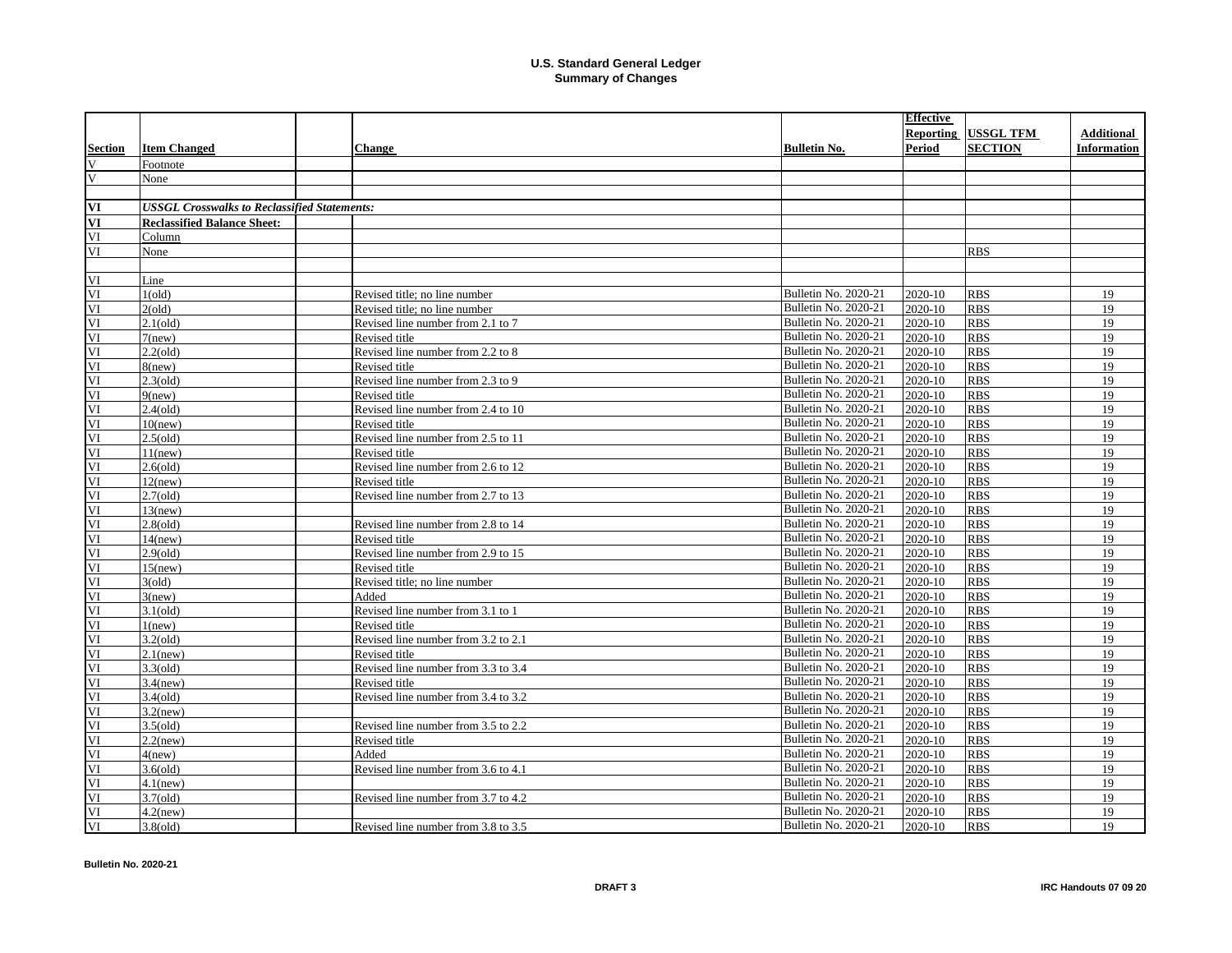|                        |                     |                                                              |                             | <b>Effective</b> |                  |             |
|------------------------|---------------------|--------------------------------------------------------------|-----------------------------|------------------|------------------|-------------|
|                        |                     |                                                              |                             | <b>Reporting</b> | <b>USSGL TFM</b> | Additional  |
| <b>Section</b>         | <b>Item Changed</b> | <b>Change</b>                                                | <b>Bulletin No.</b>         | <b>Period</b>    | <b>SECTION</b>   | Information |
| VI                     | $3.5$ (new)         |                                                              | Bulletin No. 2020-21        | 2020-10          | <b>RBS</b>       | 19          |
| VI                     | $3.9\text{o}$ ld)   | Revised line number 3.9 to 3.3                               | Bulletin No. 2020-21        | 2020-10          | <b>RBS</b>       | 19          |
| $\overline{\rm VI}$    | $3.3$ (new)         |                                                              | Bulletin No. 2020-21        | 2020-10          | <b>RBS</b>       | 19          |
| VI                     | $3.10\text{(old)}$  | Revised line number from 3.10 to 5.1                         | Bulletin No. 2020-21        | 2020-10          | <b>RBS</b>       | 19          |
| VI                     | $5.1$ (new)         |                                                              | Bulletin No. 2020-21        | 2020-10          | <b>RBS</b>       | 19          |
| VI                     | $3.11\text{(old)}$  | Revised line number from 3.11 to 5.3                         | Bulletin No. 2020-21        | 2020-10          | <b>RBS</b>       | 19          |
| VI                     | $5.3$ (new)         |                                                              | Bulletin No. 2020-21        | 2020-10          | <b>RBS</b>       | 19          |
| VI                     | $3.12\text{(old)}$  | Revised line number from 3.12 to 3.1                         | Bulletin No. 2020-21        | 2020-10          | <b>RBS</b>       | 19          |
| $\overline{\rm VI}$    | $3.1$ (new)         |                                                              | Bulletin No. 2020-21        | 2020-10          | <b>RBS</b>       | 19          |
| VI                     | $3.13\text{(old)}$  | Revised line number from 3.13 to 5.2                         | Bulletin No. 2020-21        | 2020-10          | <b>RBS</b>       | 19          |
| VI                     | $5.2$ (new)         |                                                              | Bulletin No. 2020-21        | 2020-10          | <b>RBS</b>       | 19          |
| VI                     | $3.14\text{ (old)}$ | Revised line number from 3.14 to 6                           | Bulletin No. 2020-21        | 2020-10          | <b>RBS</b>       | 19          |
| VI                     | $6$ (new)           | Revised title                                                | Bulletin No. 2020-21        | 2020-10          | <b>RBS</b>       | 19          |
| VI                     | 4(old)              | Revised line number from 4 to 16                             | Bulletin No. 2020-21        | $2020 - 10$      | <b>RBS</b>       | 19          |
| VI                     | $16$ (new)          |                                                              | Bulletin No. 2020-21        | 2020-10          | <b>RBS</b>       | 19          |
| VI                     | $17$ (new)          | Added line                                                   | Bulletin No. 2020-21        | 2020-10          | <b>RBS</b>       | 19          |
| VI                     | 5(old)              | Revised title; no line number                                | Bulletin No. 2020-21        | 2020-10          | <b>RBS</b>       | 19          |
| VI                     | $5$ (new)           | Added                                                        | Bulletin No. 2020-21        | 2020-10          | <b>RBS</b>       | 19          |
| VI                     | 6(old)              | Revised title; no line number                                | Bulletin No. 2020-21        | 2020-10          | <b>RBS</b>       | 19          |
| VI                     | $6.1$ (old)         | Revised line number from 6.1 to 24                           | Bulletin No. 2020-21        | $2020 - 10$      | <b>RBS</b>       | 19          |
| VI                     | $24$ (new)          |                                                              | Bulletin No. 2020-21        | 2020-10          | <b>RBS</b>       | 19          |
| VI                     | $6.2\text{(old)}$   | Revised line number from 6.2 to 25                           | Bulletin No. 2020-21        | 2020-10          | <b>RBS</b>       | 19          |
| VI                     | $25$ (new)          | Added USSGL account 259000; Revised line title               | Bulletin No. 2020-21        | 2020-10          | <b>RBS</b>       | 19          |
| VI                     | $6.3\text{(old)}$   | Revised line number from 6.3 to 26                           | Bulletin No. 2020-21        | 2020-10          | <b>RBS</b>       | 19          |
| $\overline{\text{VI}}$ | $26$ (new)          | Added USSGL account 222000: Revised line title               | Bulletin No. 2020-21        | 2020-10          | <b>RBS</b>       | 19          |
| VI                     | $6.4\text{(old)}$   | Revised line number from 6.4 to 27                           | Bulletin No. 2020-21        | 2020-10          | <b>RBS</b>       | 19          |
| VI                     | $27$ (new)          | Revised line title                                           | Bulletin No. 2020-21        | 2020-10          | <b>RBS</b>       | 19          |
| VI                     | $6.5\text{(old)}$   | Revised line number from 6.5 to 28                           | Bulletin No. 2020-21        | 2020-10          | <b>RBS</b>       | 19          |
| VI                     | $28$ (new)          |                                                              | Bulletin No. 2020-21        | 2020-10          | <b>RBS</b>       | 19          |
| VI                     | $6.6\text{(old)}$   | Revised line number 6.6 to 29                                | Bulletin No. 2020-21        | 2020-10          | <b>RBS</b>       | 19          |
| VI                     | $29$ (new)          | Revised line title                                           | Bulletin No. 2020-21        | 2020-10          | <b>RBS</b>       | 19          |
| VI                     | $6.7\text{(old)}$   | Revised line number 6.7 to 30                                | Bulletin No. 2020-21        | 2020-10          | <b>RBS</b>       | 19          |
| VI                     | $30$ (new)          |                                                              | Bulletin No. 2020-21        | 2020-10          | <b>RBS</b>       | 19          |
| VI                     | $6.8$ (old)         | Revised line number 6.8 to 31                                | Bulletin No. 2020-21        | 2020-10          | <b>RBS</b>       | 19          |
| VI                     | $31$ (new)          |                                                              | Bulletin No. 2020-21        | 2020-10          | <b>RBS</b>       | 19          |
| VI                     | $6.9$ (old)         | Revised line number 6.9 to 32                                | <b>Bulletin No. 2020-21</b> | 2020-10          | <b>RBS</b>       | 19          |
| VI                     | $32$ (new)          | Deleted USSGL accounts 222000 and 259000; Revised line title | Bulletin No. 2020-21        | 2020-10          | <b>RBS</b>       | 19          |
| VI                     | $6.10\text{(old)}$  | Revised line number 6.10 to 33                               | Bulletin No. 2020-21        | 2020-10          | <b>RBS</b>       | 19          |
| VI                     | $33$ (new)          | Revised line title                                           | Bulletin No. 2020-21        | 2020-10          | <b>RBS</b>       | 19          |
| VI                     | 7(old)              | Revised title; no line number                                | Bulletin No. 2020-21        | 2020-10          | <b>RBS</b>       | 19          |
| VI                     | $7.1\text{(old)}$   | Revised line number 7.1 to 19.3                              | Bulletin No. 2020-21        | 2020-10          | <b>RBS</b>       | 19          |
| VI                     | $19.3$ (new)        |                                                              | Bulletin No. 2020-21        | 2020-10          | <b>RBS</b>       | 19          |
| VI                     | $7.2\text{(old)}$   | Revised line number 7.2 to 19.1                              | Bulletin No. 2020-21        | 2020-10          | <b>RBS</b>       | 19          |
| Vi                     | $19.1$ (new)        |                                                              | Bulletin No. 2020-21        | 2020-10          | <b>RBS</b>       | 19          |
| VI                     | $7.3\text{ (old)}$  | Revised line number 7.3 to 20.1                              | Bulletin No. 2020-21        | 2020-10          | <b>RBS</b>       | 19          |
| VI                     | $20.1$ (new)        |                                                              | <b>Bulletin No. 2020-21</b> | 2020-10          | <b>RBS</b>       | 19          |
| VI                     | $7.4\text{ (old)}$  | Revised line number 7.4 to 20.2                              | Bulletin No. 2020-21        | 2020-10          | <b>RBS</b>       | 19          |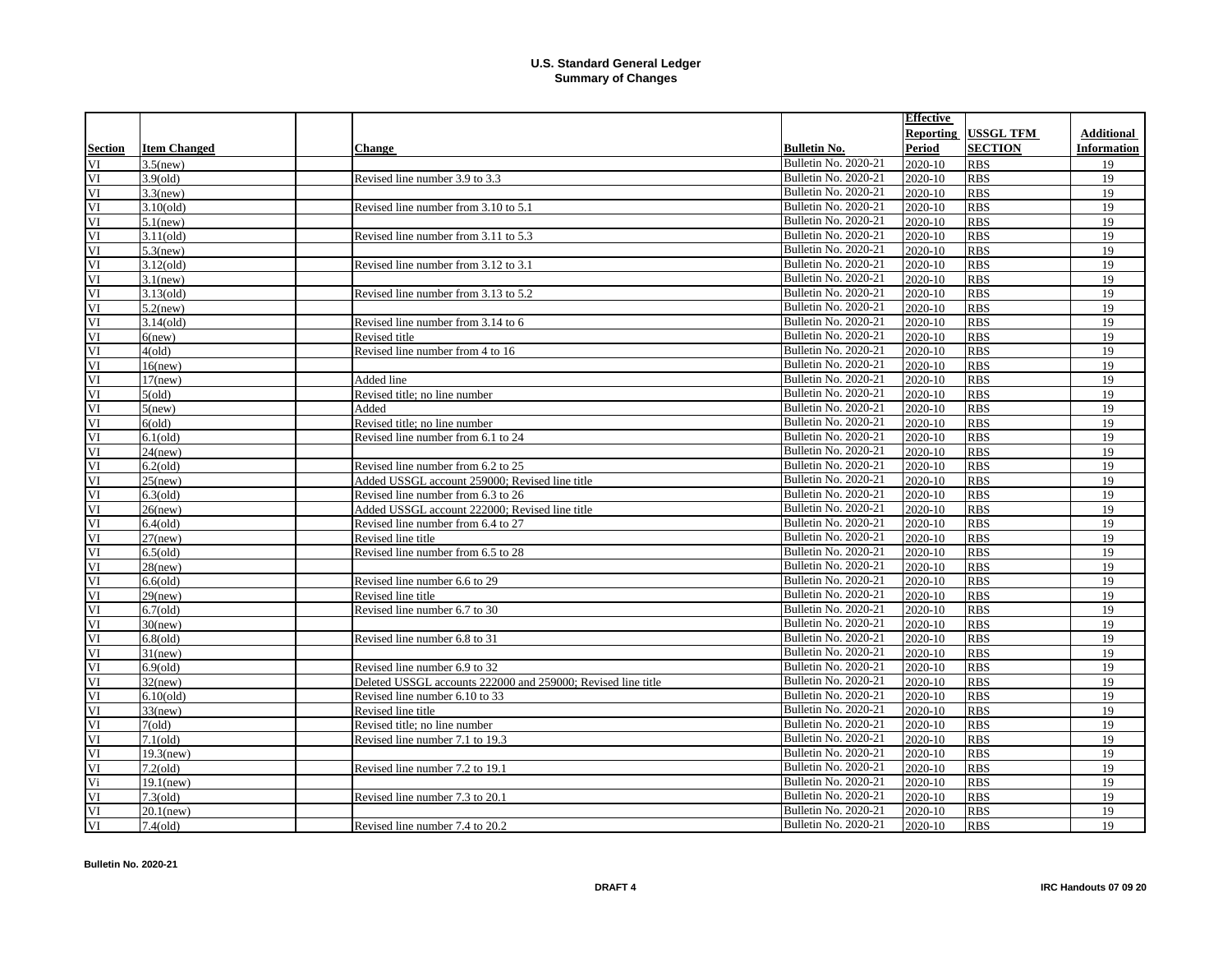|                |                     |                                                                                 |                             | <b>Effective</b> |                  |                    |
|----------------|---------------------|---------------------------------------------------------------------------------|-----------------------------|------------------|------------------|--------------------|
|                |                     |                                                                                 |                             | Reporting        | <b>USSGL TFM</b> | <b>Additional</b>  |
| <b>Section</b> | <b>Item Changed</b> | <b>Change</b>                                                                   | <b>Bulletin No.</b>         | Period           | <b>SECTION</b>   | <b>Information</b> |
| VI             | $20.2$ (new)        |                                                                                 | Bulletin No. 2020-21        | 2020-10          | <b>RBS</b>       | 19                 |
| VI             | $7.5\text{ (old)}$  | Revised line number 7.5 to 21.1                                                 | Bulletin No. 2020-21        | 2020-10          | <b>RBS</b>       | 19                 |
| VI             | $21.1$ (new)        |                                                                                 | <b>Bulletin No. 2020-21</b> | 2020-10          | <b>RBS</b>       | 19                 |
| VI             | $7.6\text{ (old)}$  | Revised line number 7.6 to 21.2                                                 | Bulletin No. 2020-21        | 2020-10          | <b>RBS</b>       | 19                 |
| VI             | $21.2$ (new)        |                                                                                 | Bulletin No. 2020-21        | 2020-10          | <b>RBS</b>       | 19                 |
| VI             | $7.7\text{ (old)}$  | Revised line number 7.7 to 19.4                                                 | Bulletin No. 2020-21        | 2020-10          | <b>RBS</b>       | 19                 |
| VI             | $19.4$ (new)        |                                                                                 | Bulletin No. 2020-21        | 2020-10          | <b>RBS</b>       | 19                 |
| VI             | $7.8\text{ (old)}$  | Revised line number 7.8 to 19.2                                                 | Bulletin No. 2020-21        | 2020-10          | <b>RBS</b>       | 19                 |
| VI             | $19.2$ (new)        | Revised title                                                                   | <b>Bulletin No. 2020-21</b> | 2020-10          | <b>RBS</b>       | 19                 |
| VI             | $7.9\text{o}$ ld)   | Revised line number 7.9 to 22.1                                                 | Bulletin No. 2020-21        | 2020-10          | <b>RBS</b>       | 19                 |
| VI             | $22.1$ (new)        | Revised title                                                                   | Bulletin No. 2020-21        | 2020-10          | <b>RBS</b>       | 19                 |
| VI             | $7.10\text{(old)}$  | Revised line number 7.10 to 22.4                                                | Bulletin No. 2020-21        | 2020-10          | <b>RBS</b>       | 19                 |
| VI             | $22.4$ (new)        | Revised title                                                                   | Bulletin No. 2020-21        | 2020-10          | <b>RBS</b>       | 19                 |
| VI             | $7.11\text{ (old)}$ | Revised line number 7.11 to 22.5                                                | Bulletin No. 2020-21        | 2020-10          | <b>RBS</b>       | 19                 |
| VI             | $22.5$ (new)        |                                                                                 | Bulletin No. 2020-21        | 2020-10          | <b>RBS</b>       | 19                 |
| VI             | $7.12\text{(old)}$  | Revised line number 7.12 to 22.2                                                | <b>Bulletin No. 2020-21</b> | 2020-10          | <b>RBS</b>       | 19                 |
| VI             | $22.2$ (new)        | Revised title                                                                   | <b>Bulletin No. 2020-21</b> | 2020-10          | <b>RBS</b>       | 19                 |
| VI             | $7.13\text{ (old)}$ | Revised line number 7.13 to 18                                                  | <b>Bulletin No. 2020-21</b> | 2020-10          | <b>RBS</b>       | 19                 |
| VI             | $18$ (new)          |                                                                                 | <b>Bulletin No. 2020-21</b> | 2020-10          | <b>RBS</b>       | 19                 |
| VI             | $7.14\text{ (old)}$ | Revised line number 7.14 to 22.3                                                | Bulletin No. 2020-21        | 2020-10          | <b>RBS</b>       | 19                 |
| VI             | $22.3$ (new)        |                                                                                 | Bulletin No. 2020-21        | 2020-10          | <b>RBS</b>       | 19                 |
| VI             | $7.15\text{(old)}$  | Revised line number 7.15 to 23                                                  | Bulletin No. 2020-21        | 2020-10          | <b>RBS</b>       | 19                 |
| VI             | $23$ (new)          | Revised line title                                                              | Bulletin No. 2020-21        | 2020-10          | <b>RBS</b>       | 19                 |
| VI             | 8(old)              | Revised line number 8 to 34                                                     | Bulletin No. 2020-21        | 2020-10          | <b>RBS</b>       | 19                 |
| VI             | $34$ (new)          |                                                                                 | Bulletin No. 2020-21        | 2020-10          | <b>RBS</b>       | 19                 |
| VI             | $35$ (new)          | Added                                                                           | Bulletin No. 2020-21        | 2020-10          | <b>RBS</b>       | 19                 |
| VI             | $9.1\text{(old)}$   | Revised line number 9.1 to 36.1 and 36.2                                        | Bulletin No. 2020-21        | 2020-10          | <b>RBS</b>       | 19                 |
| VI             | $36.1$ (new)        | Deleted USSGL account 331000, 500000 series of USSGL accounts, 600000 series of |                             | 2020-10          | <b>RBS</b>       | 19                 |
|                |                     | USSGL accounts, 700000 series of USSGL accounts, 800000 series of USSGL         |                             |                  |                  |                    |
|                |                     | accounts: Revised line title                                                    | <b>Bulletin No. 2020-21</b> |                  |                  |                    |
| VI             | $36.2$ (new)        | Deleted USSGL accounts                                                          |                             | 2020-10          | <b>RBS</b>       | 19                 |
|                |                     | 309000.310000.310100.310200.310300.310500.310600.310700.310800.310900;          |                             |                  |                  |                    |
|                |                     | Revised line title                                                              | Bulletin No. 2020-21        |                  |                  |                    |
| VI             | $9.2\mathrm{(old)}$ | Revised line number 9.2 to lines 37.1 and 37.2                                  | Bulletin No. 2020-21        | 2020-10          | <b>RBS</b>       | 19                 |
| VI             | $37.1$ (new)        | Deleted USSGL account 331000, 500000 series of USSGL accounts, 600000 series of |                             | 2020-10          | <b>RBS</b>       | 19                 |
|                |                     | USSGL accounts, 700000 series of USSGL accounts, 800000 series of USSGL         |                             |                  |                  |                    |
|                |                     | accounts: Revised line title                                                    | Bulletin No. 2020-21        |                  |                  |                    |
| VI             | $37.2$ (new)        | Deleted USSGL accounts                                                          |                             | 2020-10          | <b>RBS</b>       | 19                 |
|                |                     | 309000.309010.310000.310100.310200.310300.310500.310600.310700.310800.310900    |                             |                  |                  |                    |
|                |                     | ,320000,320100,320110,320600,320700,320800; Revised line title                  | Bulletin No. 2020-21        |                  |                  |                    |
| VI             | 10(old)             | Revised line number 10 to 38                                                    | <b>Bulletin No. 2020-21</b> | 2020-10          | <b>RBS</b>       | 19                 |
| VI             | $38$ (new)          |                                                                                 | Bulletin No. 2020-21        | 2020-10          | <b>RBS</b>       | 19                 |
| VI             | 11(old)             | Revised line number 11 to 39                                                    | Bulletin No. 2020-21        | 2020-10          | <b>RBS</b>       | 19                 |
| VI             | $39$ (new)          |                                                                                 | Bulletin No. 2020-21        | 2020-10          | <b>RBS</b>       | 19                 |
| VI             | $19$ (new)          | Added                                                                           | Bulletin No. 2020-21        | 2020-10          | <b>RBS</b>       | 19                 |
| VI             | $20$ (new)          | Added                                                                           | Bulletin No. 2020-21        | 2020-10          | <b>RBS</b>       | 19                 |
| VI             | $21$ (new)          | Added                                                                           | Bulletin No. 2020-21        | 2020-10          | <b>RBS</b>       | 19                 |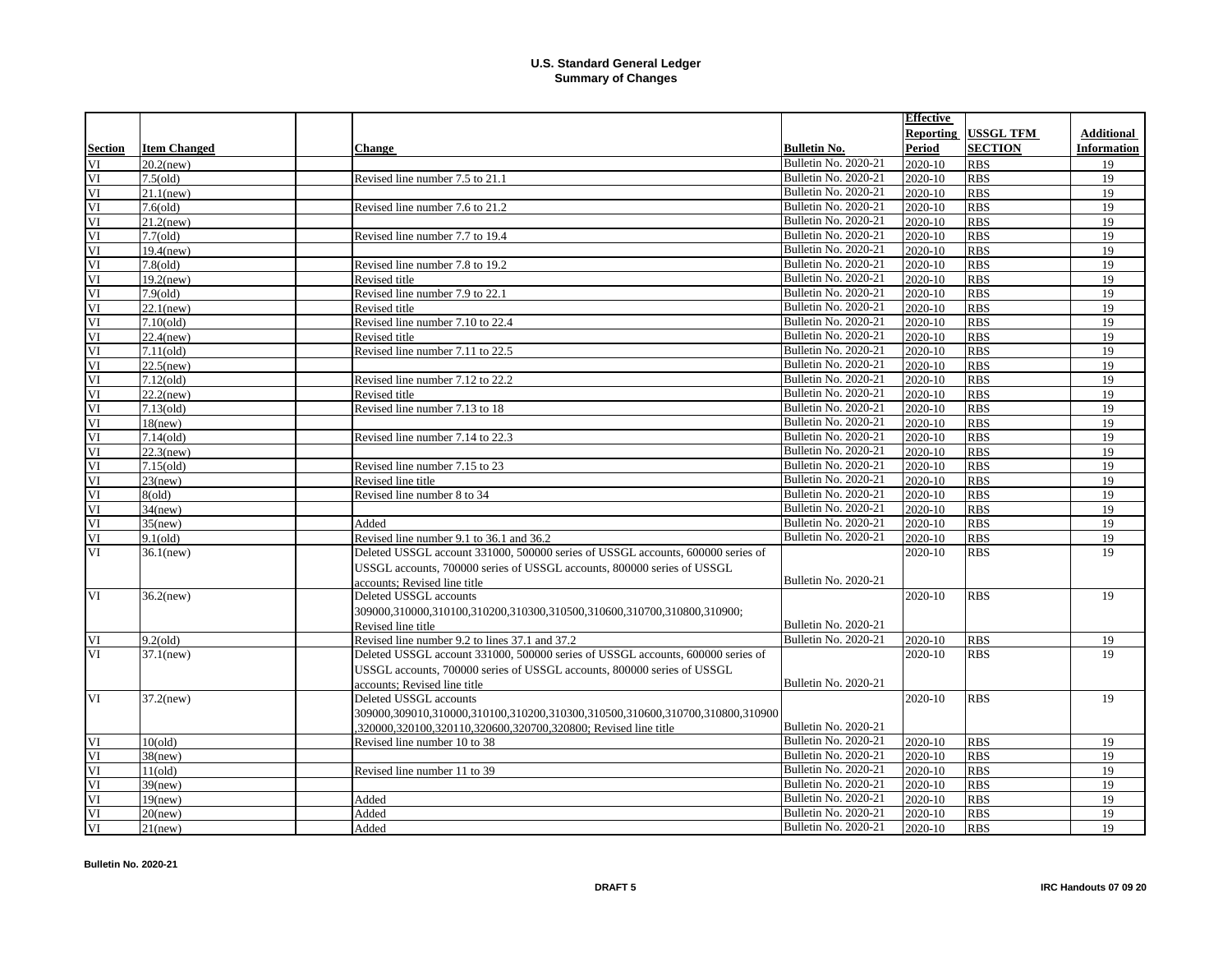|                |                                                                  |                                                                                                                                                         |                      | <b>Effective</b> |                  |                    |
|----------------|------------------------------------------------------------------|---------------------------------------------------------------------------------------------------------------------------------------------------------|----------------------|------------------|------------------|--------------------|
|                |                                                                  |                                                                                                                                                         |                      | Reporting        | <b>USSGL TFM</b> | <b>Additional</b>  |
| <b>Section</b> | <b>Item Changed</b>                                              | <b>Change</b>                                                                                                                                           | <b>Bulletin No.</b>  | Period           | <b>SECTION</b>   | <b>Information</b> |
| VI             | $22$ (new)                                                       | Added                                                                                                                                                   | Bulletin No. 2020-21 | 2020-10          | <b>RBS</b>       | 19                 |
|                |                                                                  |                                                                                                                                                         |                      |                  |                  |                    |
| VI             | Footnote                                                         |                                                                                                                                                         |                      |                  |                  |                    |
| VI             | None                                                             |                                                                                                                                                         |                      |                  | <b>RBS</b>       |                    |
|                |                                                                  |                                                                                                                                                         |                      |                  |                  |                    |
| VI             | <b>Reclassified Statement of Net Cost:</b>                       |                                                                                                                                                         |                      |                  |                  |                    |
| VI             | Line                                                             |                                                                                                                                                         |                      |                  |                  |                    |
| VI             | None                                                             |                                                                                                                                                         |                      |                  | <b>RSNC</b>      |                    |
|                |                                                                  |                                                                                                                                                         |                      |                  |                  |                    |
| VI             | Footnote                                                         |                                                                                                                                                         |                      |                  |                  |                    |
| VI             | None                                                             |                                                                                                                                                         |                      |                  | <b>RSNC</b>      |                    |
|                |                                                                  |                                                                                                                                                         |                      |                  |                  |                    |
| VI             | Reclassified Statement of Operations and Changes in Net Position |                                                                                                                                                         |                      |                  |                  |                    |
| VI             | Line                                                             |                                                                                                                                                         |                      |                  |                  |                    |
| VI             | None                                                             |                                                                                                                                                         |                      |                  | <b>RSOCNP</b>    |                    |
|                |                                                                  |                                                                                                                                                         |                      |                  |                  |                    |
|                |                                                                  |                                                                                                                                                         |                      |                  |                  |                    |
| $\mathbf{VI}$  | Footnote                                                         |                                                                                                                                                         |                      |                  |                  |                    |
| VI             | None                                                             |                                                                                                                                                         |                      |                  | <b>RSOCNP</b>    |                    |
|                |                                                                  |                                                                                                                                                         |                      |                  |                  |                    |
| VII            | <b>Validations and Edits</b>                                     |                                                                                                                                                         |                      |                  |                  |                    |
| VII            | <b>Validations</b>                                               |                                                                                                                                                         |                      |                  |                  |                    |
|                | <b>Validation Number</b>                                         |                                                                                                                                                         |                      |                  |                  |                    |
| VII            | 64E                                                              | Deleted pass exceptions                                                                                                                                 | Bulletin No. 2020-21 | 2020-10          | <b>VAL</b>       | $\mathbf{1}$       |
| VII            | 90E                                                              | Added pass exceptions for multiple Fund Families for Disaster Emergency Fund Code<br>domain values "N" and "O"                                          | Bulletin No. 2020-21 | 2020-08          | <b>VAL</b>       | 6                  |
| VII            | 90E                                                              | Added pass exceptions for multiple Fund Families for Disaster Emergency Fund Code<br>domain values "N" and "O"                                          | Bulletin No. 2020-21 | 2020-09          | <b>VAL</b>       | 6                  |
| VII            | 99E                                                              | Added pass exceptions for TAS 075 20182018 1365 with USSGL Account 427700                                                                               | Bulletin No. 2020-21 | 2020-08          | <b>VAL</b>       | 6                  |
| VII            | 108                                                              | Added new validation restricting Reimbursable Flag to "D" for any Disaster Emergency<br>Fund Code domain values other than "O"                          | Bulletin No. 2020-21 | 2020-08          | <b>VAL</b>       | $\mathbf{1}$       |
| VII            | 109                                                              | Added new validation restricting the use of USSGL 438400 with Budget Enforcement<br>Act Category Indicator "M" and Reduction Type "OTR" to specific TAS | Bulletin No. 2020-21 | 2020-08          | <b>VAL</b>       | $\mathbf{1}$       |
| VII            | 109E                                                             | Added pass exceptions for TAS 070 X 0550 and 070 X 5385                                                                                                 | Bulletin No. 2020-21 | 2020-08          | <b>VAL</b>       |                    |
| VII            | <b>Edits</b>                                                     |                                                                                                                                                         |                      |                  |                  |                    |
|                | <b>Edit Number</b>                                               |                                                                                                                                                         |                      |                  |                  |                    |
| VII            | 39                                                               | Added USSGL account 439300, Begin/End indicator "E", Authority Type Code "P", and Bulletin No. 2020-21<br>Fund Type "EG"                                |                      | 2020-08          | <b>EDIT</b>      | 1                  |
|                |                                                                  |                                                                                                                                                         |                      |                  |                  |                    |
|                | <b>Bulletin No. 2020-21</b>                                      |                                                                                                                                                         |                      |                  |                  |                    |
|                | Part 2 Fiscal 2021                                               |                                                                                                                                                         |                      |                  |                  |                    |
|                |                                                                  |                                                                                                                                                         |                      |                  |                  |                    |
|                | <b>USSGL Chart of Accounts:</b>                                  |                                                                                                                                                         |                      |                  |                  |                    |
|                |                                                                  |                                                                                                                                                         |                      |                  |                  |                    |
|                | 411910                                                           | Added                                                                                                                                                   | Bulletin No. 2020-21 | 2021-01          | <b>COA</b>       | 8                  |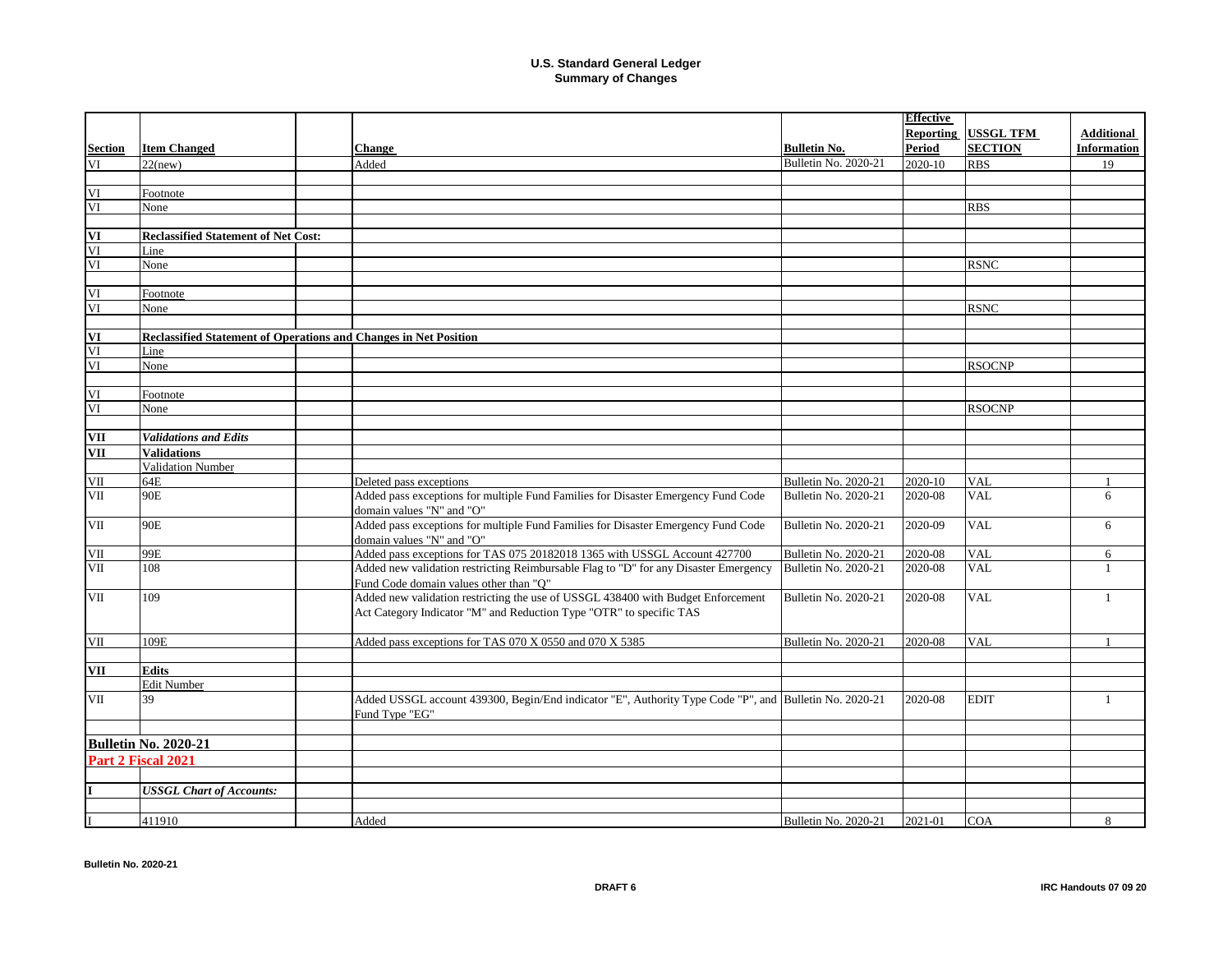|                         |                                        |               |                      | <b>Effective</b> |                  |                    |
|-------------------------|----------------------------------------|---------------|----------------------|------------------|------------------|--------------------|
|                         |                                        |               |                      | <b>Reporting</b> | <b>USSGL TFM</b> | <b>Additional</b>  |
| <b>Section</b>          | <b>Item Changed</b>                    | <b>Change</b> | <b>Bulletin No.</b>  | Period           | <b>SECTION</b>   | <b>Information</b> |
|                         | 411912                                 | Added         | Bulletin No. 2020-21 | 2021-01          | <b>COA</b>       | 8                  |
|                         | 412050                                 | Added         | Bulletin No. 2020-21 | 2021-01          | <b>COA</b>       | 8                  |
|                         | 413415                                 | Added         | Bulletin No. 2020-21 | 2021-01          | <b>COA</b>       | 8                  |
|                         | 417400                                 | Added         | Bulletin No. 2020-21 | 2021-01          | <b>COA</b>       | 8                  |
|                         | 421512                                 | Added         | Bulletin No. 2020-21 | 2021-01          | <b>COA</b>       | 8                  |
|                         | 425512                                 | Added         | Bulletin No. 2020-21 | 2021-01          | <b>COA</b>       | 8                  |
|                         | 436001                                 | Added         | Bulletin No. 2020-21 | 2021-01          | <b>COA</b>       | $8\,$              |
|                         | 439401                                 | Added         | Bulletin No. 2020-21 | 2021-01          | <b>COA</b>       | $8\,$              |
|                         | 439412                                 | Added         | Bulletin No. 2020-21 | 2021-01          | <b>COA</b>       | 8                  |
|                         | 439432                                 | Added         | Bulletin No. 2020-21 | 2021-01          | <b>COA</b>       | 8                  |
|                         | 439504                                 | Added         | Bulletin No. 2020-21 | 2021-01          | <b>COA</b>       | 8                  |
|                         |                                        |               |                      |                  |                  |                    |
|                         | <b>USSGL Accounts and Definitions:</b> |               |                      |                  |                  |                    |
|                         |                                        |               |                      |                  |                  |                    |
| $\Pi$                   | 411910                                 | Added         | Bulletin No. 2020-21 | 2021-01          | <b>DEF</b>       | 8                  |
| $\mathbf{I}$            | 411912                                 | Added         | Bulletin No. 2020-21 | 2021-01          | <b>DEF</b>       | 8                  |
| $\mathbf{I}$            | 412050                                 | Added         | Bulletin No. 2020-21 | 2021-01          | <b>DEF</b>       | $\,8\,$            |
| $\Pi$                   | 413415                                 | Added         | Bulletin No. 2020-21 | 2021-01          | <b>DEF</b>       | 8                  |
| $\mathbf{I}$            | 417400                                 | Added         | Bulletin No. 2020-21 | 2021-01          | <b>DEF</b>       | 8                  |
| $\mathbf{I}$            | 421512                                 | Added         | Bulletin No. 2020-21 | 2021-01          | <b>DEF</b>       | 8                  |
| $\mathbf{u}$            | 425512                                 | Added         | Bulletin No. 2020-21 | 2021-01          | <b>DEF</b>       | $8\,$              |
| $\mathbf{I}$            | 436001                                 | Added         | Bulletin No. 2020-21 | 2021-01          | <b>DEF</b>       | 8                  |
| $\mathbf{I}$            | 439401                                 | Added         | Bulletin No. 2020-21 | 2021-01          | <b>DEF</b>       | 8                  |
| $\mathbf{I}$            | 439412                                 | Added         | Bulletin No. 2020-21 | 2021-01          | <b>DEF</b>       | 8                  |
| $\Pi$                   | 439432                                 | Added         | Bulletin No. 2020-21 | 2021-01          | <b>DEF</b>       | 8                  |
| $\mathbf{I}$            | 439504                                 | Added         | Bulletin No. 2020-21 | 2021-01          | <b>DEF</b>       | 8                  |
|                         |                                        |               |                      |                  |                  |                    |
|                         | <b>USSGL Account Transactions:</b>     |               |                      |                  |                  |                    |
| $\overline{\mathbf{m}}$ | A105                                   | Added         | Bulletin No. 2020-21 | 2021-01          | <b>TC</b>        | 8                  |
| III                     | A144                                   | Added         | Bulletin No. 2020-21 | 2021-01          | <b>TC</b>        | $\mathbf{1}$       |
| $\mathbf{m}$            | A146                                   | Revised       | Bulletin No. 2020-21 | 2021-01          | TC               | 8                  |
| $\mathbf{I}$            | A147                                   | Added         | Bulletin No. 2020-21 | 2021-01          | TC               | $\mathbf{1}$       |
| $\mathbf{I}$            | A492                                   | Revised       | Bulletin No. 2020-21 | 2021-01          | TC               | 8                  |
| $\mathbf{I}$            | A514                                   | Revised       | Bulletin No. 2020-21 | 2021-01          | TC               | 8                  |
| III                     | <b>B102</b>                            | Revised       | Bulletin No. 2020-21 | 2021-01          | <b>TC</b>        | 8                  |
| III                     | <b>B105</b>                            | Revised       | Bulletin No. 2020-21 | 2021-01          | <b>TC</b>        | 8                  |
| Ш                       | <b>B106</b>                            | Revised       | Bulletin No. 2020-21 | 2021-01          | <b>TC</b>        | 8                  |
| III                     | <b>B107</b>                            | Revised       | Bulletin No. 2020-21 | 2021-01          | <b>TC</b>        | $\bf 8$            |
| III                     | <b>B109</b>                            | Revised       | Bulletin No. 2020-21 | 2021-01          | TC               | 8                  |
| Ш                       | <b>B110</b>                            | Revised       | Bulletin No. 2020-21 | 2021-01          | TC               | 8                  |
| Ш                       | <b>B112</b>                            | Revised       | Bulletin No. 2020-21 | 2021-01          | <b>TC</b>        | 8                  |
| $\mathbf{I}$            | <b>B118</b>                            | Revised       | Bulletin No. 2020-21 | 2021-01          | <b>TC</b>        | 8                  |
| Ш                       | <b>B120</b>                            | Revised       | Bulletin No. 2020-21 | 2021-01          | TC               | 8                  |
| $\mathbf{I}$            | <b>B122</b>                            | Revised       | Bulletin No. 2020-21 | 2021-01          | <b>TC</b>        | $\,8\,$            |
| Ш                       | <b>B130</b>                            | Revised       | Bulletin No. 2020-21 | 2021-01          | TC               | 8                  |
| III                     | <b>B134</b>                            | Revised       | Bulletin No. 2020-21 | 2021-01          | TC               | 8                  |
| $\mathbf{m}$            | <b>B202</b>                            | Revised       | Bulletin No. 2020-21 | 2021-01          | <b>TC</b>        | 8                  |
|                         |                                        |               |                      |                  |                  |                    |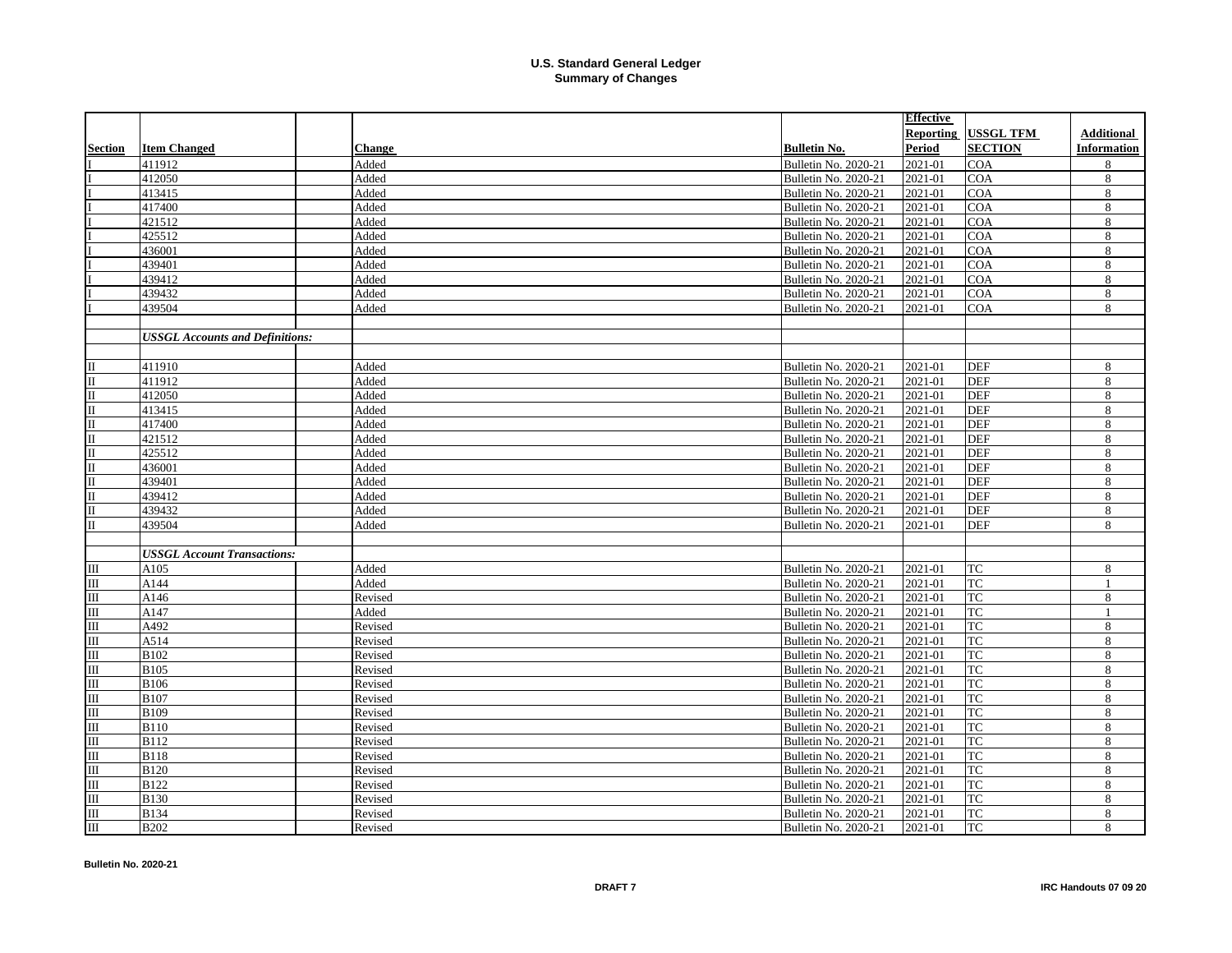|                                  |                     |         |                      | <b>Effective</b> |                  |                    |
|----------------------------------|---------------------|---------|----------------------|------------------|------------------|--------------------|
|                                  |                     |         |                      | Reporting        | <b>USSGL TFM</b> | <b>Additional</b>  |
| <b>Section</b>                   | <b>Item Changed</b> | Change  | <b>Bulletin No.</b>  | Period           | <b>SECTION</b>   | <b>Information</b> |
| IШ                               | <b>B234</b>         | Revised | Bulletin No. 2020-21 | 2021-01          | TC               | 8                  |
| III                              | <b>B235</b>         | Revised | Bulletin No. 2020-21 | 2021-01          | <b>TC</b>        | 8                  |
| 皿                                | B402                | Revised | Bulletin No. 2020-21 | 2021-01          | <b>TC</b>        | 8                  |
| $\overline{\mathbf{m}}$          | <b>B404</b>         | Revised | Bulletin No. 2020-21 | 2021-01          | <b>TC</b>        | 8                  |
| III                              | <b>B406</b>         | Revised | Bulletin No. 2020-21 | 2021-01          | <b>TC</b>        | 8                  |
| $\rm III$                        | B412                | Revised | Bulletin No. 2020-21 | 2021-01          | <b>TC</b>        | 8                  |
| $\overline{\mathbf{m}}$          | B416                | Revised | Bulletin No. 2020-21 | 2021-01          | <b>TC</b>        | 8                  |
| $\overline{\mathbf{m}}$          | <b>B418</b>         | Revised | Bulletin No. 2020-21 | 2021-01          | <b>TC</b>        | 8                  |
| $\overline{\mathbb{H}}$          | <b>B428</b>         | Revised | Bulletin No. 2020-21 | 2021-01          | TC               | 8                  |
| $\overline{\mathbf{m}}$          | <b>B430</b>         | Revised | Bulletin No. 2020-21 | 2021-01          | <b>TC</b>        | 8                  |
| $\overline{\mathbf{m}}$          | <b>B436</b>         | Revised | Bulletin No. 2020-21 | 2021-01          | <b>TC</b>        | 8                  |
| $\overline{\mathbf{m}}$          | <b>B438</b>         | Revised | Bulletin No. 2020-21 | 2021-01          | TC               | 8                  |
| $\overline{\mathbf{m}}$          | <b>B452</b>         | Revised | Bulletin No. 2020-21 | 2021-01          | <b>TC</b>        | 8                  |
| $\overline{\mathbf{m}}$          | <b>B604</b>         | Revised | Bulletin No. 2020-21 | 2021-01          | TC               | 8                  |
| $\overline{\mathbf{m}}$          | C132                | Revised | Bulletin No. 2020-21 | 2021-01          | <b>TC</b>        | 8                  |
| $\overline{m}$                   | C134                | Revised | Bulletin No. 2020-21 | 2021-01          | <b>TC</b>        | 8                  |
| $\overline{\mathbf{m}}$          | C136                | Revised | Bulletin No. 2020-21 | 2021-01          | <b>TC</b>        | 8                  |
| $\overline{\mathbf{m}}$          | C137                | Revised | Bulletin No. 2020-21 | 2021-01          | TC               | 8                  |
| $\overline{\mathbf{m}}$          | C138                | Revised | Bulletin No. 2020-21 | 2021-01          | <b>TC</b>        | 8                  |
| $\overline{m}$                   | C139                | Revised | Bulletin No. 2020-21 | 2021-01          | <b>TC</b>        | 8                  |
| $\overline{\mathbf{m}}$          | C <sub>408</sub>    | Revised | Bulletin No. 2020-21 | 2021-01          | <b>TC</b>        | 8                  |
| $\overline{\mathbf{m}}$          | C412                | Revised | Bulletin No. 2020-21 | 2021-01          | <b>TC</b>        | $\mathbf{1}$       |
| $\overline{\mathbf{m}}$          | C413                | Added   | Bulletin No. 2020-21 | 2021-01          | <b>TC</b>        | $\mathbf{1}$       |
| $\overline{m}$                   | D102                | Revised | Bulletin No. 2020-21 | 2021-01          | TC               | 8                  |
| III                              | D106                | Revised | Bulletin No. 2020-21 | 2021-01          | <b>TC</b>        | 8                  |
| $\overline{\mathbf{m}}$          | D107                | Revised | Bulletin No. 2020-21 | 2021-01          | TC               | 8                  |
| $\overline{\mathbf{m}}$          | D108                | Revised | Bulletin No. 2020-21 | 2021-01          | <b>TC</b>        | 8                  |
| $\overline{m}$                   | D110                | Revised | Bulletin No. 2020-21 | 2021-01          | TC               | 8                  |
| $\overline{\mathbb{H}}$          | D114                | Revised | Bulletin No. 2020-21 | 2021-01          | TC               | 8                  |
| $\overline{\mathbf{m}}$          | D126                | Revised | Bulletin No. 2020-21 | 2021-01          | TC               | 8                  |
| $\overline{\mathbf{m}}$          | D132                | Revised | Bulletin No. 2020-21 | 2021-01          | <b>TC</b>        | 8                  |
| Ш                                | D134                | Revised | Bulletin No. 2020-21 | 2021-01          | TC               | 8                  |
| III                              | D618                | Revised | Bulletin No. 2020-21 | 2021-01          | TC               | 8                  |
| $\mathop{\mathrm{III}}\nolimits$ | D622                | Revised | Bulletin No. 2020-21 | 2021-01          | <b>TC</b>        | $\mathbf{1}$       |
| $\overline{\mathbf{m}}$          | D626                | Revised | Bulletin No. 2020-21 | 2021-01          | TC               | 8                  |
| Ш                                | E102                | Revised | Bulletin No. 2020-21 | 2021-01          | TC               | 8                  |
| III                              | E104                | Revised | Bulletin No. 2020-21 | 2021-01          | TC               | 8                  |
| Ш                                | E106                | Revised | Bulletin No. 2020-21 | 2021-01          | TC               | 8                  |
| $\overline{\mathbf{m}}$          | E108                | Revised | Bulletin No. 2020-21 | 2021-01          | <b>TC</b>        | 8                  |
| Ш                                | E109                | Revised | Bulletin No. 2020-21 | 2021-01          | TC               | 8                  |
| $\overline{\mathbf{m}}$          | E204                | Revised | Bulletin No. 2020-21 | 2021-01          | <b>TC</b>        | 8                  |
| Ш                                | E412                | Revised | Bulletin No. 2020-21 | 2021-01          | TC               | 8                  |
| III                              | F108                | Revised | Bulletin No. 2020-21 | 2021-01          | TC               | 8                  |
| Ш                                | F127                | Added   | Bulletin No. 2020-21 | 2021-01          | TC               | $\mathbf{1}$       |
| Ш                                | F128                | Revised | Bulletin No. 2020-21 | 2021-01          | TC               | 8                  |
| Ш                                | F148                | Revised | Bulletin No. 2020-21 | 2021-01          | TC               | 8                  |
| $\overline{m}$                   | F302                | Revised | Bulletin No. 2020-21 | 2021-01          | TC               | 8                  |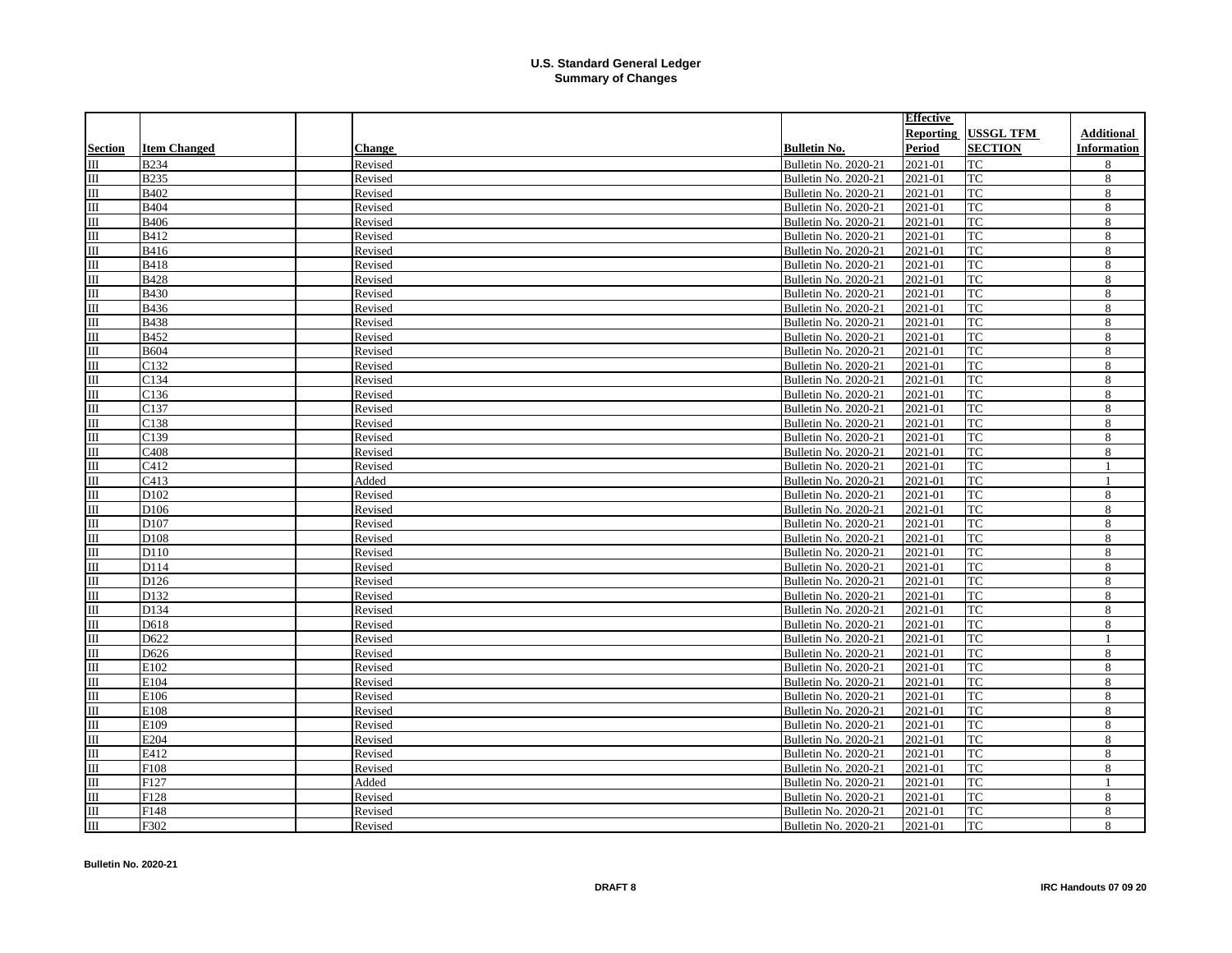|                         |                                                                 |                                                                                  |                      | <b>Effective</b> |                        |                    |
|-------------------------|-----------------------------------------------------------------|----------------------------------------------------------------------------------|----------------------|------------------|------------------------|--------------------|
|                         |                                                                 |                                                                                  |                      | Reporting        | <b>USSGL TFM</b>       | <b>Additional</b>  |
| <b>Section</b>          | <b>Item Changed</b>                                             | <b>Change</b>                                                                    | <b>Bulletin No.</b>  | Period           | <b>SECTION</b>         | <b>Information</b> |
| $\mathbf{m}$            | F336                                                            | Revised                                                                          | Bulletin No. 2020-21 | 2021-01          | <b>TC</b>              | 8                  |
| $\mathbf{I}$            | F342                                                            | Revised                                                                          | Bulletin No. 2020-21 | 2021-01          | TC                     | 8                  |
|                         |                                                                 |                                                                                  |                      |                  |                        |                    |
|                         | <b>USSGL Account Attributes:</b>                                |                                                                                  |                      |                  |                        |                    |
| IV                      |                                                                 | <b>USSGL Proprietary and Budgetary Account Attribute Definition Report:</b>      |                      |                  |                        |                    |
|                         |                                                                 |                                                                                  |                      |                  | <b>ADR</b>             |                    |
| IV                      |                                                                 | Added Authority Type Code attribute domain value "X - Transfer of Borrowing      | Bulletin No. 2020-21 | 2021-01          | <b>ADR</b>             | $\mathbf{1}$       |
|                         |                                                                 | Authority Converted to Cash"                                                     |                      |                  |                        |                    |
|                         |                                                                 |                                                                                  |                      |                  |                        |                    |
|                         | <b>USSGL Proprietary and Budgetary Account Attribute Table:</b> |                                                                                  |                      |                  |                        |                    |
| IV                      | Attribute                                                       |                                                                                  |                      |                  |                        |                    |
| <b>IV</b>               |                                                                 | Added Authority Type Code attribute domain value "X - Transfer of Borrowing      | Bulletin No. 2020-21 | 2021-01          | <b>ATT TBL</b>         | $\mathbf{1}$       |
|                         |                                                                 | Authority Converted to Cash"                                                     |                      |                  |                        |                    |
| <b>IV</b>               |                                                                 |                                                                                  |                      |                  |                        |                    |
|                         | USSGL                                                           |                                                                                  |                      |                  |                        |                    |
| IV                      | 416000                                                          | Revised Authority Type Code attribute domain value from "C/D/P/S" to "C/D/P/S/X" | Bulletin No. 2020-21 | 2021-01          | <b>ATT TBL</b>         | $\mathbf{1}$       |
|                         |                                                                 |                                                                                  |                      |                  |                        |                    |
| IV                      | 425200                                                          | Revised Federal Nonfederal Code attribute domain value from "E/F/N" to "E/F" and | Bulletin No. 2020-21 | 2021-01          | <b>ATT TBL</b>         | $\overline{2}$     |
|                         |                                                                 | Financing Account Code attribute domain value from "D/G/N" to "N"                |                      |                  |                        |                    |
|                         |                                                                 |                                                                                  |                      |                  |                        |                    |
|                         | <b>USSGL Crosswalks to Standard External Reports:</b>           |                                                                                  |                      |                  |                        |                    |
| $\overline{\mathbf{V}}$ | <b>Balance Sheet:</b>                                           |                                                                                  |                      |                  |                        |                    |
| $\overline{\mathbf{v}}$ | Column                                                          |                                                                                  |                      |                  |                        |                    |
| $\overline{V}$          | None                                                            |                                                                                  |                      |                  | <b>BS</b>              |                    |
| $\overline{\mathbf{V}}$ |                                                                 |                                                                                  |                      |                  |                        |                    |
|                         | Line                                                            |                                                                                  |                      |                  |                        |                    |
|                         | 2(old)                                                          | Revised line number from 2 to 2.1 and 2.2                                        | Bulletin No. 2020-21 | 2021-01          | <b>BS</b>              | 19                 |
| $\overline{\mathbf{V}}$ | $2.1$ (new)                                                     |                                                                                  | Bulletin No. 2020-21 | 2021-01          | BS                     | 19                 |
| $\overline{\mathbf{v}}$ | $2.2$ (new)                                                     |                                                                                  | Bulletin No. 2020-21 | 2021-01          | <b>BS</b>              | 19                 |
|                         | 3(old)                                                          | Revised line number from 3 to 3.1, 3.2, 3.3, 3.4 and 3.5                         | Bulletin No. 2020-21 | 2021-01          | <b>BS</b>              | 19                 |
| $\overline{\mathbf{V}}$ | $3.1$ (new)                                                     |                                                                                  | Bulletin No. 2020-21 | 2021-01          | <b>BS</b>              | $\overline{19}$    |
| $\overline{\mathbf{V}}$ | $3.2$ (new)                                                     |                                                                                  | Bulletin No. 2020-21 | 2021-01          | <b>BS</b>              | 19                 |
| $\overline{\mathbf{v}}$ | $3.3$ (new)                                                     |                                                                                  | Bulletin No. 2020-21 | 2021-01          | BS                     | 19                 |
| $\overline{\mathbf{V}}$ | $3.4$ (new)                                                     | Added USSGL account 199000;Deleted USSGL account 134000                          | Bulletin No. 2020-21 | 2021-01          | <b>BS</b>              | 19                 |
| $\overline{\mathbf{v}}$ | $3.5$ (new)                                                     |                                                                                  | Bulletin No. 2020-21 | 2021-01          | <b>BS</b>              | 19                 |
| $\overline{\mathbf{V}}$ | 4(old)                                                          | Revised line number from 4 to 4.1 and 4.2                                        | Bulletin No. 2020-21 | 2021-01          | BS                     | 19                 |
| $\overline{\mathbf{V}}$ | $4.1$ (new)                                                     | Added USSGL account 134000                                                       | Bulletin No. 2020-21 | 2021-01          | <b>BS</b>              | 19                 |
| $\overline{\mathbf{V}}$ | $4.2$ (new)                                                     |                                                                                  | Bulletin No. 2020-21 | 2021-01          | $\overline{\text{BS}}$ | 19                 |
| $\overline{\mathbf{v}}$ | 5(old)                                                          | Revised line number from 5 to 5.1,5.2 and 5.3                                    | Bulletin No. 2020-21 | 2021-01          | <b>BS</b>              | 19                 |
| $\overline{\mathbf{V}}$ | $5.1$ (new)                                                     |                                                                                  | Bulletin No. 2020-21 | 2021-01          | <b>BS</b>              | 19                 |
| $\overline{\mathbf{V}}$ | $5.2$ (new)                                                     | Added USSGL account 199010                                                       | Bulletin No. 2020-21 | 2021-01          | <b>BS</b>              | 19                 |
|                         | $5.3$ (new)                                                     |                                                                                  | Bulletin No. 2020-21 | 2021-01          | <b>BS</b>              | 19                 |
| $\overline{\mathbf{V}}$ | 9(old)                                                          | Revised line numbers from 9 and 10 to 8                                          | Bulletin No. 2020-21 | 2021-01          | <b>BS</b>              | 19                 |
| $\overline{\mathbf{V}}$ | 10(old)                                                         | Revised line numbers from 9 and 10 to 8                                          | Bulletin No. 2020-21 | 2021-01          | <b>BS</b>              | 19                 |
| $\overline{\mathbf{V}}$ | $8$ (new)                                                       |                                                                                  | Bulletin No. 2020-21 | 2021-01          | BS                     | 19                 |
|                         | 8(old)                                                          | Revised line numbers from 8 and 11 to 9                                          | Bulletin No. 2020-21 | 2021-01          | <b>BS</b>              | 19                 |
| $\mathbf v$             | 11(old)                                                         | Revised line numbers from 8 and 11 to 9                                          | Bulletin No. 2020-21 | 2021-01          | <b>BS</b>              | 19                 |
|                         |                                                                 |                                                                                  |                      |                  |                        |                    |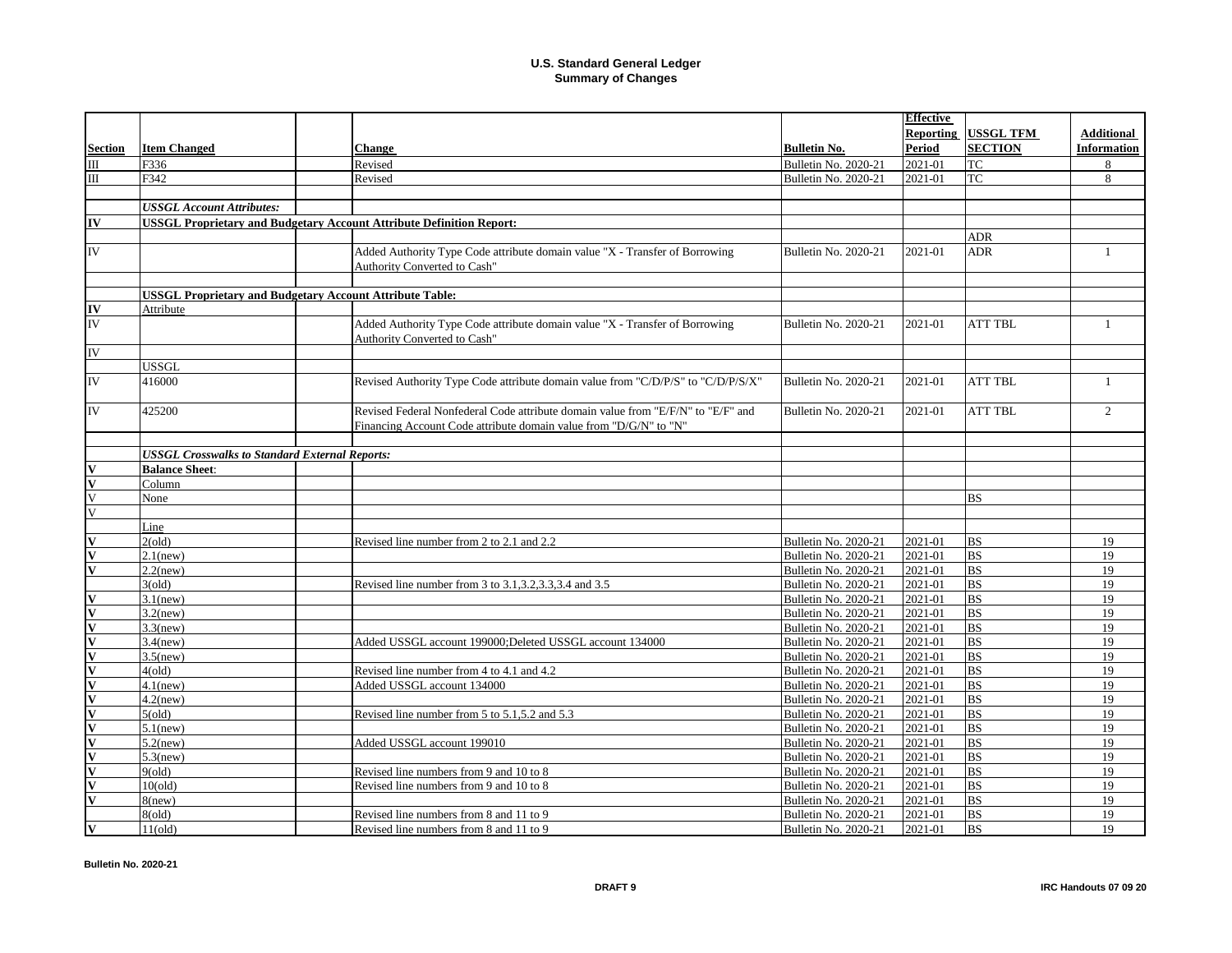|                         |                     |                                                                 |                     | Effective                       |                  |                    |
|-------------------------|---------------------|-----------------------------------------------------------------|---------------------|---------------------------------|------------------|--------------------|
|                         |                     |                                                                 |                     | Reporting                       | <b>USSGL TFM</b> | <b>Additional</b>  |
| <b>Section</b>          | <b>Item Changed</b> | <b>Change</b>                                                   | <b>Bulletin No.</b> | Period                          | <b>SECTION</b>   | <b>Information</b> |
| V                       | $9$ (new)           |                                                                 |                     | Bulletin No. 2020-21<br>2021-01 | <b>BS</b>        | 19                 |
| V                       | 12(old)             | Revised line number from 12 to 10                               |                     | 2021-01<br>Bulletin No. 2020-21 | <b>BS</b>        | 19                 |
| $\overline{\mathbf{V}}$ | $10$ (new)          |                                                                 |                     | Bulletin No. 2020-21<br>2021-01 | BS               | 19                 |
| $\overline{\mathbf{V}}$ | 13(old)             | Revised line number from 13 to 11                               |                     | 2021-01<br>Bulletin No. 2020-21 | <b>BS</b>        | 19                 |
| $\overline{\mathbf{V}}$ | 11(new)             |                                                                 |                     | Bulletin No. 2020-21<br>2021-01 | <b>BS</b>        | 19                 |
| $\overline{\mathbf{V}}$ | 8(old)              | Revised line number from 8 to 12 and 13                         |                     | 2021-01<br>Bulletin No. 2020-21 | <b>BS</b>        | 19                 |
| $\overline{\mathbf{v}}$ | $12$ (new)          |                                                                 |                     | 2021-01<br>Bulletin No. 2020-21 | <b>BS</b>        | 19                 |
| $\overline{\mathbf{V}}$ | $13$ (new)          |                                                                 |                     | 2021-01<br>Bulletin No. 2020-21 | <b>BS</b>        | 19                 |
| $\overline{\mathbf{v}}$ | 15                  | Added                                                           |                     | Bulletin No. 2020-21<br>2021-01 | <b>BS</b>        | 19                 |
| $\overline{\mathbf{v}}$ | 15(old)             | Revised line number from 15 to 16                               |                     | Bulletin No. 2020-21<br>2021-01 | <b>BS</b>        | 19                 |
| $\overline{\mathbf{v}}$ | $16$ (new)          |                                                                 |                     | 2021-01<br>Bulletin No. 2020-21 | <b>BS</b>        | 19                 |
| V                       | 16(old)             | Revised line number from 16 to 17                               |                     | 2021-01<br>Bulletin No. 2020-21 | BS               | 19                 |
| $\overline{\mathbf{v}}$ | $17$ (new)          |                                                                 |                     | Bulletin No. 2020-21<br>2021-01 | <b>BS</b>        | 19                 |
| $\overline{\mathbf{v}}$ | 18                  | Added                                                           |                     | 2021-01<br>Bulletin No. 2020-21 | <b>BS</b>        | 19                 |
| $\overline{\mathbf{V}}$ | 17(old)             | Revised line number from 17 and 19 to 19.1, 19.2, 19.3 and 19.4 |                     | Bulletin No. 2020-21<br>2021-01 | BS               | 19                 |
| $\overline{\mathbf{V}}$ | 19(old)             | Revised line number from 17 and 19 to 19.1, 19.2, 19.3 and 19.4 |                     | 2021-01<br>Bulletin No. 2020-21 | <b>BS</b>        | 19                 |
| $\overline{\mathbf{V}}$ | $19.1$ (new)        |                                                                 |                     | Bulletin No. 2020-21<br>2021-01 | <b>BS</b>        | 19                 |
| $\overline{\mathbf{V}}$ | $19.2$ (new)        |                                                                 |                     | 2021-01<br>Bulletin No. 2020-21 | BS               | 19                 |
| $\overline{\mathbf{V}}$ | $19.3$ (new)        |                                                                 |                     | Bulletin No. 2020-21<br>2021-01 | <b>BS</b>        | 19                 |
| $\overline{\mathbf{V}}$ | $19.4$ (new)        |                                                                 |                     | 2021-01<br>Bulletin No. 2020-21 | <b>BS</b>        | 19                 |
| $\overline{\mathbf{V}}$ | 18(old)             | Revised line number from 18 to 20.1 and 20.2                    |                     | Bulletin No. 2020-21<br>2021-01 | BS               | 19                 |
| $\overline{\mathbf{V}}$ | $20.1$ (new)        |                                                                 |                     | 2021-01<br>Bulletin No. 2020-21 | <b>BS</b>        | 19                 |
| $\overline{\mathbf{v}}$ | $20.2$ (new)        |                                                                 |                     | 2021-01<br>Bulletin No. 2020-21 | <b>BS</b>        | 19                 |
| V                       | 18(old)             | Revised line number from 18 to 21.1 and 21.2                    |                     | Bulletin No. 2020-21<br>2021-01 | <b>BS</b>        | 19                 |
| $\overline{\mathbf{V}}$ | $21.1$ (new)        | Added USSGL account 214000                                      |                     | Bulletin No. 2020-21<br>2021-01 | <b>BS</b>        | 19                 |
| $\overline{\mathbf{V}}$ | $21.2$ (new)        |                                                                 |                     | 2021-01<br>Bulletin No. 2020-21 | <b>BS</b>        | 19                 |
| V                       | 19(old)             | Revised line number from 19 to 22.1, 22.2, 22.3, 22.4 and 22.5  |                     | Bulletin No. 2020-21<br>2021-01 | <b>BS</b>        | 19                 |
| $\overline{\mathbf{V}}$ | $22.1$ (new)        |                                                                 |                     | 2021-01<br>Bulletin No. 2020-21 | <b>BS</b>        | 19                 |
| $\overline{\mathbf{V}}$ | $22.2$ (new)        |                                                                 |                     | Bulletin No. 2020-21<br>2021-01 | <b>BS</b>        | 19                 |
| V                       | $22.3$ (new)        | Added USSGL account 259000                                      |                     | 2021-01<br>Bulletin No. 2020-21 | <b>BS</b>        | 19                 |
| IV                      | $22.4$ (new)        |                                                                 |                     | Bulletin No. 2020-21<br>2021-01 | <b>BS</b>        | 19                 |
| $\overline{\mathbf{V}}$ | $22.5$ (new)        |                                                                 |                     | 2021-01<br>Bulletin No. 2020-21 | BS               | 19                 |
| $\overline{\mathbf{V}}$ | $21\text{(old)}$    | Revised line number from 21 to 24                               |                     | Bulletin No. 2020-21<br>2021-01 | <b>BS</b>        | 19                 |
| $\overline{\mathbf{V}}$ | $24$ (new)          |                                                                 |                     | 2021-01<br>Bulletin No. 2020-21 | <b>BS</b>        | 19                 |
| IV                      | 23(old)             | Revised line number from 23 to 25                               |                     | Bulletin No. 2020-21<br>2021-01 | <b>BS</b>        | 19                 |
| $\overline{\mathbf{V}}$ | $25$ (new)          |                                                                 |                     | 2021-01<br>Bulletin No. 2020-21 | <b>BS</b>        | 19                 |
| V                       | $24\text{ (old)}$   | Revised line number from 24 to 26                               |                     | Bulletin No. 2020-21<br>2021-01 | <b>BS</b>        | 19                 |
| $\overline{\mathbf{V}}$ | $26$ (new)          | Added USSGL accounts 221300,222000, and 229000                  |                     | 2021-01<br>Bulletin No. 2020-21 | <b>BS</b>        | 19                 |
| IV                      | 25(old)             | Revised line number from 25 to 27                               |                     | 2021-01<br>Bulletin No. 2020-21 | <b>BS</b>        | 19                 |
| $\overline{\mathbf{V}}$ | $27$ (new)          |                                                                 |                     | 2021-01<br>Bulletin No. 2020-21 | <b>BS</b>        | 19                 |
| $\overline{\mathbf{V}}$ | $26\text{(old)}$    | Revised line number from 26 to 28                               |                     | Bulletin No. 2020-21<br>2021-01 | <b>BS</b>        | 19                 |
| V                       | $28$ (new)          |                                                                 |                     | 2021-01<br>Bulletin No. 2020-21 | <b>BS</b>        | 19                 |
| IV                      | 22(old)             | Revised line number from 22 to 29                               |                     | 2021-01<br>Bulletin No. 2020-21 | <b>BS</b>        | 19                 |
| V                       | $29$ (new)          |                                                                 |                     | 2021-01<br>Bulletin No. 2020-21 | <b>BS</b>        | 19                 |
| $\overline{\mathbf{V}}$ | 27(old)             | Revised line number from 27 to 30,31 and 32                     |                     | Bulletin No. 2020-21<br>2021-01 | <b>BS</b>        | 19                 |
| V                       | $30$ (new)          |                                                                 |                     | 2021-01<br>Bulletin No. 2020-21 | <b>BS</b>        | 19                 |
| IV                      | $31$ (new)          |                                                                 |                     | Bulletin No. 2020-21<br>2021-01 | <b>BS</b>        | 19                 |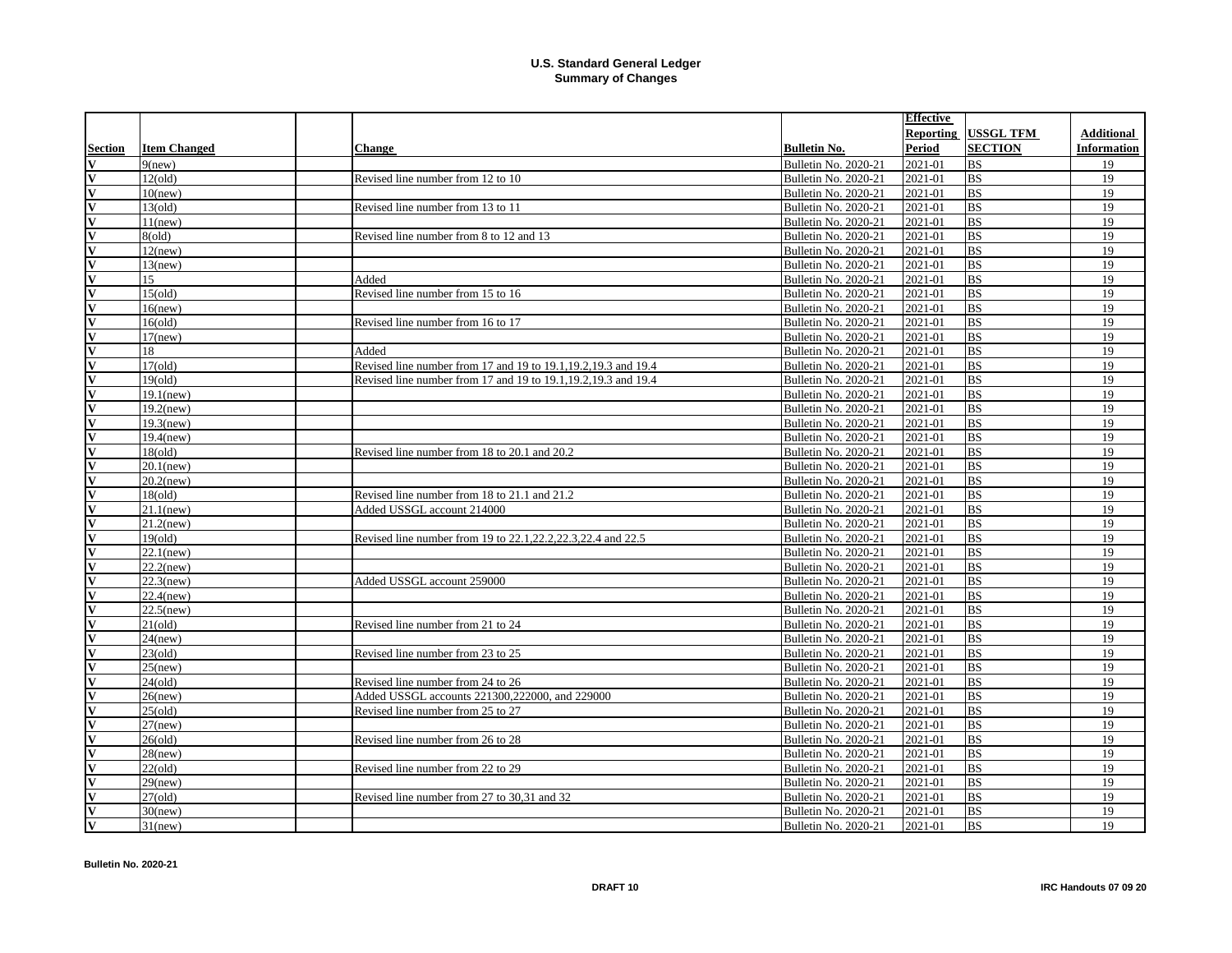|                         |                                              |                                                                                                       |                             | <b>Effective</b> |                  |                    |
|-------------------------|----------------------------------------------|-------------------------------------------------------------------------------------------------------|-----------------------------|------------------|------------------|--------------------|
|                         |                                              |                                                                                                       |                             | Reporting        | <b>USSGL TFM</b> | <b>Additional</b>  |
| <b>Section</b>          | <b>Item Changed</b>                          | Change                                                                                                | <b>Bulletin No.</b>         | Period           | <b>SECTION</b>   | <b>Information</b> |
| $\overline{\mathbf{V}}$ | $32$ (new)                                   | Added USSGL account 201000                                                                            | <b>Bulletin No. 2020-21</b> | 2021-01          | <b>BS</b>        | 19                 |
| $\overline{\mathbf{V}}$ | 33                                           | Added                                                                                                 | Bulletin No. 2020-21        | 2021-01          | <b>BS</b>        | 19                 |
| $\overline{\mathbf{v}}$ | 28(old)                                      | Revised line number from 28 to 34                                                                     | <b>Bulletin No. 2020-21</b> | 2021-01          | <b>BS</b>        | 19                 |
| $\overline{\mathbf{V}}$ | $34$ (new)                                   |                                                                                                       | Bulletin No. 2020-21        | 2021-01          | <b>BS</b>        | 19                 |
| $\overline{\mathbf{V}}$ | 29(old)                                      | Revised line number from 29 to 35                                                                     | <b>Bulletin No. 2020-21</b> | 2021-01          | <b>BS</b>        | 19                 |
| $\overline{\mathbf{V}}$ | $35$ (new)                                   |                                                                                                       | Bulletin No. 2020-21        | 2021-01          | <b>BS</b>        | 19                 |
| $\overline{\mathbf{v}}$ | 30(old)                                      | Revised line number from 30 to 36.1                                                                   | Bulletin No. 2020-21        | 2021-01          | <b>BS</b>        | 19                 |
| $\overline{\mathbf{V}}$ | $36.1$ (new)                                 |                                                                                                       | Bulletin No. 2020-21        | $2021 - 01$      | <b>BS</b>        | 19                 |
| $\overline{\mathbf{V}}$ | 32(old)                                      | Revised line number from 32 to 36.2                                                                   | <b>Bulletin No. 2020-21</b> | 2021-01          | <b>BS</b>        | 19                 |
| $\overline{\mathbf{V}}$ | $36.2$ (new)                                 |                                                                                                       | Bulletin No. 2020-21        | 2021-01          | <b>BS</b>        | 19                 |
| $\overline{\mathbf{v}}$ | 31(old)                                      | Revised line number from 31 to 37.1                                                                   | <b>Bulletin No. 2020-21</b> | 2021-01          | <b>BS</b>        | 19                 |
| $\overline{\mathbf{v}}$ | $37.1$ (new)                                 | Added USSGL accounts 309010,320000,320100,320110,320600,320700,320710, and<br>320800                  | Bulletin No. 2020-21        | 2021-01          | <b>BS</b>        | 19                 |
| $\overline{\mathbf{V}}$ | 33(old)                                      | Revised line number from 33 to 37.2                                                                   | Bulletin No. 2020-21        | 2021-01          | <b>BS</b>        | 19                 |
| $\overline{\mathbf{V}}$ | $\overline{37.2}$ (new)                      | Added USSGL accounts 570005,570006,571000,571200,579010,591910, and 771000                            | Bulletin No. 2020-21        | 2021-01          | <b>BS</b>        | 19                 |
| $\overline{\mathbf{v}}$ | 36(old)                                      | Revised line number from 36 to 38                                                                     | Bulletin No. 2020-21        | 2021-01          | <b>BS</b>        | 19                 |
| $\overline{\mathbf{V}}$ | $38$ (new)                                   |                                                                                                       | Bulletin No. 2020-21        | 2021-01          | <b>BS</b>        | 19                 |
| $\overline{\mathbf{v}}$ | 37(old)                                      | Revised line number from 37 to 39                                                                     | <b>Bulletin No. 2020-21</b> | 2021-01          | <b>BS</b>        | 19                 |
| $\overline{\mathbf{V}}$ | $39$ (new)                                   |                                                                                                       | <b>Bulletin No. 2020-21</b> | 2021-01          | <b>BS</b>        | 19                 |
|                         |                                              |                                                                                                       |                             |                  |                  |                    |
|                         | Footnote                                     |                                                                                                       |                             |                  |                  |                    |
| $\overline{V}$          | None                                         |                                                                                                       |                             |                  | <b>BS</b>        |                    |
|                         |                                              |                                                                                                       |                             |                  |                  |                    |
|                         | <b>Statement of Net Cost:</b>                |                                                                                                       |                             |                  |                  |                    |
| $\mathbf{v}$            | Column                                       |                                                                                                       |                             |                  |                  |                    |
| V                       | None                                         |                                                                                                       |                             |                  | <b>SNC</b>       |                    |
| $\overline{\mathsf{V}}$ |                                              |                                                                                                       |                             |                  |                  |                    |
|                         | Line                                         |                                                                                                       |                             |                  |                  |                    |
| V                       |                                              | Revised Section Title Line from "Gross Program Costs (Note 22): to "Gross Program<br>Costs (Note 21): | Bulletin No. 2020-21        | 2021-01          | <b>SNC</b>       | $\mathbf{Q}$       |
| V                       |                                              |                                                                                                       |                             |                  |                  |                    |
|                         | Footnote                                     |                                                                                                       |                             |                  |                  |                    |
| $\overline{\mathsf{V}}$ | None                                         |                                                                                                       |                             |                  | <b>SNC</b>       |                    |
| $\overline{\mathsf{v}}$ |                                              |                                                                                                       |                             |                  |                  |                    |
|                         | <b>Statement of Changes in Net Position:</b> |                                                                                                       |                             |                  |                  |                    |
| $\overline{\mathbf{V}}$ | Line                                         |                                                                                                       |                             |                  |                  |                    |
| $\overline{\mathsf{V}}$ | None                                         |                                                                                                       |                             |                  | <b>SCNP</b>      |                    |
| $\overline{\mathsf{V}}$ |                                              |                                                                                                       |                             |                  |                  |                    |
|                         | Footnote                                     |                                                                                                       |                             |                  |                  |                    |
| V                       | None                                         |                                                                                                       |                             |                  | <b>SCNP</b>      |                    |
| $\overline{\mathsf{V}}$ |                                              |                                                                                                       |                             |                  |                  |                    |
|                         | <b>Statement of Custodial Activity:</b>      |                                                                                                       |                             |                  |                  |                    |
| $\overline{\mathbf{V}}$ | Line                                         |                                                                                                       |                             |                  |                  |                    |
| V                       | None                                         |                                                                                                       |                             |                  | <b>SCA</b>       |                    |
| V                       |                                              |                                                                                                       |                             |                  |                  |                    |
|                         | Footnote                                     |                                                                                                       |                             |                  |                  |                    |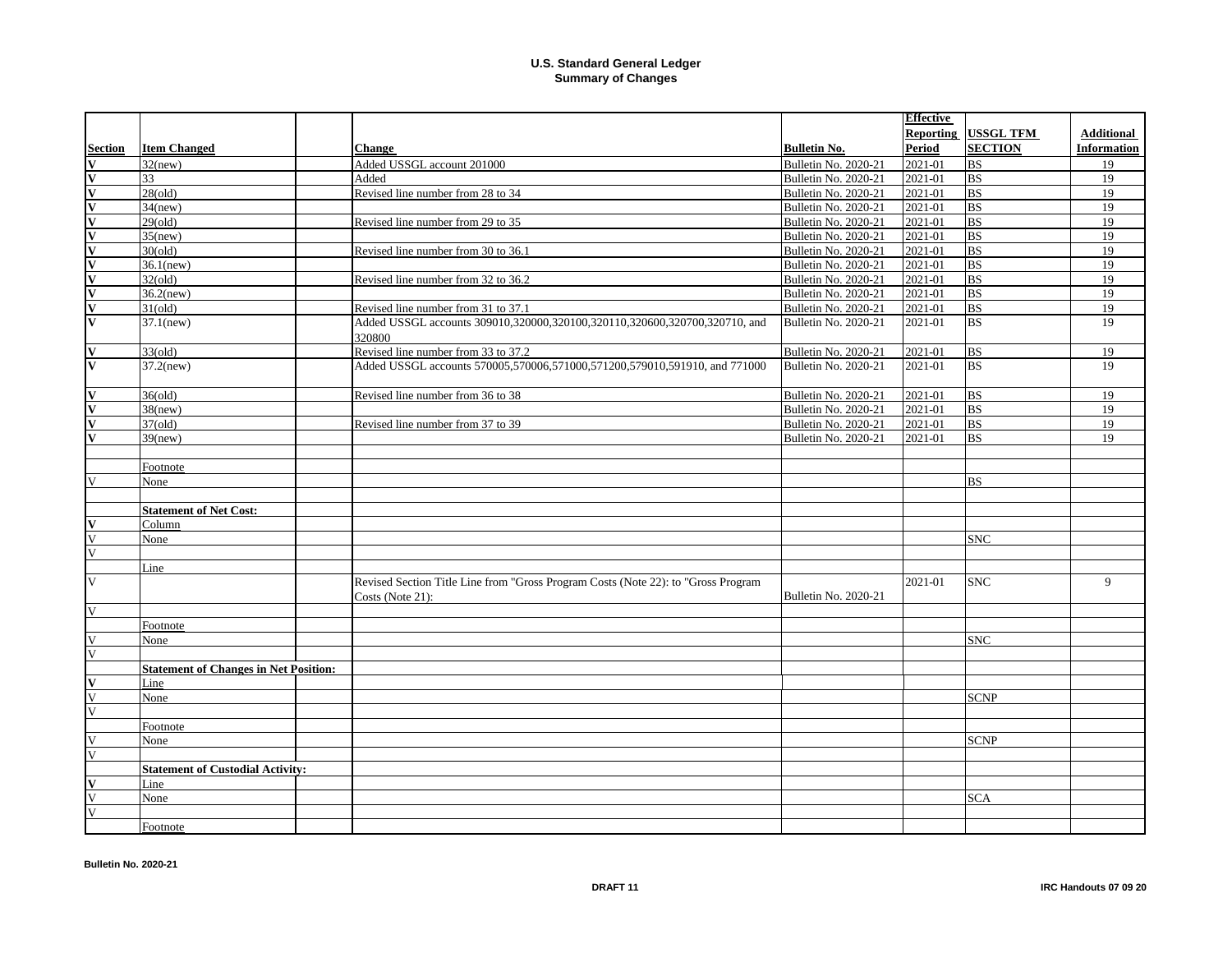|                         |                                          |                                                                                                                     |                         | <b>Effective</b> |                     |                    |
|-------------------------|------------------------------------------|---------------------------------------------------------------------------------------------------------------------|-------------------------|------------------|---------------------|--------------------|
|                         |                                          |                                                                                                                     |                         |                  | Reporting USSGL TFM | <b>Additional</b>  |
| <b>Section</b>          | <b>Item Changed</b>                      | <b>Change</b>                                                                                                       | <b>Bulletin No.</b>     | <b>Period</b>    | <b>SECTION</b>      | <b>Information</b> |
| V                       | None                                     |                                                                                                                     |                         |                  | <b>SCA</b>          |                    |
| $\overline{\mathbf{V}}$ |                                          |                                                                                                                     |                         |                  |                     |                    |
|                         | <b>Statement of Budgetary Resources:</b> |                                                                                                                     |                         |                  |                     |                    |
| $\mathbf{V}$            | Column                                   |                                                                                                                     |                         |                  |                     |                    |
| $\overline{V}$          | Financing Account Code                   | Added                                                                                                               | Bulletin No 2020-21     | 2021-01          | <b>SBR</b>          | $\overline{4}$     |
|                         | attribute domain value                   |                                                                                                                     |                         |                  |                     |                    |
| $\overline{V}$          |                                          |                                                                                                                     |                         |                  |                     |                    |
|                         | Line                                     |                                                                                                                     |                         |                  |                     |                    |
| V                       |                                          | Revised title "Outlays, net:" to "Outlays, Net and Disbursements, Net"                                              | Bulletin No. 2021-21    | 2021-01          | <b>SBR</b>          | $\mathbf Q$        |
| $\overline{\mathbf{V}}$ | 1051 (old)                               | Revised line number from 1051 to 1071                                                                               | Bulletin No 2020-21     | 2021-01          | <b>SBR</b>          | $\overline{4}$     |
| $\overline{\mathsf{V}}$ | 1071 (new)                               | Revised line title                                                                                                  | Bulletin No 2020-21     | 2021-01          | <b>SBR</b>          | $\overline{4}$     |
| $\overline{\mathbf{V}}$ | 1071 (new)                               | Added USSGL accounts 411910, 411912, 412050, 412500, 413415, 421512, 425512,                                        | Bulletin No 2020-21     | 2021-01          | <b>SBR</b>          | 8                  |
|                         |                                          | 436001, and 439432                                                                                                  |                         |                  |                     |                    |
| V                       | 1071                                     | Revised Federal Nonfederal Code attribute domain value from "E/F/N" to "E/F" for                                    | Bulletin No 2020-21     | 2021-01          | <b>SBR</b>          | 2                  |
|                         |                                          | USSGL account 425200                                                                                                |                         |                  |                     |                    |
| V                       | 1290                                     | Added USSGL accounts 411910, 417400, and 439401; Revised Authority Type attribute Bulletin No 2020-21               |                         | 2021-01          | <b>SBR</b>          | 8                  |
|                         |                                          | domain value from "P" to "P/X" for USSGL account 416000; Deleted USSGL account                                      |                         |                  |                     |                    |
|                         |                                          | 415901                                                                                                              |                         |                  |                     |                    |
| V                       | 1490                                     | Added USSGL account 417400; Revised Debit/Credit attribute domain value from                                        | Bulletin No 2020-21     | 2021-01          | <b>SBR</b>          | 8                  |
|                         |                                          | "D/C" to "D" for USSGL account 414100; Deleted USSGL account 415901                                                 |                         |                  |                     |                    |
| $\overline{\mathsf{V}}$ | 1890                                     | Added USSGL accounts 439300, 439401, and 439504; Revised Federal Nonfederal                                         | Bulletin No 2020-21     |                  | <b>SBR</b>          | $\overline{2}$     |
|                         |                                          | Code attribute domain value from "E/F/N" to "E/F" for USSGL account 425200                                          |                         | 2021-01          |                     |                    |
|                         |                                          |                                                                                                                     |                         |                  |                     |                    |
| V                       | 1910                                     |                                                                                                                     | Bulletin No 2020-21     | 2021-01          | <b>SBR</b>          | 9                  |
|                         |                                          | Revised calculation detail                                                                                          |                         |                  |                     |                    |
| $\overline{\mathbf{V}}$ | 2190                                     |                                                                                                                     | Bulletin No 2020-21     | 2020-01          | <b>SBR</b>          | 8                  |
|                         |                                          | Revised line title                                                                                                  |                         |                  |                     |                    |
| V                       | 4190                                     |                                                                                                                     | Bulletin No 2020-21     | 2021-01          | <b>SBR</b>          | $\overline{2}$     |
|                         |                                          | Added USSGL account 425512; Revised Federal Nonfederal Code attribute domain                                        |                         |                  |                     |                    |
|                         |                                          | value from "E/F/N" to "E/F" for USSGL account 425200; Revised Debit/Credit attribute                                |                         |                  |                     |                    |
|                         |                                          | domain value from "D/C" to "D" for USSGL accounts 426100, 426200, 426300, 426500,                                   |                         |                  |                     |                    |
|                         |                                          | 426600, 427100, 427700, 487200, and 497200; Revised Debit/Credit attribute domain                                   |                         |                  |                     |                    |
|                         |                                          | value from "D/C" to "C" for USSGL accounts 488200, 490200, and 498200                                               |                         |                  |                     |                    |
| $\overline{\mathbf{V}}$ | 4220                                     |                                                                                                                     | Bulletin No 2020-21     | 2021-01          | <b>SBR</b>          | 9                  |
|                         |                                          | Added                                                                                                               |                         |                  |                     |                    |
|                         |                                          |                                                                                                                     |                         |                  |                     |                    |
|                         | Footnote                                 |                                                                                                                     |                         |                  |                     |                    |
|                         | None                                     |                                                                                                                     |                         |                  | <b>SBR</b>          |                    |
|                         |                                          |                                                                                                                     |                         |                  |                     |                    |
|                         |                                          | SF 133 and Schedule P: Report on Budget Execution and Budgetary Resources and Budget Program and Financing Schedule |                         |                  |                     |                    |
|                         | Column                                   |                                                                                                                     |                         |                  |                     |                    |
| $\overline{V}$          |                                          |                                                                                                                     |                         |                  | SF 133/Schedule P   |                    |
|                         |                                          |                                                                                                                     |                         |                  |                     |                    |
|                         | Line                                     |                                                                                                                     |                         |                  |                     |                    |
|                         | 1020                                     | Added USSGL account 411910                                                                                          | <b>Bulletin 2020-21</b> | 2021-01          | SF 133/Schedule P   | 8                  |
|                         | 1025                                     | Added USSGL account 413415                                                                                          | <b>Bulletin 2020-21</b> | 2021-01          | SF 133/Schedule P   | 8                  |
|                         | 1037                                     | Revised title                                                                                                       | <b>Bulletin 2020-21</b> | 2021-01          | SF 133/Schedule P   | $\overline{4}$     |
|                         | 1039                                     | Added                                                                                                               | <b>Bulletin 2020-21</b> | 2021-01          | SF 133/Schedule P   | $\overline{4}$     |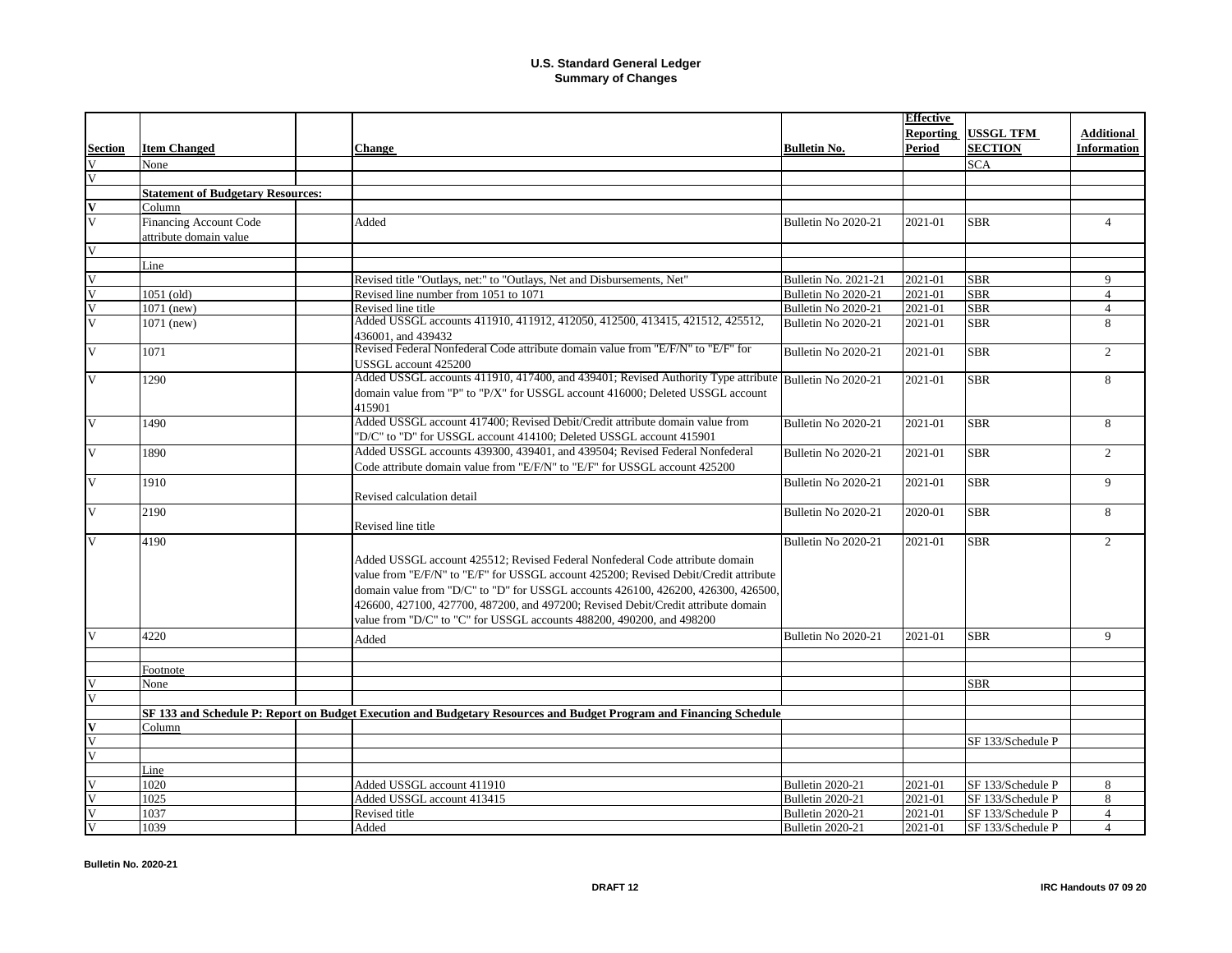|                         |                         |                                                                                         |                         | <b>Effective</b> |                   |                    |
|-------------------------|-------------------------|-----------------------------------------------------------------------------------------|-------------------------|------------------|-------------------|--------------------|
|                         |                         |                                                                                         |                         | Reporting        | <b>USSGL TFM</b>  | <b>Additional</b>  |
| <b>Section</b>          | <b>Item Changed</b>     | <b>Change</b>                                                                           | <b>Bulletin No.</b>     | Period           | <b>SECTION</b>    | <b>Information</b> |
|                         | $\overline{1040}$ (old) | Revised line number from 1040 to 1060                                                   | <b>Bulletin 2020-21</b> | 2021-01          | SF 133/Schedule P | $\overline{4}$     |
|                         | $1060$ (new)            |                                                                                         | Bulletin 2020-21        | 2021-01          | SF 133/Schedule P | $\overline{4}$     |
| $\overline{\mathsf{v}}$ | 1040 (new)              | Added with line title "Adjustment to prior year indefinite appropriations in subsequent | <b>Bulletin 2020-21</b> | 2021-01          | SF 133/Schedule P | $\overline{4}$     |
|                         |                         | fiscal year"                                                                            |                         |                  |                   |                    |
| V                       | 1041 (old)              | Revised line number from 1041 to 1061                                                   | <b>Bulletin 2020-21</b> | 2021-01          | SF 133/Schedule P | $\overline{4}$     |
| $\overline{\mathsf{V}}$ | $1061$ (new)            |                                                                                         | Bulletin 2020-21        | 2021-01          | SF 133/Schedule P | $\overline{4}$     |
| $\overline{\mathsf{V}}$ | 1041 (new)              | Added with line title "Other balances previously not available"                         | <b>Bulletin 2020-21</b> | 2021-01          | SF 133/Schedule P | $\overline{4}$     |
| V                       | 1042 (old)              | Revised line number from 1042 to 1062                                                   | Bulletin 2020-21        | 2021-01          | SF 133/Schedule P | $\overline{4}$     |
| V                       | 1062 (new)              |                                                                                         | Bulletin 2020-21        | 2021-01          | SF 133/Schedule P | $\overline{4}$     |
|                         | 1042 (new)              | Added with line title "Adjustment for change in allocation (general fund portion) (-)   | <b>Bulletin 2020-21</b> | 2021-01          | SF 133/Schedule P | $\overline{4}$     |
| V                       | 1043                    | Added                                                                                   | <b>Bulletin 2020-21</b> | 2021-01          | SF 133/Schedule P | $\overline{4}$     |
| $\overline{\mathsf{V}}$ | 1044                    | Added                                                                                   | <b>Bulletin 2020-21</b> | 2021-01          | SF 133/Schedule P | $\overline{4}$     |
| V                       | 1050 (old)              | Revised line number from 1050 to 1070                                                   | <b>Bulletin 2020-21</b> | 2021-01          | SF 133/Schedule P | $\overline{4}$     |
| V                       | 1070 (new)              | Revised calculation detail                                                              | Bulletin 2020-21        | 2021-01          | SF 133/Schedule P | $\overline{4}$     |
| V                       | 1060 (old)              | Revised line number from 1060 to 1080                                                   | <b>Bulletin 2020-21</b> | 2021-01          | SF 133/Schedule P | $\overline{4}$     |
| $\overline{\mathbf{V}}$ | 1080 (new)              |                                                                                         | <b>Bulletin 2020-21</b> | 2021-01          | SF 133/Schedule P | $\overline{4}$     |
| $\overline{\mathbf{V}}$ | 1063                    | Added                                                                                   | <b>Bulletin 2020-21</b> | 2021-01          | SF 133/Schedule P | $\overline{4}$     |
| V                       | 1064                    | Added                                                                                   | <b>Bulletin 2020-21</b> | 2021-01          | SF 133/Schedule P | $\overline{4}$     |
| $\overline{\mathbf{V}}$ | 1065                    | Added                                                                                   | Bulletin 2020-21        | 2021-01          | SF 133/Schedule P | $\overline{4}$     |
| $\overline{\mathbf{V}}$ | 1070 (old)              | Revised line number from 1070 to 1081                                                   | Bulletin 2020-21        | 2021-01          | SF 133/Schedule P | $\overline{4}$     |
| $\overline{\mathsf{V}}$ | 1081 (new)              |                                                                                         | Bulletin 2020-21        | 2021-01          | SF 133/Schedule P | $\overline{4}$     |
| $\overline{\mathbf{V}}$ | $1071$ (old)            | Revised line number from 1071 to 1082                                                   | <b>Bulletin 2020-21</b> | 2021-01          | SF 133/Schedule P | $\overline{4}$     |
| $\overline{\mathbf{V}}$ | 1082 (new)              |                                                                                         | <b>Bulletin 2020-21</b> | 2021-01          | SF 133/Schedule P | $\overline{4}$     |
| $\overline{\mathbf{V}}$ | 1072 (old)              | Revised line number from 1072 to 1083                                                   | <b>Bulletin 2020-21</b> | 2021-01          | SF 133/Schedule P | $\overline{4}$     |
| $\overline{\mathsf{V}}$ | 1083 (old)              |                                                                                         | Bulletin 2020-21        | 2021-01          | SF 133/Schedule P | $\overline{4}$     |
| $\overline{\mathsf{V}}$ | 1080 (old)              | Revised line number from 1080 to 1084                                                   | Bulletin 2020-21        | 2021-01          | SF 133/Schedule P | $\overline{4}$     |
| $\overline{\mathsf{V}}$ | 1084 (new)              | Added USSGL account 411910                                                              | Bulletin 2020-21        | 2021-01          | SF 133/Schedule P | $\overline{4}$     |
| $\overline{\mathbf{V}}$ | 1081 (old)              | Revised line number from 1081 to 1084                                                   | <b>Bulletin 2020-21</b> | 2021-01          | SF 133/Schedule P | $\overline{4}$     |
| V                       | 1084 (new)              |                                                                                         | <b>Bulletin 2020-21</b> | 2021-01          | SF 133/Schedule P | $\overline{4}$     |
| $\overline{\mathbf{V}}$ | $1089$ (old)            | Revised line number from 1089 to 1087                                                   | <b>Bulletin 2020-21</b> | 2021-01          | SF 133/Schedule P | $\overline{4}$     |
| $\overline{\mathsf{v}}$ | 1087 (new)              |                                                                                         | Bulletin 2020-21        | 2021-01          | SF 133/Schedule P | $\overline{4}$     |
| V                       | 1090 (old)              | Revised line number from 1090 to 1088                                                   | Bulletin 2020-21        | 2021-01          | SF 133/Schedule P | $\overline{4}$     |
| V                       | 1088 (new)              |                                                                                         | Bulletin 2020-21        | 2021-01          | SF 133/Schedule P | $\overline{4}$     |
| $\overline{\mathbf{V}}$ | 1093 (old)              | Revised line number from 1093 to 1089                                                   | <b>Bulletin 2020-21</b> | 2021-01          | SF 133/Schedule P | $\overline{4}$     |
| $\overline{\mathbf{V}}$ | 1089 (new)              |                                                                                         | <b>Bulletin 2020-21</b> | 2021-01          | SF 133/Schedule P | $\overline{4}$     |
| $\overline{\mathsf{V}}$ | 1097 (old)              | Revised line number from 1097 to 1090                                                   | <b>Bulletin 2020-21</b> | 2021-01          | SF 133/Schedule P | $\overline{4}$     |
| V                       | 1090 (new)              |                                                                                         | Bulletin 2020-21        | 2021-01          | SF 133/Schedule P | $\overline{4}$     |
| $\overline{\mathsf{V}}$ | 1098 (old)              | Revised line number from 1098 to 1091                                                   | Bulletin 2020-21        | 2021-01          | SF 133/Schedule P | $\overline{4}$     |
| $\overline{\mathsf{V}}$ | 1091 (new)              |                                                                                         | Bulletin 2020-21        | 2021-01          | SF 133/Schedule P | $\overline{4}$     |
| $\overline{\mathbf{V}}$ | 1092                    | Added                                                                                   | <b>Bulletin 2020-21</b> | 2021-01          | SF 133/Schedule P | $\overline{4}$     |
| V                       | 1099                    | Revised calculation detail                                                              | <b>Bulletin 2020-21</b> | 2021-01          | SF 133/Schedule P | $\overline{4}$     |
| $\overline{\mathsf{V}}$ | 1122                    | Added                                                                                   | <b>Bulletin 2020-21</b> | 2021-01          | SF 133/Schedule P | $\overline{4}$     |
| $\overline{\mathsf{v}}$ | 1131                    | Deleted USSGL account 439300 with Authority Type Code attribute domain value "S"        | <b>Bulletin 2020-21</b> | 2021-01          | SF 133/Schedule P | $\mathbf{1}$       |
| V                       | 1135                    | Added USSGL account 439401                                                              | Bulletin 2020-21        | 2021-01          | SF 133/Schedule P | 8                  |
| $\overline{\mathbf{V}}$ | 1151                    | Revised Authority Type Code attribute domain value from "P" to "P/X" for USSGL          | <b>Bulletin 2020-21</b> | 2021-01          | SF 133/Schedule P | $\mathbf{1}$       |
|                         |                         | account 416000                                                                          |                         |                  |                   |                    |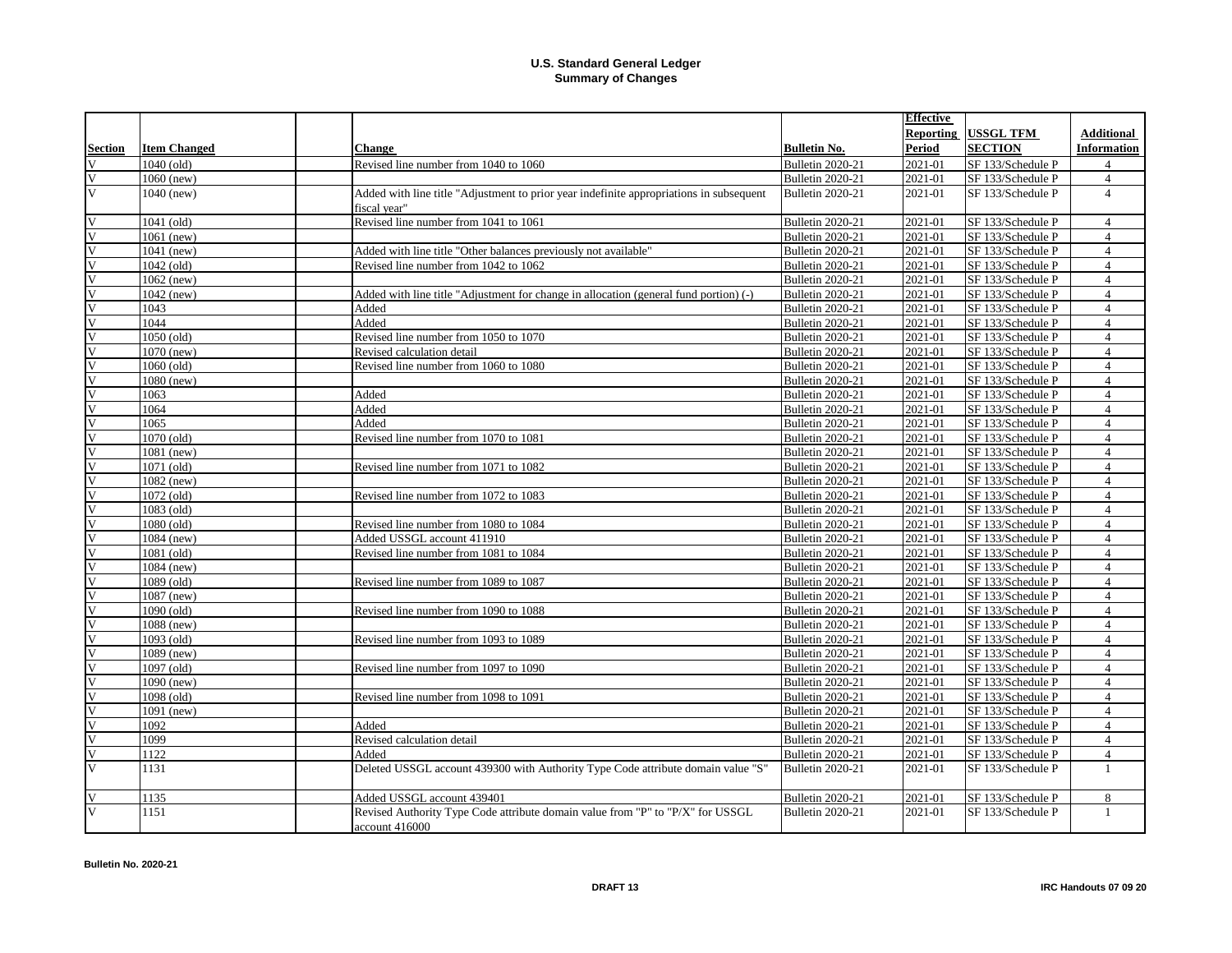|                         |                     |                                                                                        |                         | <b>Effective</b> |                   |                    |
|-------------------------|---------------------|----------------------------------------------------------------------------------------|-------------------------|------------------|-------------------|--------------------|
|                         |                     |                                                                                        |                         | <b>Reporting</b> | USSGL TFM         | <b>Additional</b>  |
| <b>Section</b>          | <b>Item Changed</b> | <b>Change</b>                                                                          | <b>Bulletin No.</b>     | <b>Period</b>    | <b>SECTION</b>    | <b>Information</b> |
| $\overline{\mathbf{V}}$ | 1222                | Added                                                                                  | <b>Bulletin 2020-21</b> | 2021-01          | SF 133/Schedule P | $\overline{4}$     |
| $\overline{V}$          | 1235                | Added USSGL account 439401                                                             | <b>Bulletin 2020-21</b> | 2021-01          | SF 133/Schedule P | 8                  |
|                         |                     |                                                                                        |                         |                  |                   |                    |
| V                       | 1251                | Revised Authority Type Code attribute domain value from "P" to "P/X" for USSGL         | <b>Bulletin 2020-21</b> | 2021-01          | SF 133/Schedule P | $\mathbf{1}$       |
|                         |                     | account 416000                                                                         |                         |                  |                   |                    |
|                         |                     |                                                                                        |                         |                  |                   |                    |
| $\overline{\mathsf{v}}$ | 1410                | Added                                                                                  | <b>Bulletin 2020-21</b> | 2021-01          | SF 133/Schedule P | $\overline{4}$     |
| $\overline{\mathsf{V}}$ | 1431                | Added                                                                                  | Bulletin 2020-21        | 2021-01          | SF 133/Schedule P | $\overline{4}$     |
| $\overline{\mathbf{V}}$ | 1440                | Revised calculation detail                                                             | Bulletin 2020-21        | 2021-01          | SF 133/Schedule P | $\overline{4}$     |
| $\overline{\mathsf{V}}$ | 1722 (old)          | Revised line number from 1722 to 1721                                                  | <b>Bulletin 2020-21</b> | 2021-01          | SF 133/Schedule P | $\overline{4}$     |
|                         |                     |                                                                                        |                         |                  |                   |                    |
| $\overline{\mathsf{V}}$ | 1721 (new)          |                                                                                        | <b>Bulletin 2020-21</b> | 2021-01          | SF 133/Schedule P | $\overline{4}$     |
|                         |                     |                                                                                        |                         |                  |                   |                    |
| $\overline{V}$          | 1722 (new)          | Added with line title "Unobligated balance of spending authority form offsetting       | <b>Bulletin 2020-21</b> | 2021-01          | SF 133/Schedule P | $\overline{4}$     |
|                         |                     | collections permanently reduced (-)"                                                   |                         |                  |                   |                    |
| $\overline{\mathbf{V}}$ | $1725$ (old)        | Revised line number from 1725 to 1724                                                  | <b>Bulletin 2020-21</b> | 2021-01          | SF 133/Schedule P | $\overline{4}$     |
|                         | 1724 (new)          | Added USSGL account 439401                                                             | Bulletin 2020-21        | 2021-01          | SF 133/Schedule P | $\overline{4}$     |
|                         | 1726 (old)          | Revised line number from 1726 to 1725                                                  | Bulletin 2020-21        | 2021-01          | SF 133/Schedule P | $\overline{4}$     |
| $\overline{V}$          | 1725 (new)          |                                                                                        | <b>Bulletin 2020-21</b> | 2021-01          | SF 133/Schedule P | $\overline{4}$     |
| $\overline{V}$          | 1727 (old)          | Revised line number from 1727 to 1726                                                  | <b>Bulletin 2020-21</b> | 2021-01          | SF 133/Schedule P | $\overline{4}$     |
| $\overline{V}$          | 1726 (new)          |                                                                                        | Bulletin 2020-21        | 2021-01          | SF 133/Schedule P | $\overline{4}$     |
| $\overline{\mathsf{V}}$ | 1728 (old)          | Revised line number from 1728 to 1727                                                  | <b>Bulletin 2020-21</b> | 2021-01          | SF 133/Schedule P | $\overline{4}$     |
|                         |                     |                                                                                        |                         |                  |                   |                    |
| V                       | 1727 (new)          |                                                                                        | <b>Bulletin 2020-21</b> | 2021-01          | SF 133/Schedule P | $\overline{4}$     |
|                         |                     |                                                                                        |                         |                  |                   |                    |
| V                       | 1750                | Revised calculation detail from "Equals the sum of lines 1700 through 1728" to "Equals | <b>Bulletin 2020-21</b> | 2021-01          | SF 133/Schedule P | $\overline{4}$     |
|                         |                     | the sum of lines 1700 through 1727"                                                    |                         |                  |                   |                    |
| $\overline{\mathsf{V}}$ | 1822 (old)          | Revised line number from 1822 to 1821                                                  | Bulletin 2020-21        | 2021-01          | SF 133/Schedule P | $\overline{4}$     |
|                         |                     |                                                                                        |                         |                  |                   |                    |
| $\overline{V}$          | 1821 (new)          |                                                                                        | Bulletin 2020-21        | 2021-01          | SF 133/Schedule P | $\overline{4}$     |
| $\overline{\mathbf{V}}$ | 1824                | Added USSGL account 439401                                                             | Bulletin 2020-21        | 2021-01          | SF 133/Schedule P | 8                  |
|                         |                     |                                                                                        |                         |                  |                   |                    |
| $\overline{\mathbf{V}}$ | 1900                | Revised calculation detail                                                             | Bulletin 2020-21        | 2021-01          | SF 133/Schedule P | $\overline{4}$     |
| $\overline{V}$          | 1902                | Added                                                                                  | <b>Bulletin 2020-21</b> | 2021-01          | SF 133/Schedule P | $\overline{4}$     |
| $\overline{\mathbf{V}}$ | 1910                | Revised calculation detail                                                             | Bulletin 2020-21        | 2021-01          | SF 133/Schedule P | $\overline{4}$     |
|                         |                     |                                                                                        |                         |                  |                   |                    |
| $\overline{\mathbf{V}}$ | 1930                | Revised calculation detail                                                             | <b>Bulletin 2020-21</b> | 2021-01          | SF 133/Schedule P | $\overline{4}$     |
| $\overline{V}$          | 4000                | Revised calculation detail                                                             | <b>Bulletin 2020-21</b> | 2021-01          | SF 133/Schedule P | $\overline{4}$     |
| $\overline{\mathsf{V}}$ | 4010                | Revised Debit/Credit Indicator attribute domain value from "D/C" to "C" for USSGL      | <b>Bulletin 2020-21</b> | 2021-01          | SF 133/Schedule P | $\mathbf{1}$       |
|                         |                     | account 490200                                                                         |                         |                  |                   |                    |
| $\overline{\mathbf{V}}$ | 4011                | Revised Debit/Credit Indicator attribute domain value from "D/C" to "C" for USSGL      | <b>Bulletin 2020-21</b> | 2021-01          | SF 133/Schedule P | $\mathbf{1}$       |
|                         |                     | account 490200                                                                         |                         |                  |                   |                    |
| $\overline{V}$          | 4030                | Added USSGL account 425512                                                             | <b>Bulletin 2020-21</b> | 2021-01          | SF 133/Schedule P | 8                  |
| $\overline{\mathbf{V}}$ | 4033                | Revised Debit/Credit Indicator attribute domain value from "D/C" to "D" for USSGL      | Bulletin 2020-21        | 2021-01          | SF 133/Schedule P | $\mathbf{1}$       |
|                         |                     | accounts 426300 and 426600                                                             |                         |                  |                   |                    |
|                         | 4055 (old)          | Revised line number from 4055 to 4056                                                  | <b>Bulletin 2020-21</b> | 2021-01          | SF 133/Schedule P | $\overline{4}$     |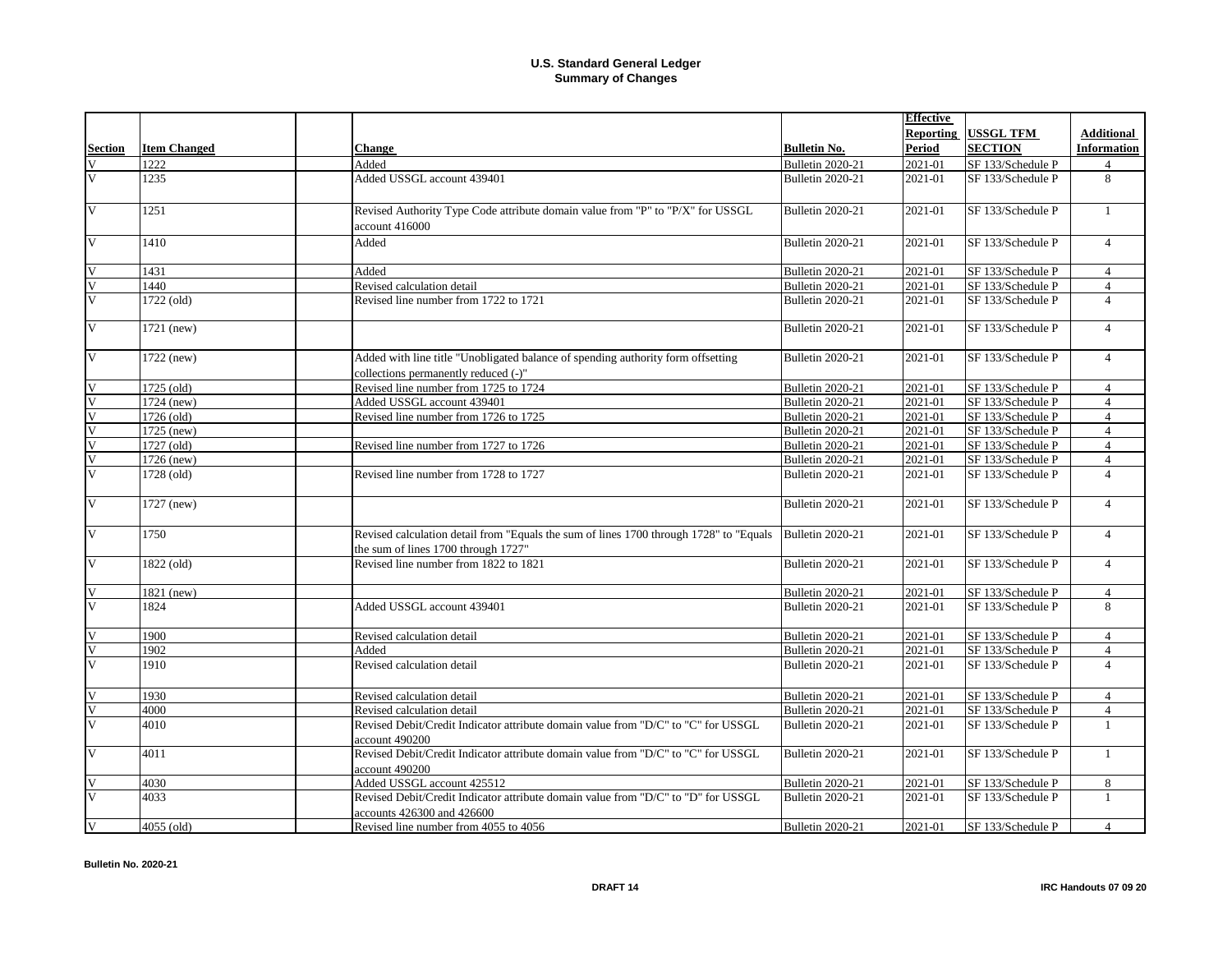|                          |                                                     |                                                                                            |                             | <b>Effective</b> |                   |                    |
|--------------------------|-----------------------------------------------------|--------------------------------------------------------------------------------------------|-----------------------------|------------------|-------------------|--------------------|
|                          |                                                     |                                                                                            |                             | Reporting        | <b>USSGL TFM</b>  | <b>Additional</b>  |
| <b>Section</b>           | <b>Item Changed</b>                                 | <b>Change</b>                                                                              | <b>Bulletin No.</b>         | Period           | <b>SECTION</b>    | <b>Information</b> |
| V                        | 4056 (new)                                          |                                                                                            | <b>Bulletin 2020-21</b>     | 2021-01          | SF 133/Schedule P | $\overline{4}$     |
|                          |                                                     |                                                                                            |                             |                  |                   |                    |
| $\overline{\mathsf{V}}$  | 4055 (new)                                          | Added with line title "Adjustment for change in allocation (offsetting collection portion) | <b>Bulletin 2020-21</b>     | 2021-01          | SF 133/Schedule P | $\overline{4}$     |
|                          |                                                     |                                                                                            |                             |                  |                   |                    |
| $\overline{\mathbf{V}}$  | 4060                                                | Revised calculation detail                                                                 | <b>Bulletin 2020-21</b>     | 2021-01          | SF 133/Schedule P | $\overline{4}$     |
|                          |                                                     |                                                                                            |                             |                  |                   |                    |
| V                        | 4070                                                | Revised calculation detail                                                                 | Bulletin 2020-21            | 2021-01          | SF 133/Schedule P | $\overline{4}$     |
| V                        | 4090                                                | Revised calculation detail                                                                 | Bulletin 2020-21            | 2021-01          | SF 133/Schedule P | $\overline{4}$     |
| $\overline{\mathsf{V}}$  | 4145 (old)                                          | Revised line number from 4145 to 4146                                                      | <b>Bulletin 2020-21</b>     | 2021-01          | SF 133/Schedule P | $\overline{4}$     |
|                          |                                                     |                                                                                            |                             |                  |                   |                    |
| V                        | 4146 (new)                                          |                                                                                            | Bulletin 2020-21            | 2021-01          | SF 133/Schedule P | $\overline{4}$     |
| V                        | 4150                                                | Revised calculation detail                                                                 | Bulletin 2020-21            | 2021-01          | SF 133/Schedule P | $\overline{4}$     |
| $\overline{\mathbf{V}}$  | 4160                                                | Revised calculation detail                                                                 | <b>Bulletin 2020-21</b>     | 2021-01          | SF 133/Schedule P | $\overline{4}$     |
|                          |                                                     |                                                                                            |                             |                  |                   |                    |
|                          |                                                     |                                                                                            |                             |                  |                   |                    |
| V                        | 5090                                                | Added USSGL account 439401                                                                 | Bulletin 2020-21            | 2021-01          | SF 133/Schedule P | 8                  |
| V                        | 5092                                                | Added USSGL account 439401                                                                 | <b>Bulletin 2020-21</b>     | 2021-01          | SF 133/Schedule P | 8                  |
|                          |                                                     |                                                                                            |                             |                  |                   |                    |
| V                        | 5098                                                | Revised calculation detail                                                                 | <b>Bulletin 2020-21</b>     | 2021-01          | SF 133/Schedule P | $\overline{4}$     |
|                          |                                                     |                                                                                            |                             |                  |                   |                    |
| V                        | 5104                                                | Added USSGI account 436001                                                                 | <b>Bulletin 2020-21</b>     | 2021-01          | SF 133/Schedule P | 8                  |
| V                        | 5311                                                | Added USSGL account 439401                                                                 | Bulletin 2020-21            | 2021-01          | SF 133/Schedule P | 8                  |
| $\overline{\mathbf{V}}$  | 5313                                                | Added USSGL account 439401                                                                 | Bulletin 2020-21            | 2021-01          | SF 133/Schedule P | 8                  |
|                          | 5314                                                | Added USSGL account 439401                                                                 | Bulletin 2020-21            | 2021-01          | SF 133/Schedule P | $\,8\,$            |
|                          |                                                     |                                                                                            |                             |                  |                   |                    |
|                          | Footnote                                            |                                                                                            |                             |                  |                   |                    |
| V                        | None                                                |                                                                                            |                             |                  | SF 133/Schedule P |                    |
|                          |                                                     |                                                                                            |                             |                  |                   |                    |
|                          | <b>USSGL Crosswalks to Reclassified Statements:</b> |                                                                                            |                             |                  |                   |                    |
| VI                       | <b>Reclassified Balance Sheet:</b>                  |                                                                                            |                             |                  |                   |                    |
| VI                       | Column                                              |                                                                                            |                             |                  |                   |                    |
| VI                       | <b>GTAS Fund Type Code</b>                          | Deleted                                                                                    | Bulletin No. 2020-21        | 2021-01          | <b>RBS</b>        | 20                 |
|                          |                                                     |                                                                                            |                             |                  |                   |                    |
|                          | Line                                                |                                                                                            |                             |                  |                   |                    |
| VI                       | 1(old)                                              | Revised title; no line number                                                              | Bulletin No. 2020-21        | 2021-01          | <b>RBS</b>        | 19                 |
| VI                       | 2(old)                                              | Revised title; no line number                                                              | Bulletin No. 2020-21        | 2021-01          | <b>RBS</b>        | 19                 |
| $\overline{\text{VI}}$   | $2.1\text{ (old)}$                                  | Revised line number from 2.1 to 7                                                          | Bulletin No. 2020-21        | 2021-01          | <b>RBS</b>        | 19                 |
| VI                       | $7$ (new)                                           | Revised title                                                                              | Bulletin No. 2020-21        | 2021-01          | <b>RBS</b>        | 19                 |
| VI                       | $2.2\text{(old)}$                                   | Revised line number from 2.2 to 8                                                          | Bulletin No. 2020-21        | 2021-01          | <b>RBS</b>        | 19                 |
| VI                       | $8$ (new)                                           | Revised title                                                                              | Bulletin No. 2020-21        | 2021-01          | <b>RBS</b>        | 19                 |
| VI                       | $2.3\text{ (old)}$                                  | Revised line number from 2.3 to 9                                                          | Bulletin No. 2020-21        | 2021-01          | <b>RBS</b>        | 19                 |
| VI                       | $9$ (new)                                           | Revised title                                                                              | Bulletin No. 2020-21        | 2021-01          | <b>RBS</b>        | 19                 |
| $\overline{\mathbf{VI}}$ | $2.4\text{ (old)}$                                  | Revised line number from 2.4 to 10                                                         | <b>Bulletin No. 2020-21</b> | 2021-01          | <b>RBS</b>        | 19                 |
| VI                       | $10$ (new)                                          | Revised title                                                                              | Bulletin No. 2020-21        | 2021-01          | <b>RBS</b>        | 19                 |
| VI                       | $2.5\text{(old)}$                                   | Revised line number from 2.5 to 11                                                         | <b>Bulletin No. 2020-21</b> | 2021-01          | RBS               | 19                 |
| VI                       | $11$ (new)                                          | Revised title                                                                              | Bulletin No. 2020-21        | 2021-01          | <b>RBS</b>        | 19                 |
|                          |                                                     |                                                                                            |                             |                  |                   |                    |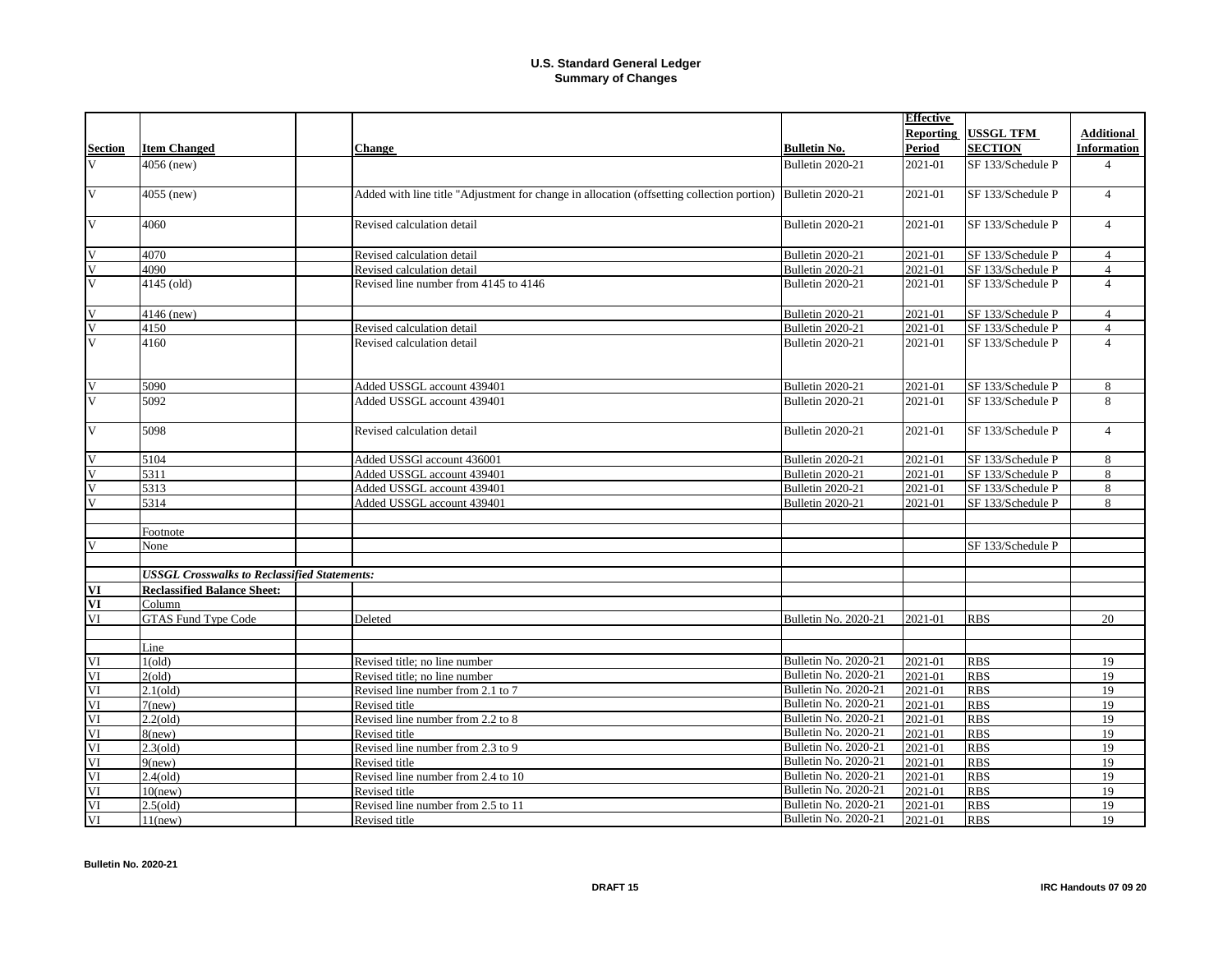|                          |                     |                                      |                             | <b>Effective</b> |                  |             |
|--------------------------|---------------------|--------------------------------------|-----------------------------|------------------|------------------|-------------|
|                          |                     |                                      |                             | <b>Reporting</b> | <b>USSGL TFM</b> | Additional  |
| <b>Section</b>           | <b>Item Changed</b> | <b>Change</b>                        | <b>Bulletin No.</b>         | <b>Period</b>    | <b>SECTION</b>   | Information |
| VI                       | $2.6\text{ (old)}$  | Revised line number from 2.6 to 12   | Bulletin No. 2020-21        | 2021-01          | <b>RBS</b>       | 19          |
| VI                       | $12$ (new)          | Revised title                        | Bulletin No. 2020-21        | 2021-01          | <b>RBS</b>       | 19          |
| $\overline{\mathbf{VI}}$ | $2.7\text{ (old)}$  | Revised line number from 2.7 to 13   | Bulletin No. 2020-21        | 2021-01          | <b>RBS</b>       | 19          |
| VI                       | $13$ (new)          |                                      | Bulletin No. 2020-21        | 2021-01          | <b>RBS</b>       | 19          |
| VI                       | $2.8\text{ (old)}$  | Revised line number from 2.8 to 14   | Bulletin No. 2020-21        | 2021-01          | <b>RBS</b>       | 19          |
| VI                       | $14$ (new)          | Revised title                        | Bulletin No. 2020-21        | 2021-01          | <b>RBS</b>       | 19          |
| VI                       | $2.9$ (old)         | Revised line number from 2.9 to 15   | Bulletin No. 2020-21        | 2021-01          | <b>RBS</b>       | 19          |
| VI                       | $15$ (new)          | Revised title                        | Bulletin No. 2020-21        | 2021-01          | <b>RBS</b>       | 19          |
| VI                       | $3\text{ (old)}$    | Revised title; no line number        | Bulletin No. 2020-21        | 2021-01          | <b>RBS</b>       | 19          |
| VI                       | 3(new)              | Added                                | Bulletin No. 2020-21        | 2021-01          | <b>RBS</b>       | 19          |
| VI                       | $3.1$ (old)         | Revised line number from 3.1 to 1    | Bulletin No. 2020-21        | 2021-01          | <b>RBS</b>       | 19          |
| VI                       | 1(new)              | Revised title                        | Bulletin No. 2020-21        | 2021-01          | <b>RBS</b>       | 19          |
| VI                       | $3.2\text{(old)}$   | Revised line number from 3.2 to 2.1  | Bulletin No. 2020-21        | 2021-01          | <b>RBS</b>       | 19          |
| VI                       | $2.1$ (new)         | Revised title                        | Bulletin No. 2020-21        | 2021-01          | <b>RBS</b>       | 19          |
| VI                       | $3.3\text{ (old)}$  | Revised line number from 3.3 to 3.4  | Bulletin No. 2020-21        | 2021-01          | <b>RBS</b>       | 19          |
| VI                       | $3.4$ (new)         | Revised title                        | Bulletin No. 2020-21        | 2021-01          | <b>RBS</b>       | 19          |
| VI                       | $3.4\text{ (old)}$  | Revised line number from 3.4 to 3.2  | Bulletin No. 2020-21        | 2021-01          | <b>RBS</b>       | 19          |
| VI                       | $3.2$ (new)         |                                      | Bulletin No. 2020-21        | 2021-01          | <b>RBS</b>       | 19          |
| VI                       | $3.5\text{(old)}$   | Revised line number from 3.5 to 2.2  | Bulletin No. 2020-21        | 2021-01          | <b>RBS</b>       | 19          |
| VI                       | $2.2$ (new)         | Revised title                        | Bulletin No. 2020-21        | 2021-01          | <b>RBS</b>       | 19          |
| $\overline{\rm VI}$      | 4(new)              | Added                                | Bulletin No. 2020-21        | 2021-01          | <b>RBS</b>       | 19          |
| VI                       | $3.6\text{(old)}$   | Revised line number from 3.6 to 4.1  | Bulletin No. 2020-21        | 2021-01          | <b>RBS</b>       | 19          |
| VI                       | $4.1$ (new)         |                                      | Bulletin No. 2020-21        | 2021-01          | <b>RBS</b>       | 19          |
| VI                       | $3.7\text{(old)}$   | Revised line number from 3.7 to 4.2  | Bulletin No. 2020-21        | 2021-01          | <b>RBS</b>       | 19          |
| VI                       | $4.2$ (new)         |                                      | Bulletin No. 2020-21        | 2021-01          | <b>RBS</b>       | 19          |
| VI                       | $3.8\text{ (old)}$  | Revised line number from 3.8 to 3.5  | Bulletin No. 2020-21        | 2021-01          | <b>RBS</b>       | 19          |
| VI                       | $3.5$ (new)         |                                      | Bulletin No. 2020-21        | 2021-01          | <b>RBS</b>       | 19          |
| VI                       | $3.9\text{(old)}$   | Revised line number 3.9 to 3.3       | Bulletin No. 2020-21        | 2021-01          | <b>RBS</b>       | 19          |
| VI                       | $3.3$ (new)         |                                      | Bulletin No. 2020-21        | 2021-01          | <b>RBS</b>       | 19          |
| VI                       | $3.10\text{ (old)}$ | Revised line number from 3.10 to 5.1 | Bulletin No. 2020-21        | 2021-01          | <b>RBS</b>       | 19          |
| $\overline{\text{VI}}$   | $5.1$ (new)         |                                      | Bulletin No. 2020-21        | 2021-01          | <b>RBS</b>       | 19          |
| VI                       | $3.11\text{(old)}$  | Revised line number from 3.11 to 5.3 | Bulletin No. 2020-21        | 2021-01          | <b>RBS</b>       | 19          |
| VI                       | $5.3$ (new)         |                                      | Bulletin No. 2020-21        | 2021-01          | <b>RBS</b>       | 19          |
| VI                       | $3.12$ (old)        | Revised line number from 3.12 to 3.1 | Bulletin No. 2020-21        | 2021-01          | <b>RBS</b>       | 19          |
| VI                       | $3.1$ (new)         |                                      | Bulletin No. 2020-21        | 2021-01          | <b>RBS</b>       | 19          |
| VI                       | $3.13\text{ (old)}$ | Revised line number from 3.13 to 5.2 | Bulletin No. 2020-21        | 2021-01          | <b>RBS</b>       | 19          |
| VI                       | $5.2$ (new)         |                                      | Bulletin No. 2020-21        | 2021-01          | <b>RBS</b>       | 19          |
| $\overline{\text{VI}}$   | $3.14\text{ (old)}$ | Revised line number from 3.14 to 6   | Bulletin No. 2020-21        | 2021-01          | <b>RBS</b>       | 19          |
| VI                       | $6$ (new)           | Revised title                        | Bulletin No. 2020-21        | 2021-01          | <b>RBS</b>       | 19          |
| VI                       | 4(old)              | Revised line number from 4 to 16     | Bulletin No. 2020-21        | 2021-01          | <b>RBS</b>       | 19          |
| VI                       | $16$ (new)          |                                      | Bulletin No. 2020-21        | 2021-01          | <b>RBS</b>       | 19          |
| VI                       | $17$ (new)          | Added line                           | Bulletin No. 2020-21        | 2021-01          | <b>RBS</b>       | 19          |
| VI                       | 5(old)              | Revised title; no line number        | Bulletin No. 2020-21        | 2021-01          | <b>RBS</b>       | 19          |
| VI                       | $5$ (new)           | Added                                | Bulletin No. 2020-21        | 2021-01          | <b>RBS</b>       | 19          |
| VI                       | 6(old)              | Revised title; no line number        | Bulletin No. 2020-21        | 2021-01          | <b>RBS</b>       | 19          |
| VI                       | $6.1\text{(old)}$   | Revised line number from 6.1 to 24   | Bulletin No. 2020-21        | 2021-01          | <b>RBS</b>       | 19          |
| VI                       | $24$ (new)          |                                      | <b>Bulletin No. 2020-21</b> | 2021-01          | <b>RBS</b>       | 19          |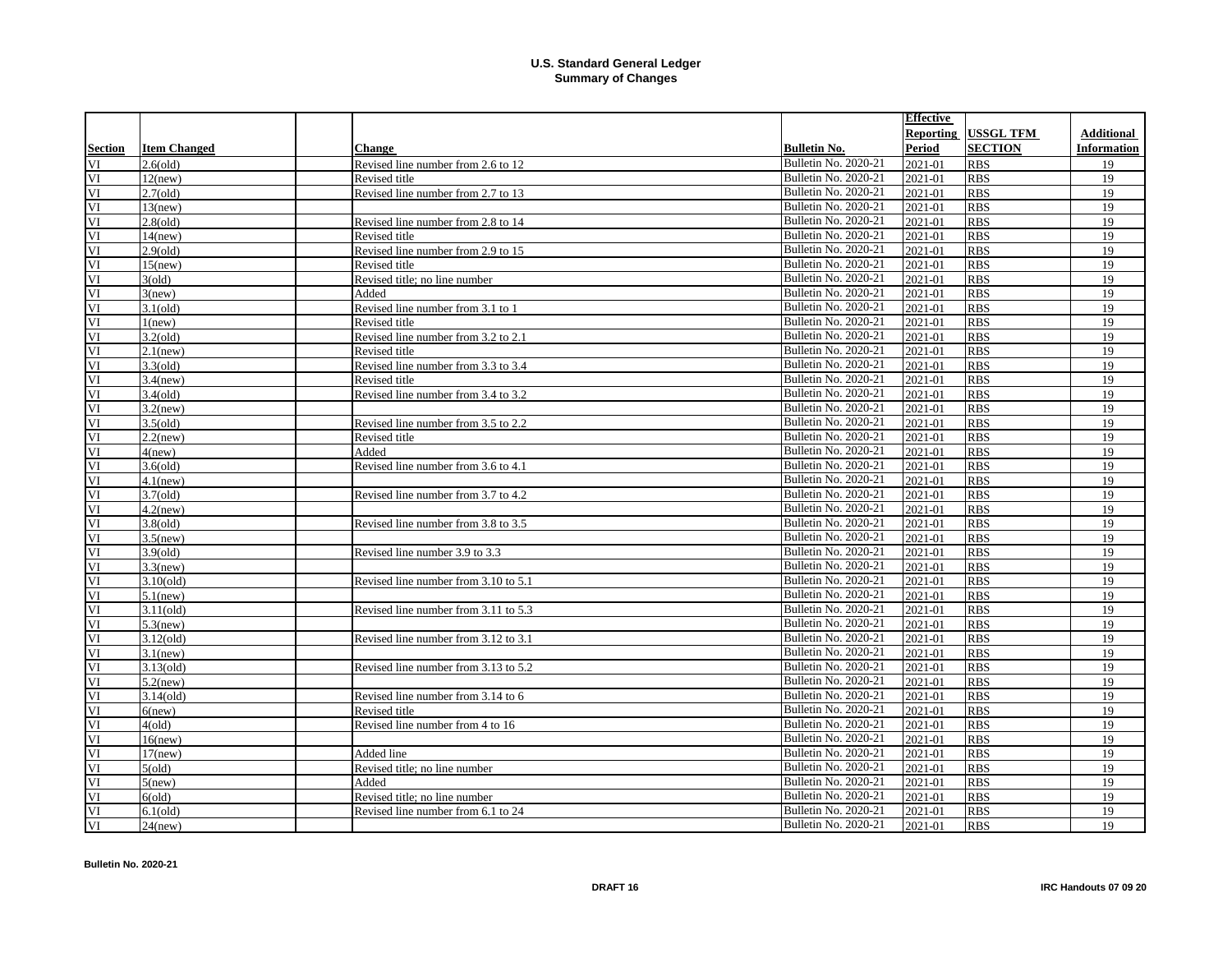|                        |                     |                                                              |                             | <b>Effective</b> |                  |                   |
|------------------------|---------------------|--------------------------------------------------------------|-----------------------------|------------------|------------------|-------------------|
|                        |                     |                                                              |                             | Reporting        | <b>USSGL TFM</b> | <b>Additional</b> |
| Section                | <b>Item Changed</b> | <b>Change</b>                                                | <b>Bulletin No.</b>         | <b>Period</b>    | <b>SECTION</b>   | Information       |
| VI                     | $6.2\text{(old)}$   | Revised line number from 6.2 to 25                           | Bulletin No. 2020-21        | 2021-01          | <b>RBS</b>       | 19                |
| VI                     | $25$ (new)          | Added USSGL account 259000; Revised line title               | Bulletin No. 2020-21        | 2021-01          | <b>RBS</b>       | 19                |
| VI                     | $6.3\text{(old)}$   | Revised line number from 6.3 to 26                           | Bulletin No. 2020-21        | 2021-01          | <b>RBS</b>       | 19                |
| VI                     | $26$ (new)          | Added USSGL account 222000; Revised line title               | Bulletin No. 2020-21        | 2021-01          | <b>RBS</b>       | 19                |
| VI                     | $6.4$ (old)         | Revised line number from 6.4 to 27                           | Bulletin No. 2020-21        | 2021-01          | <b>RBS</b>       | 19                |
| VI                     | $27$ (new)          | Revised line title                                           | Bulletin No. 2020-21        | 2021-01          | <b>RBS</b>       | 19                |
| VI                     | $6.5\text{(old)}$   | Revised line number from 6.5 to 28                           | Bulletin No. 2020-21        | 2021-01          | <b>RBS</b>       | 19                |
| VI                     | $28$ (new)          |                                                              | Bulletin No. 2020-21        | 2021-01          | <b>RBS</b>       | 19                |
| VI                     | $6.6\text{(old)}$   | Revised line number 6.6 to 29                                | Bulletin No. 2020-21        | 2021-01          | <b>RBS</b>       | 19                |
| VI                     | $29$ (new)          | Revised line title                                           | Bulletin No. 2020-21        | 2021-01          | <b>RBS</b>       | 19                |
| VI                     | $6.7$ (old)         | Revised line number 6.7 to 30                                | Bulletin No. 2020-21        | 2021-01          | <b>RBS</b>       | 19                |
| VI                     | $30$ (new)          |                                                              | Bulletin No. 2020-21        | 2021-01          | <b>RBS</b>       | 19                |
| VI                     | $6.8$ (old)         | Revised line number 6.8 to 31                                | Bulletin No. 2020-21        | 2021-01          | <b>RBS</b>       | 19                |
| VI                     | $31$ (new)          |                                                              | Bulletin No. 2020-21        | 2021-01          | <b>RBS</b>       | 19                |
| VI                     | $6.9\text{(old)}$   | Revised line number 6.9 to 32                                | Bulletin No. 2020-21        | 2021-01          | <b>RBS</b>       | 19                |
| VI                     | $32$ (new)          | Deleted USSGL accounts 222000 and 259000; Revised line title | Bulletin No. 2020-21        | 2021-01          | <b>RBS</b>       | 19                |
| VI                     | $6.10\text{(old)}$  | Revised line number 6.10 to 33                               | Bulletin No. 2020-21        | 2021-01          | <b>RBS</b>       | 19                |
| VI                     | $33$ (new)          | Revised line title                                           | Bulletin No. 2020-21        | 2021-01          | <b>RBS</b>       | 19                |
| VI                     | 7(old)              | Revised title; no line number                                | Bulletin No. 2020-21        | 2021-01          | <b>RBS</b>       | 19                |
| VI                     | $7.1\text{ (old)}$  | Revised line number 7.1 to 19.3                              | Bulletin No. 2020-21        | 2021-01          | <b>RBS</b>       | 19                |
| $\overline{\rm VI}$    | $19.3$ (new)        |                                                              | Bulletin No. 2020-21        | 2021-01          | <b>RBS</b>       | 19                |
| VI                     | $7.2\text{(old)}$   | Revised line number 7.2 to 19.1                              | Bulletin No. 2020-21        | 2021-01          | <b>RBS</b>       | 19                |
| Vi                     | $19.1$ (new)        |                                                              | Bulletin No. 2020-21        | 2021-01          | <b>RBS</b>       | 19                |
| VI                     | $7.3\text{ (old)}$  | Revised line number 7.3 to 20.1                              | Bulletin No. 2020-21        | 2021-01          | <b>RBS</b>       | 19                |
| VI                     | $20.1$ (new)        |                                                              | Bulletin No. 2020-21        | 2021-01          | <b>RBS</b>       | 19                |
| VI                     | $7.4\text{ (old)}$  | Revised line number 7.4 to 20.2                              | Bulletin No. 2020-21        | 2021-01          | <b>RBS</b>       | 19                |
| VI                     | $20.2$ (new)        |                                                              | Bulletin No. 2020-21        | 2021-01          | <b>RBS</b>       | 19                |
| VI                     | $7.5\text{ (old)}$  | Revised line number 7.5 to 21.1                              | Bulletin No. 2020-21        | 2021-01          | <b>RBS</b>       | 19                |
| $\overline{\text{VI}}$ | $21.1$ (new)        |                                                              | Bulletin No. 2020-21        | 2021-01          | <b>RBS</b>       | 19                |
| VI                     | $7.6\text{ (old)}$  | Revised line number 7.6 to 21.2                              | Bulletin No. 2020-21        | 2021-01          | <b>RBS</b>       | 19                |
| VI                     | $21.2$ (new)        |                                                              | Bulletin No. 2020-21        | 2021-01          | <b>RBS</b>       | 19                |
| VI                     | $7.7\text{(old)}$   | Revised line number 7.7 to 19.4                              | Bulletin No. 2020-21        | 2021-01          | <b>RBS</b>       | 19                |
| VI                     | $19.4$ (new)        |                                                              | Bulletin No. 2020-21        | 2021-01          | <b>RBS</b>       | 19                |
| VI                     | $7.8\text{ (old)}$  | Revised line number 7.8 to 19.2                              | Bulletin No. 2020-21        | 2021-01          | <b>RBS</b>       | 19                |
| VI                     | $19.2$ (new)        | Revised title                                                | Bulletin No. 2020-21        | 2021-01          | <b>RBS</b>       | 19                |
| VI                     | $7.9\text{ (old)}$  | Revised line number 7.9 to 22.1                              | Bulletin No. 2020-21        | 2021-01          | <b>RBS</b>       | 19                |
| VI                     | $22.1$ (new)        | Revised title                                                | Bulletin No. 2020-21        | 2021-01          | <b>RBS</b>       | 19                |
| $\overline{\text{VI}}$ | $7.10\text{ (old)}$ | Revised line number 7.10 to 22.4                             | Bulletin No. 2020-21        | 2021-01          | <b>RBS</b>       | 19                |
| VI                     | $22.4$ (new)        | Revised title                                                | Bulletin No. 2020-21        | 2021-01          | <b>RBS</b>       | 19                |
| VI                     | 7.11(old)           | Revised line number 7.11 to 22.5                             | Bulletin No. 2020-21        | 2021-01          | <b>RBS</b>       | 19                |
| VI                     | $22.5$ (new)        |                                                              | Bulletin No. 2020-21        | 2021-01          | <b>RBS</b>       | 19                |
| VI                     | $7.12\text{(old)}$  | Revised line number 7.12 to 22.2                             | Bulletin No. 2020-21        | 2021-01          | <b>RBS</b>       | 19                |
| VI                     | $22.2$ (new)        | Revised title                                                | Bulletin No. 2020-21        | 2021-01          | <b>RBS</b>       | 19                |
| VI                     | $7.13\text{ (old)}$ | Revised line number 7.13 to 18                               | Bulletin No. 2020-21        | 2021-01          | <b>RBS</b>       | 19                |
| VI                     | $18$ (new)          |                                                              | Bulletin No. 2020-21        | 2021-01          | <b>RBS</b>       | 19                |
| VI                     | $7.14\text{ (old)}$ | Revised line number 7.14 to 22.3                             | <b>Bulletin No. 2020-21</b> | 2021-01          | <b>RBS</b>       | 19                |
| VI                     | $22.3$ (new)        |                                                              | <b>Bulletin No. 2020-21</b> | 2021-01          | <b>RBS</b>       | 19                |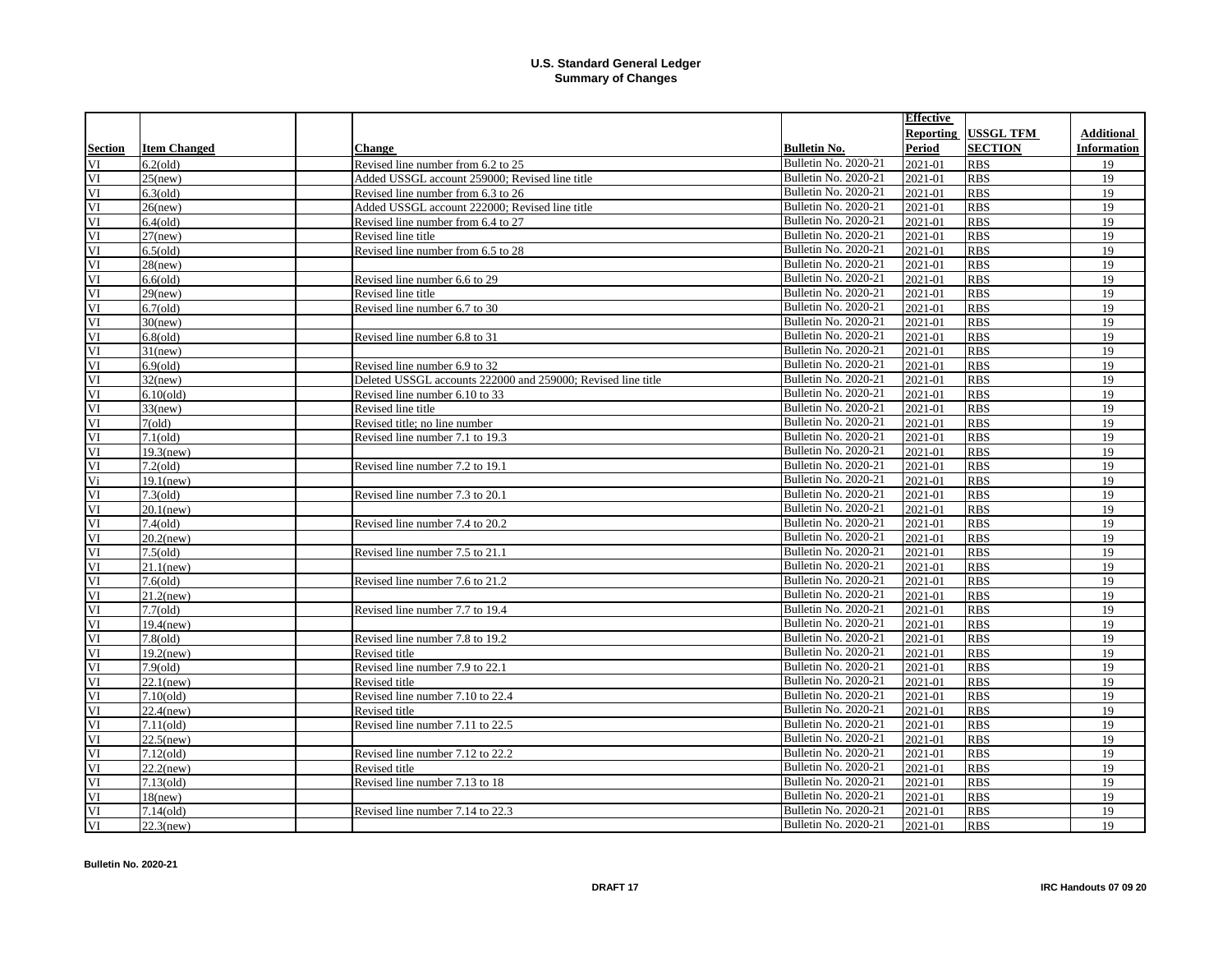|         |                                                                         |                                                                                 |                             | <b>Effective</b> |                  |                    |
|---------|-------------------------------------------------------------------------|---------------------------------------------------------------------------------|-----------------------------|------------------|------------------|--------------------|
|         |                                                                         |                                                                                 |                             | Reporting        | <b>USSGL TFM</b> | <b>Additional</b>  |
| Section | <b>Item Changed</b>                                                     | <b>Change</b>                                                                   | <b>Bulletin No.</b>         | Period           | <b>SECTION</b>   | <b>Information</b> |
| VI      | $7.15\text{(old)}$                                                      | Revised line number 7.15 to 23                                                  | <b>Bulletin No. 2020-21</b> | 2021-01          | <b>RBS</b>       | 19                 |
| VI      | $23$ (new)                                                              | Revised line title                                                              | <b>Bulletin No. 2020-21</b> | 2021-01          | <b>RBS</b>       | 19                 |
| VI      | 8(old)                                                                  | Revised line number 8 to 34                                                     | <b>Bulletin No. 2020-21</b> | 2021-01          | <b>RBS</b>       | 19                 |
| VI      | $34$ (new)                                                              |                                                                                 | <b>Bulletin No. 2020-21</b> | 2021-01          | <b>RBS</b>       | 19                 |
| VI      | $35$ (new)                                                              | Added                                                                           | <b>Bulletin No. 2020-21</b> | 2021-01          | <b>RBS</b>       | 19                 |
| VI      | $9.1\text{(old)}$                                                       | Revised line number 9.1 to 36.1 and 36.2                                        | Bulletin No. 2020-21        | 2021-01          | <b>RBS</b>       | 19                 |
| VI      | $36.1$ (new)                                                            | Deleted USSGL account 331000, 500000 series of USSGL accounts, 600000 series of |                             | 2021-01          | <b>RBS</b>       | 19                 |
|         |                                                                         | USSGL accounts, 700000 series of USSGL accounts, 800000 series of USSGL         |                             |                  |                  |                    |
|         |                                                                         | accounts; Revised line title                                                    | Bulletin No. 2020-21        |                  |                  |                    |
| VI      | $36.2$ (new)                                                            | Deleted USSGL accounts                                                          |                             | 2021-01          | <b>RBS</b>       | 19                 |
|         |                                                                         | 309000,310000,310100,310200,310300,310500,310600,310700,310800,310900;          |                             |                  |                  |                    |
|         |                                                                         | Revised line title                                                              | Bulletin No. 2020-21        |                  |                  |                    |
| VI      | $9.2$ (old)                                                             | Revised line number 9.2 to lines 37.1 and 37.2                                  | <b>Bulletin No. 2020-21</b> | 2021-01          | <b>RBS</b>       | 19                 |
| VI      | $37.1$ (new)                                                            | Deleted USSGL account 331000, 500000 series of USSGL accounts, 600000 series of |                             | 2021-01          | <b>RBS</b>       | 19                 |
|         |                                                                         | USSGL accounts, 700000 series of USSGL accounts, 800000 series of USSGL         |                             |                  |                  |                    |
|         |                                                                         | accounts: Revised line title                                                    | <b>Bulletin No. 2020-21</b> |                  |                  |                    |
|         | $37.2$ (new)                                                            | Deleted USSGL accounts                                                          |                             | 2021-01          | <b>RBS</b>       | 19                 |
|         |                                                                         | 309000,309010,310000,310100,310200,310300,310500,310600,310700,310800,310900    |                             |                  |                  |                    |
|         |                                                                         | ,320000,320100,320110,320600,320700,320800; Revised line title                  | Bulletin No. 2020-21        |                  |                  |                    |
| VI      | 10(old)                                                                 | Revised line number 10 to 38                                                    | Bulletin No. 2020-21        | 2021-01          | <b>RBS</b>       | 19                 |
| VI      | $38$ (new)                                                              |                                                                                 | <b>Bulletin No. 2020-21</b> | 2021-01          | <b>RBS</b>       | 19                 |
| VI      | 11(old)                                                                 | Revised line number 11 to 39                                                    | Bulletin No. 2020-21        | 2021-01          | <b>RBS</b>       | 19                 |
| VI      | $39$ (new)                                                              |                                                                                 | Bulletin No. 2020-21        | 2021-01          | <b>RBS</b>       | 19                 |
| VI      | $19$ (new)                                                              | Added                                                                           | Bulletin No. 2020-21        | 2021-01          | <b>RBS</b>       | 19                 |
| VI      | $20$ (new)                                                              | Added                                                                           | Bulletin No. 2020-21        | 2021-01          | <b>RBS</b>       | 19                 |
| VI      | $21$ (new)                                                              | Added                                                                           | Bulletin No. 2020-21        | 2021-01          | <b>RBS</b>       | 19                 |
| VI      | $22$ (new)                                                              | Added                                                                           | <b>Bulletin No. 2020-21</b> | 2021-01          | <b>RBS</b>       | 19                 |
|         |                                                                         |                                                                                 |                             |                  |                  |                    |
|         | Footnote                                                                |                                                                                 |                             |                  |                  |                    |
| VI      | None                                                                    |                                                                                 |                             |                  | <b>RBS</b>       |                    |
|         |                                                                         |                                                                                 |                             |                  |                  |                    |
|         | <b>Reclassified Statement of Net Cost:</b>                              |                                                                                 |                             |                  |                  |                    |
| VI      | Line                                                                    |                                                                                 |                             |                  |                  |                    |
| VI      | None                                                                    |                                                                                 |                             |                  | <b>RSNC</b>      |                    |
|         |                                                                         |                                                                                 |                             |                  |                  |                    |
|         | Footnote                                                                |                                                                                 |                             |                  |                  |                    |
| VI      | None                                                                    |                                                                                 |                             |                  | <b>RSNC</b>      |                    |
| d       |                                                                         |                                                                                 |                             |                  |                  |                    |
|         | <b>Reclassified Statement of Operations and Changes in Net Position</b> |                                                                                 |                             |                  |                  |                    |
| VI      | Line                                                                    |                                                                                 |                             |                  |                  |                    |
| VI      | None                                                                    |                                                                                 |                             |                  | <b>RSOCNP</b>    |                    |
| VI      |                                                                         |                                                                                 |                             |                  |                  |                    |
|         | Footnote                                                                |                                                                                 |                             |                  |                  |                    |
| VI      | None                                                                    |                                                                                 |                             |                  | <b>RSOCNP</b>    |                    |
| VI      |                                                                         |                                                                                 |                             |                  |                  |                    |
|         | <b>Validations and Edits</b>                                            |                                                                                 |                             |                  |                  |                    |
| VII     | <b>Validations</b>                                                      |                                                                                 |                             |                  |                  |                    |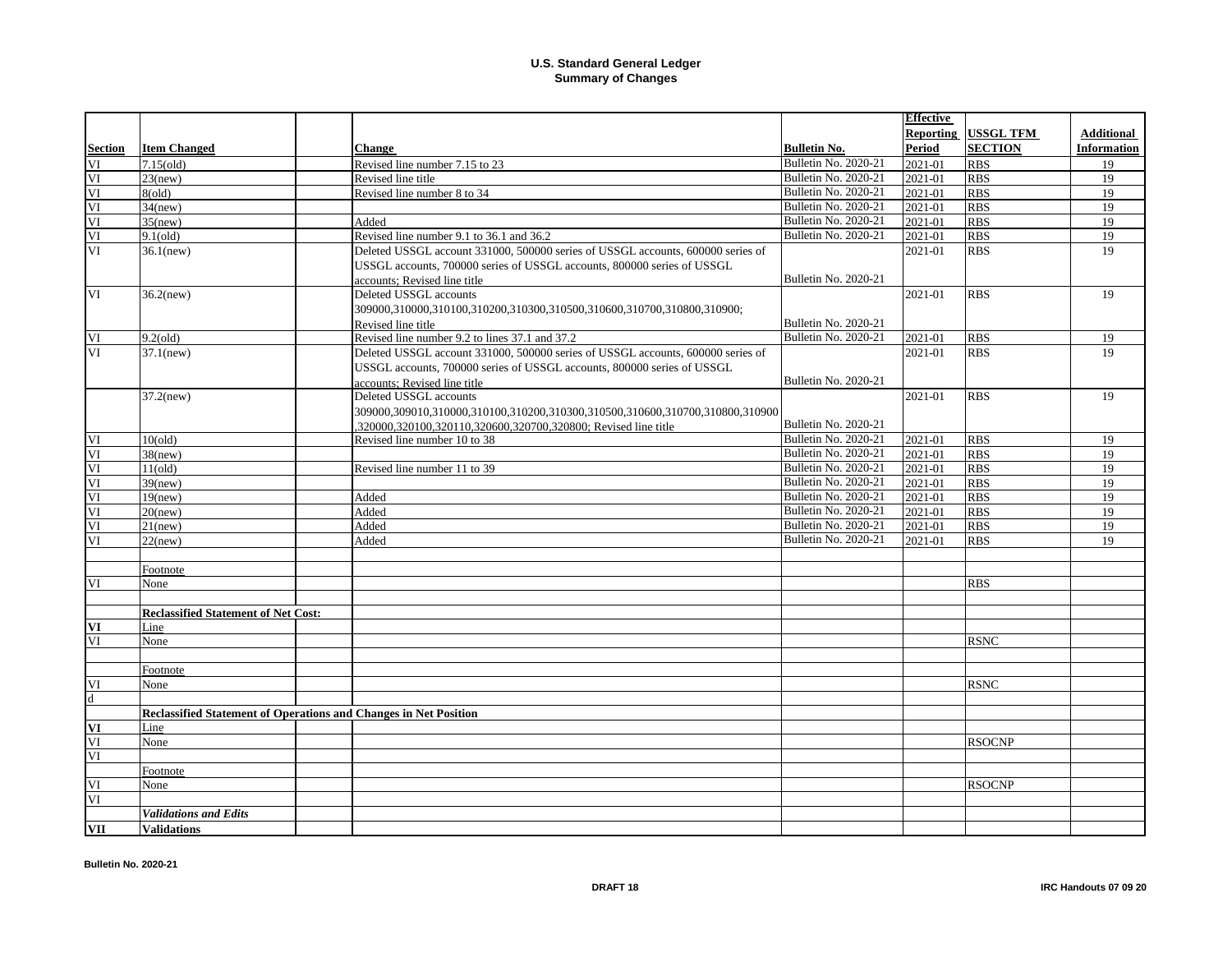|                   |                     |                                                                                                        |                             | <b>Effective</b> |                  |                    |
|-------------------|---------------------|--------------------------------------------------------------------------------------------------------|-----------------------------|------------------|------------------|--------------------|
|                   |                     |                                                                                                        |                             | <b>Reporting</b> | <b>USSGL TFM</b> | <b>Additional</b>  |
| <b>Section</b>    | <b>Item Changed</b> | <b>Change</b>                                                                                          | <b>Bulletin No.</b>         | Period           | <b>SECTION</b>   | <b>Information</b> |
| VII               | Validation Number   |                                                                                                        |                             |                  |                  |                    |
|                   | 29E                 | Deleted USSGL Account 463000                                                                           | <b>Bulletin No. 2020-21</b> | 2021-01          | <b>VAL</b>       |                    |
| $\frac{VII}{VII}$ | 30E                 | Deleted USSGL Account 463000                                                                           | Bulletin No. 2020-21        | 2021-01          | <b>VAL</b>       |                    |
| VII               | 64E                 | Deleted pass exceptions                                                                                | <b>Bulletin No. 2020-21</b> | 2021-01          | <b>VAL</b>       |                    |
| VII               | 90E                 | Added pass exceptions for multiple Fund Families for Disaster Emergency Fund Code                      | Bulletin No. 2020-21        | 2021-01          | <b>VAL</b>       | h                  |
|                   |                     | domain values "N" and "O"                                                                              |                             |                  |                  |                    |
| <b>VII</b>        | 108                 | Added new validation restricting Reimbursable Flag to "D" for any Disaster Emergency                   | Bulletin No. 2020-21        | 2021-01          | <b>VAL</b>       |                    |
|                   |                     | Fund Code domain values other than "O"                                                                 |                             |                  |                  |                    |
| <b>VII</b>        | 110                 | Added new validation requiring Shared Accounting Module Default Accounts                               | Bulletin No. 2020-21        | 2021-01          |                  |                    |
|                   |                     | (Availability Type F) (Main Account 3500 and 3502) to have \$0 Fund Balance with                       |                             |                  |                  |                    |
|                   |                     | Treasury each reporting period                                                                         |                             |                  | <b>VAL</b>       |                    |
|                   |                     |                                                                                                        |                             |                  |                  |                    |
|                   | <b>Edits</b>        |                                                                                                        |                             |                  |                  |                    |
| <b>VII</b>        | <b>Edit Number</b>  |                                                                                                        |                             |                  |                  |                    |
| <b>VII</b>        | 39                  | Added USSGL account 439300, Begin/End indicator "E", Authority Type Code "P", and Bulletin No. 2020-21 |                             | 2021-01          | <b>EDIT</b>      |                    |
|                   |                     | Fund Type "EG"                                                                                         |                             |                  |                  |                    |
|                   |                     |                                                                                                        |                             |                  |                  |                    |